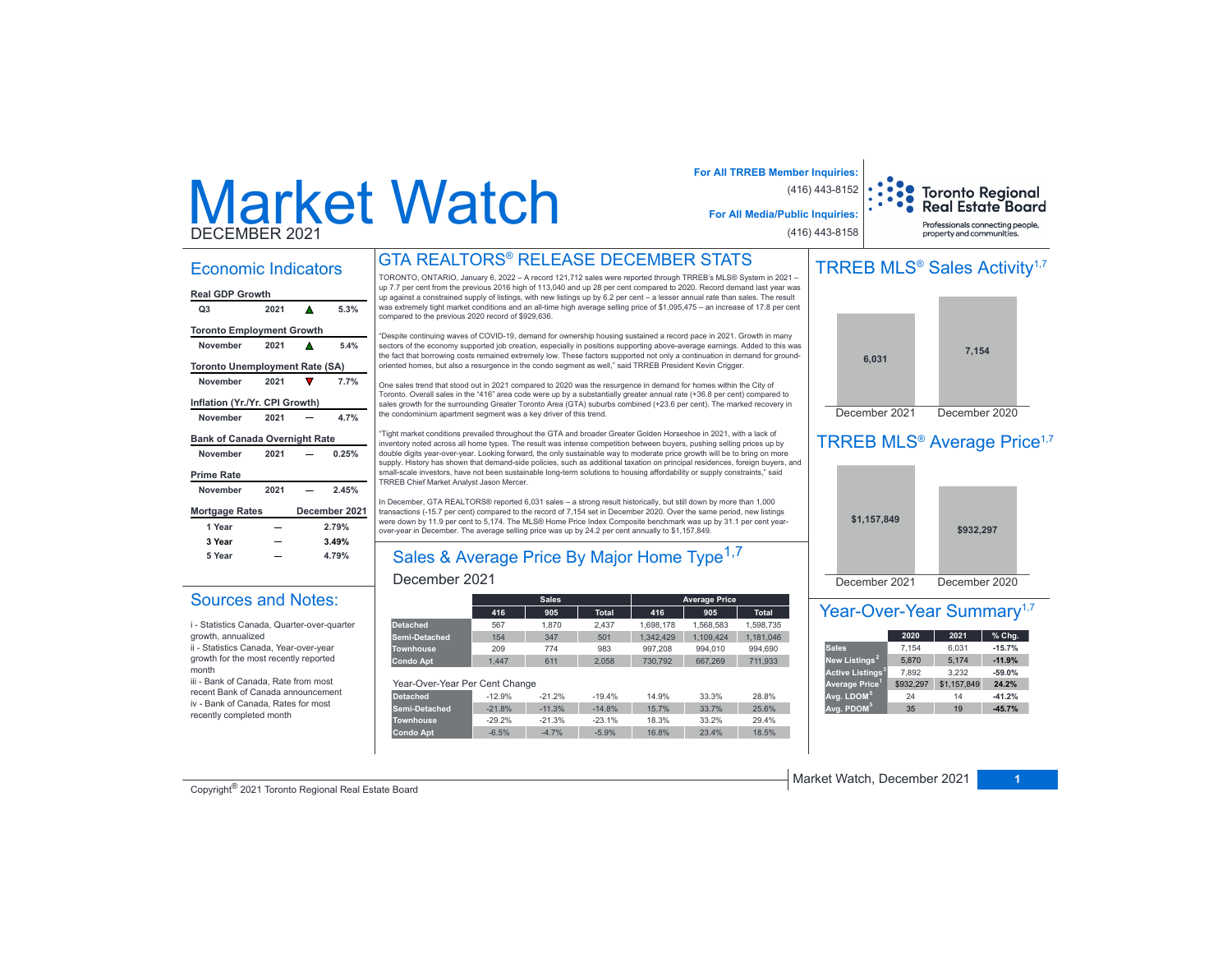|                                 | <b>Detached</b> | <b>Semi-Detached</b> | Att/Row/Twnhouse | <b>Condo Townhouse</b>   | <b>Condo Apt</b> | Link           | Co-Op Apt      | <b>Det Condo</b>        | <b>Co-Ownership Apt</b>  | Total        |
|---------------------------------|-----------------|----------------------|------------------|--------------------------|------------------|----------------|----------------|-------------------------|--------------------------|--------------|
| \$0 to \$99,999                 | $\mathbf{0}$    | $\mathbf{0}$         | $\mathbf{0}$     | $\theta$                 | $\mathbf{0}$     | $\mathbf{0}$   | $\Omega$       | $\mathbf{0}$            | $\Omega$                 | $\mathbf{0}$ |
| \$100,000 to \$199,999          | $\circ$         | $\Omega$             | $\Omega$         | $\Omega$                 |                  | $\Omega$       | $\Omega$       | $\Omega$                | $\Omega$                 |              |
| \$200,000 to \$299,999          | $\mathbf{0}$    | $\overline{0}$       | $\Omega$         | $\overline{2}$           | 6                | $\overline{0}$ |                | $\overline{0}$          | $\Omega$                 | 8            |
| \$300,000 to \$399,999          | $^{\circ}$      | $\Omega$             |                  | 3                        | 23               |                |                |                         | $\overline{\phantom{a}}$ | 30           |
| \$400,000 to \$499,999          | $\mathbf{3}$    | $\Omega$             | $\Omega$         | 6                        | 160              | $\overline{0}$ |                | $\Omega$                | $\overline{2}$           | 172          |
| \$500,000 to \$599,999          | 10              |                      |                  | 30                       | 506              |                |                |                         |                          | 550          |
| \$600,000 to \$699,999          | 18              | 5                    |                  | 64                       | 606              | $\mathbf{0}$   | $\Omega$       | $\Omega$                | $\overline{2}$           | 696          |
| \$700,000 to \$799,999          | 51              | 16                   | 10               | 107                      | 340              |                |                | $\overline{2}$          |                          | 528          |
| \$800,000 to \$899,999          | 86              | 29                   | 56               | 118                      | 175              | 3              | $\overline{2}$ | $\overline{\mathbf{z}}$ |                          | 472          |
| \$900,000 to \$999,999          | 134             | 77                   | 105              | 73                       | 95               | 8              | $\Omega$       |                         |                          | 492          |
| \$1,000,000 to \$1,249,999      | 483             | 230                  | 186              | 51                       | 69               | 8              | $\Omega$       |                         | $\Omega$                 | 1,028        |
| \$1,250,000 to \$1,499,999      | 580             | 97                   | 105              | 18                       | 30               | ۰              |                |                         |                          | 837          |
| \$1,500,000 to \$1,749,999      | 383             | 21                   | 30               | $\overline{7}$           | 17               | 5              | $\Omega$       | $\Omega$                | $\Omega$                 | 463          |
| \$1,750,000 to \$1,999,999      | 248             | 12                   |                  | $\overline{\phantom{a}}$ | 12               | $\Omega$       |                | $\Omega$                |                          | 278          |
| $$2,000,000+$                   | 441             | 13                   | $\overline{3}$   | $\overline{0}$           | 15               | $\overline{0}$ |                | $\Omega$                | $\Omega$                 | 473          |
|                                 |                 |                      |                  |                          |                  |                |                |                         |                          |              |
| <b>Total Sales</b>              | 2.437           | 501                  | 502              | 481                      | 2.058            | 32             | $\hat{p}$      | 5                       | $\mathfrak{g}$           | 6.031        |
| <b>Share of Total Sales (%)</b> | 40.4%           | 8.3%                 | 8.3%             | 8.0%                     | 34.1%            | 0.5%           | 0.1%           | 0.1%                    | 0.1%                     | 100.0%       |
| Average Price (\$)              | \$1,598,735     | \$1,181,046          | \$1,136,657      | \$846,525                | \$711,933        | \$1,164,128    | \$902,642      | \$888,000               | \$569,222                | \$1,157,849  |

# SALES BY PRICE RANGE AND HOUSE TYPE <sup>1,7</sup> DECEMBER 2021

# SALES BY PRICE RANGE AND HOUSE TYPE <sup>1,7</sup>

### YEAR-TO-DATE, 2021

|                                 | <b>Detached</b> | <b>Semi-Detached</b> | Att/Row/Twnhouse | <b>Condo Townhouse</b> | <b>Condo Apt</b> | Link         | Co-Op Apt      | <b>Det Condo</b> | <b>Co-Ownership Apt</b> | Total          |
|---------------------------------|-----------------|----------------------|------------------|------------------------|------------------|--------------|----------------|------------------|-------------------------|----------------|
| \$0 to \$99,999                 | $\mathbf{0}$    | $\Omega$             | $\mathbf{0}$     | $\mathbf{0}$           |                  | $\mathbf{0}$ | $\mathbf{0}$   | $\circ$          | $\Omega$                | $\overline{4}$ |
| \$100,000 to \$199,999          | $\overline{2}$  |                      | $\mathbf 0$      | $\Omega$               | 35               | $\mathbf 0$  | $\overline{2}$ | $\mathbf 0$      |                         | 39             |
| \$200,000 to \$299,999          | 22              | $\Omega$             | $\Omega$         | 5                      | 96               | $\mathbf{0}$ | 11             | $\mathbf{0}$     | $\overline{2}$          | 136            |
| \$300,000 to \$399,999          | 56              | $\mathfrak{p}$       | 10               | 30                     | 512              | $\Omega$     | 25             |                  | 22                      | 658            |
| \$400,000 to \$499,999          | 155             | 8                    | 6                | 316                    | 4.142            | $\mathbf{0}$ | 18             | $\mathbf{0}$     | 15                      | 4,660          |
| \$500,000 to \$599,999          | 506             | 61                   | 38               | 1,055                  | 10,214           | 3            | 13             |                  | 15                      | 11,909         |
| \$600,000 to \$699,999          | 1,108           | 412                  | 521              | 2,396                  | 8,642            | 31           | 21             | 25               | 8                       | 13,164         |
| \$700,000 to \$799,999          | 2,404           | 776                  | 1,723            | 2,680                  | 4,219            | 96           |                | 22               |                         | 11,928         |
| \$800,000 to \$899,999          | 4,003           | 1,933                | 2,670            | 1,746                  | 2,449            | 156          |                | 20               |                         | 12,988         |
| \$900,000 to \$999,999          | 5,357           | 2,714                | 2,383            | 671                    | 1,269            | 152          |                | 17               |                         | 12,568         |
| \$1,000,000 to \$1,249,999      | 12,068          | 3,075                | 2,420            | 506                    | 1.096            | 243          |                | 14               |                         | 19,428         |
| \$1,250,000 to \$1,499,999      | 11,621          | 1,075                | 949              | 211                    | 488              | 133          |                |                  |                         | 14,490         |
| \$1,500,000 to \$1,749,999      | 6,607           | 529                  | 268              | 79                     | 215              | 17           | $\overline{2}$ | 3                |                         | 7,720          |
| \$1,750,000 to \$1,999,999      | 3,717           | 237                  | 72               | 34                     | 140              |              |                |                  |                         | 4,205          |
| $$2,000,000+$                   | 7,128           | 264                  | 103              | 37                     | 270              | $\mathbf{0}$ | $\overline{2}$ | 3                |                         | 7,807          |
|                                 |                 |                      |                  |                        |                  |              |                |                  |                         |                |
| <b>Total Sales</b>              | 54,757          | 11,090               | 11,164           | 9,766                  | 33,791           | 832          | 123            | 117              | 72                      | 121,712        |
| <b>Share of Total Sales (%)</b> | 45.0%           | 9.1%                 | 9.2%             | 8.0%                   | 27.8%            | 0.7%         | 0.1%           | 0.1%             | 0.1%                    | 100.0%         |
| Average Price (\$)              | \$1,438,926     | \$1,078,062          | \$981,589        | \$771,296              | \$681,218        | \$1,021,654  | \$660,548      | \$922,674        | \$504,332               | \$1,095,475    |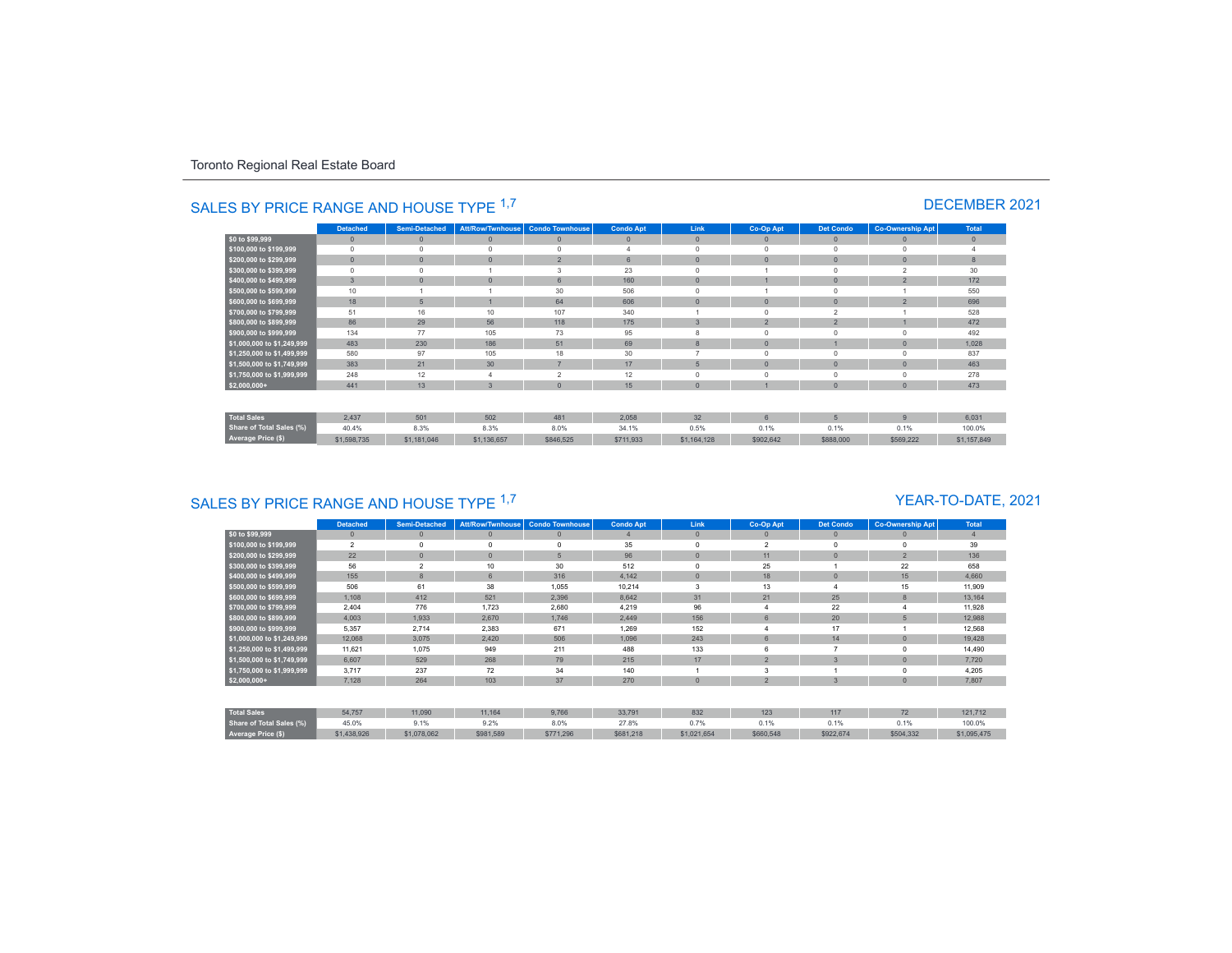### SUMMARY OF EXISTING HOME TRANSACTIONS

### ALL TRREB AREAS ALL HOME TYPES, DECEMBER 2021

|                                  | # of Sales | <b>Dollar Volume</b> | <b>Average Price</b> | <b>Median Price</b> | New Listings <sup>2</sup> | <b>SNLR</b> (Trend) <sup>8</sup> | <b>Active Listings<sup>3</sup></b> | Mos Inv (Trend) | Avg. SP/LP <sup>4</sup> | Avg. LDOM <sup>5</sup> | Avg. PDOM <sup>5</sup> |
|----------------------------------|------------|----------------------|----------------------|---------------------|---------------------------|----------------------------------|------------------------------------|-----------------|-------------------------|------------------------|------------------------|
| <b>TRREB Total</b>               | 6,031      | \$6.982.989.573      | \$1,157,849          | \$1,017,100         | 5,174                     | 73.1%                            | 3,232                              | 0.9             | 109%                    | 14                     | 19                     |
| <b>Halton Region</b>             | 490        | \$658,117,800        | \$1,343,098          | \$1,210,000         | 439                       | 79.1%                            | 191                                | 0.6             | 109%                    | 11                     | 14                     |
| Burlington                       | 149        | \$185,324,208        | \$1,243,787          | \$1,160,000         | 124                       | 81.7%                            | 45                                 | 0.6             | 110%                    | 12                     | 16                     |
| <b>Halton Hills</b>              | 42         | \$53,385,665         | \$1,271,087          | \$1,200,000         | 46                        | 81.0%                            | 32                                 | 0.6             | 108%                    | 9                      | 9                      |
| Milton                           | 131        | \$159,673,733        | \$1,218,883          | \$1,080,000         | 118                       | 77.5%                            | 35                                 | 0.5             | 111%                    | $\overline{7}$         | 11                     |
| Oakville                         | 168        | \$259,734,194        | \$1,546,037          | \$1,393,500         | 151                       | 77.7%                            | 79                                 | 0.7             | 108%                    | 13                     | 16                     |
| <b>Peel Region</b>               | 1.236      | \$1,470,127,962      | \$1,189,424          | \$1,100,000         | 1,119                     | 74.9%                            | 381                                | 0.7             | 110%                    | 10                     | 12 <sub>2</sub>        |
| Brampton                         | 632        | \$769,661,700        | \$1,217,819          | \$1,150,000         | 601                       | 74.8%                            | 106                                | 0.6             | 112%                    | $\overline{7}$         | 9                      |
| Caledon                          | 65         | \$111,432,276        | \$1,714,343          | \$1,625,000         | 65                        | 69.2%                            | 52                                 | 1.0             | 104%                    | 15                     | 23                     |
| Mississauga                      | 539        | \$589,033,986        | \$1,092,827          | \$910,000           | 453                       | 75.8%                            | 223                                | 0.8             | 108%                    | 12                     | 15                     |
| <b>City of Toronto</b>           | 2,395      | \$2,450,154,556      | \$1,023,029          | \$802,000           | 1,963                     | 69.0%                            | 1,806                              | $1.1$           | 106%                    | 19                     | 25                     |
| <b>Toronto West</b>              | 564        | \$551,372,591        | \$977,611            | \$850,500           | 444                       | 70.8%                            | 378                                | 1.0             | 108%                    | 19                     | 25                     |
| <b>Toronto Central</b>           | 1,281      | \$1,350,782,448      | \$1,054,475          | \$755,000           | 1,067                     | 66.0%                            | 1,225                              | 1.4             | 103%                    | 21                     | 29                     |
| <b>Toronto East</b>              | 550        | \$547,999,517        | \$996,363            | \$998,500           | 452                       | 74.0%                            | 203                                | 0.7             | 113%                    | 13                     | 16                     |
| <b>York Region</b>               | 1,051      | \$1,498,059,244      | \$1,425,366          | \$1,343,000         | 916                       | 71.2%                            | 612                                | 1.0             | 109%                    | 14                     | 19                     |
| Aurora                           | 68         | \$96,978,830         | \$1,426,159          | \$1,330,000         | 47                        | 73.7%                            | 19                                 | 0.9             | 110%                    | 12                     | 17                     |
| East Gwillimbury                 | 36         | \$55,400,900         | \$1,538,914          | \$1,474,950         | 36                        | 74.9%                            | 29                                 | 0.8             | 110%                    | 9                      | 9                      |
| Georgina                         | 65         | \$62,437,372         | \$960,575            | \$900,000           | 62                        | 73.6%                            | 42                                 | 0.8             | 112%                    | 12                     | 18                     |
| King                             | 21         | \$50,810,800         | \$2,419,562          | \$2,350,000         | 16                        | 63.4%                            | 40                                 | 2.1             | 97%                     | 19                     | 21                     |
| Markham                          | 268        | \$381,825,288        | \$1,424,721          | \$1,396,500         | 232                       | 72.9%                            | 125                                | 0.9             | 113%                    | 12                     | 15                     |
| Newmarket                        | 64         | \$82,773,210         | \$1,293,331          | \$1,287,500         | 57                        | 76.8%                            | 18                                 | 0.6             | 114%                    | 15                     | 16                     |
| <b>Richmond Hill</b>             | 214        | \$321,410,277        | \$1,501,917          | \$1,410,994         | 183                       | 67.0%                            | 136                                | 1.2             | 107%                    | 18                     | 22                     |
| Vaughan                          | 272        | \$375,310,954        | \$1,379,820          | \$1,322,500         | 247                       | 69.9%                            | 170                                | 1.1             | 107%                    | 15                     | 21                     |
| Whitchurch-Stouffville           | 43         | \$71,111,613         | \$1,653,758          | \$1,370,000         | 36                        | 73.6%                            | 33                                 | 1.0             | 103%                    | 19                     | 28                     |
| <b>Durham Region</b>             | 671        | \$693,164,522        | \$1,033,032          | \$985,000           | 565                       | 80.4%                            | 152                                | 0.5             | 119%                    | 9 <sup>°</sup>         | 11                     |
| Ajax                             | 86         | \$93,665,041         | \$1,089,128          | \$1,050,000         | 62                        | 79.5%                            | 17                                 | 0.4             | 118%                    | 8                      | 10                     |
| <b>Brock</b>                     | 12         | \$10,536,000         | \$878,000            | \$801,500           | 16                        | 76.1%                            | 14                                 | 0.8             | 116%                    | 12                     | 26                     |
| Clarington                       | 124        | \$126,513,673        | \$1,020,272          | \$987,500           | 108                       | 83.0%                            | 28                                 | 0.5             | 123%                    | $\overline{7}$         | $\overline{7}$         |
| Oshawa                           | 194        | \$177,158,520        | \$913,188            | \$868,000           | 176                       | 80.8%                            | 37                                 | 0.5             | 122%                    | 9                      | 11                     |
| Pickering                        | 92         | \$95,482,360         | \$1,037,852          | \$990,393           | 79                        | 77.1%                            | 22                                 | 0.6             | 118%                    | $\overline{9}$         | 11                     |
| Scugog                           | 17         | \$17,335,220         | \$1,019,719          | \$924,990           | 11                        | 78.3%                            | 11                                 | 0.9             | 109%                    | 20                     | 25                     |
| Uxbridge                         | 19         | \$34,359,890         | \$1,808,415          | \$1,530,000         | 11                        | 80.0%                            | 10                                 | 0.9             | 102%                    | 24                     | 25                     |
| Whitby                           | 127        | \$138,113,818        | \$1,087,510          | \$1,050,000         | 102                       | 81.2%                            | 13                                 | 0.4             | 121%                    | $\overline{7}$         | 9                      |
| <b>Dufferin County</b>           | 29         | \$28,052,200         | \$967,317            | \$940,000           | 28                        | 86.0%                            | $\overline{A}$                     | 0.5             | 105%                    | $\overline{7}$         | $\overline{9}$         |
| Orangeville                      | 29         | \$28.052.200         | \$967,317            | \$940,000           | 28                        | 86.0%                            | 4                                  | 0.5             | 105%                    | $\overline{7}$         | 9                      |
| <b>Simcoe County</b>             | 159        | \$185,313,289        | \$1,165,492          | \$1,106,000         | 144                       | 76.4%                            | 86                                 | 0.8             | 107%                    | 18                     | 23                     |
| Adjala-Tosorontio                | 8          | \$12,674,990         | \$1,584,374          | \$1,537,500         | 8                         | 75.6%                            | 9                                  | 1.0             | 100%                    | 24                     | 24                     |
| <b>Bradford West Gwillimbury</b> | 52         | \$65,088,724         | \$1,251,706          | \$1,208,500         | 38                        | 74.6%                            | 14                                 | 0.7             | 111%                    | 10                     | 12                     |
| Essa                             | 13         | \$11,010,900         | \$846,992            | \$801,000           | 12                        | 84.1%                            | 6                                  | 0.5             | 112%                    | 14                     | 14                     |
| Innisfil                         | 49         | \$58,471,167         | \$1,193,289          | \$1,050,000         | 49                        | 72.8%                            | 37                                 | 1.0             | 105%                    | 25                     | 40                     |
| New Tecumseth                    | 37         | \$38,067,508         | \$1,028,852          | \$1,070,000         | 37                        | 80.1%                            | 20                                 | 0.7             | 104%                    | 19                     | 22                     |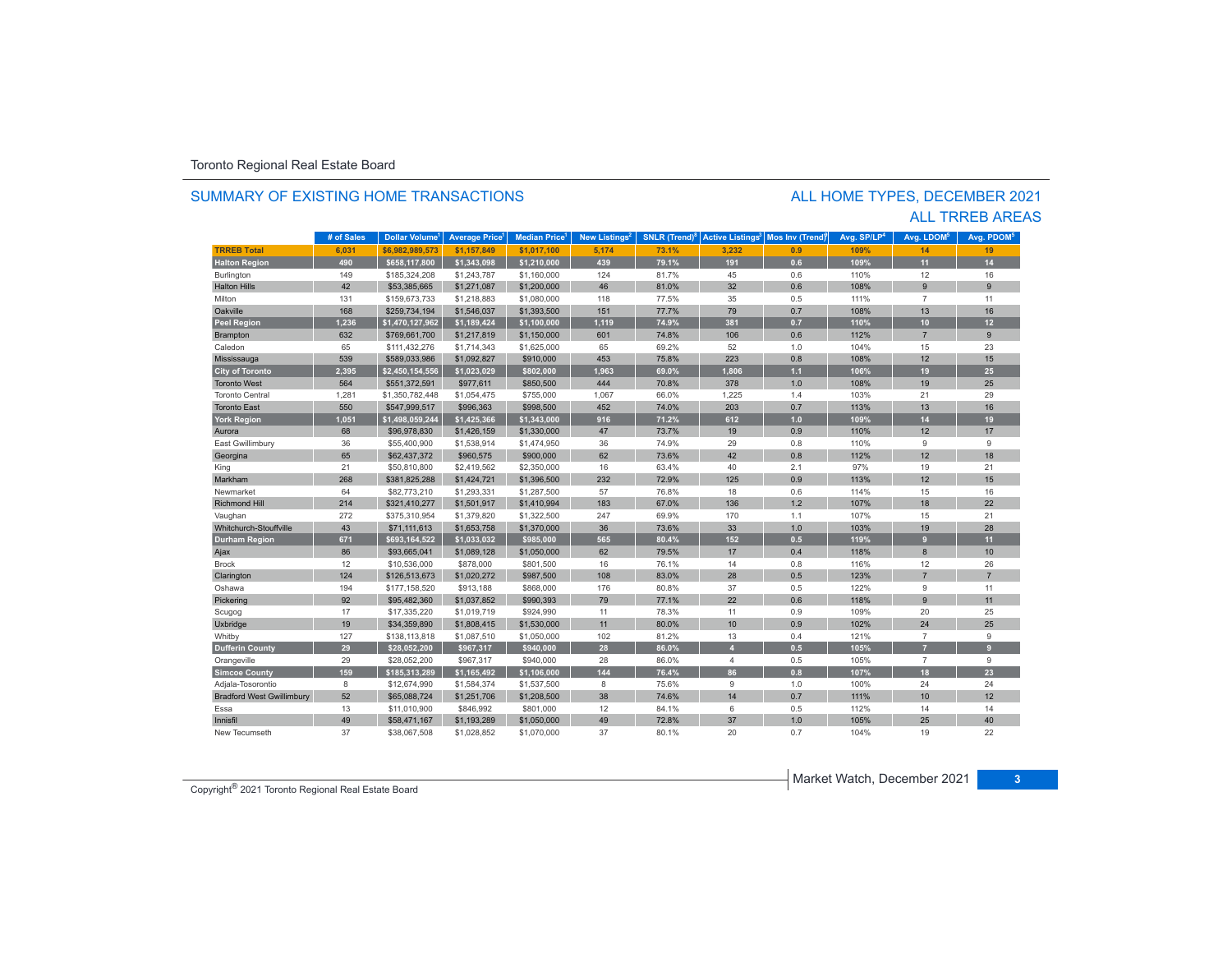### SUMMARY OF EXISTING HOME TRANSACTIONS

### ALL HOME TYPES, DECEMBER 2021 CITY OF TORONTO MUNICIPAL BREAKDOWN

|                              | # of Sales | <b>Dollar Volume</b> | <b>Average Price</b> | <b>Median Price</b> | New Listings <sup>2</sup> | <b>SNLR</b> (Trend) <sup>8</sup> | <b>Active Listings<sup>3</sup></b> | Mos Inv (Trend) | Avg. SP/LP <sup>4</sup> | Avg. LDOM <sup>5</sup> | Avg. PDOM <sup>5</sup> |
|------------------------------|------------|----------------------|----------------------|---------------------|---------------------------|----------------------------------|------------------------------------|-----------------|-------------------------|------------------------|------------------------|
| <b>TRREB Total</b>           | 6.031      | \$6.982.989.573      | \$1.157.849          | \$1.017.100         | 5.174                     | 73.1%                            | 3.232                              | 0.9             | 109%                    | 14                     | 19                     |
| <b>City of Toronto Total</b> | 2,395      | \$2,450,154,556      | \$1,023,029          | \$802,000           | 1,963                     | 69.0%                            | 1,806                              | $1.1$           | 106%                    | 19                     | 25                     |
| <b>Toronto West</b>          | 564        | \$551,372,591        | \$977,611            | \$850,500           | 444                       | 70.8%                            | 378                                | 1.0             | 108%                    | 19                     | 25                     |
| Toronto W01                  | 20         | \$21,896,716         | \$1,094,836          | \$997,500           | 17                        | 71.2%                            | 19                                 | 0.8             | 106%                    | 16                     | 23                     |
| Toronto W02                  | 41         | \$56,987,462         | \$1,389,938          | \$1,327,000         | 28                        | 70.5%                            | 23                                 | 0.7             | 111%                    | 15                     | 25                     |
| Toronto W03                  | 47         | \$45,435,249         | \$966,707            | \$920,000           | 28                        | 67.8%                            | 17                                 | 0.9             | 108%                    | 22                     | 23                     |
| Toronto W04                  | 66         | \$58,729,188         | \$889,836            | \$775,000           | 49                        | 66.4%                            | 49                                 | 1.3             | 107%                    | 22                     | 28                     |
| Toronto W05                  | 98         | \$86,333,590         | \$880,955            | \$917,500           | 76                        | 72.5%                            | 54                                 | 1.1             | 108%                    | 18                     | 29                     |
| Toronto W06                  | 97         | \$87,344,742         | \$900,461            | \$755,000           | 82                        | 67.4%                            | 106                                | 1.2             | 103%                    | 23                     | 30                     |
| Toronto W07                  | 17         | \$25,420,444         | \$1,495,320          | \$1,420,000         | 14                        | 70.6%                            | 8                                  | 1.0             | 106%                    | 19                     | 21                     |
| Toronto W08                  | 87         | \$90,885,880         | \$1,044,665          | \$690,000           | 74                        | 76.1%                            | 54                                 | 0.9             | 107%                    | 17                     | 20                     |
| Toronto W09                  | 28         | \$24,462,077         | \$873,646            | \$727,500           | 21                        | 69.7%                            | 25                                 | 1.1             | 112%                    | 20                     | 27                     |
| Toronto W10                  | 63         | \$53,877,243         | \$855,194            | \$675,000           | 55                        | 73.8%                            | 23                                 | 0.9             | 112%                    | 12                     | 16                     |
| <b>Toronto Central</b>       | 1,281      | \$1,350,782,448      | \$1,054,475          | \$755,000           | 1,067                     | 66.0%                            | 1,225                              | $1.4$           | 103%                    | 21                     | 29                     |
| Toronto C01                  | 391        | \$340,857,254        | \$871,758            | \$750,000           | 344                       | 67.8%                            | 398                                | 1.3             | 102%                    | 21                     | 31                     |
| Toronto C02                  | 70         | \$108,665,301        | \$1,552,361          | \$1,221,000         | 48                        | 56.6%                            | 89                                 | 2.2             | 99%                     | 29                     | 38                     |
| Toronto C03                  | 34         | \$56,025,118         | \$1,647,798          | \$1,190,000         | 28                        | 59.5%                            | 35                                 | 1.4             | 101%                    | 21                     | 33                     |
| Toronto C04                  | 43         | \$71,583,198         | \$1,664,726          | \$1,705,000         | 39                        | 67.6%                            | 34                                 | 1.1             | 104%                    | 22                     | 34                     |
| Toronto C06                  | 25         | \$26,825,550         | \$1,073,022          | \$725,000           | 26                        | 64.4%                            | 22                                 | 1.2             | 105%                    | $\overline{9}$         | 18                     |
| Toronto C07                  | 78         | \$86,064,458         | \$1,103,390          | \$747,000           | 75                        | 66.0%                            | 59                                 | 1.4             | 103%                    | 19                     | 26                     |
| Toronto C08                  | 189        | \$149,995,770        | \$793,628            | \$697,000           | 170                       | 63.4%                            | 225                                | 1.4             | 100%                    | 25                     | 36                     |
| Toronto C09                  | 29         | \$55,667,000         | \$1,919,552          | \$1,310,000         | 15                        | 66.6%                            | 28                                 | 1.7             | 103%                    | 28                     | 32                     |
| Toronto C10                  | 61         | \$65,370,538         | \$1,071,648          | \$730,000           | 37                        | 70.4%                            | 36                                 | 1.2             | 103%                    | 22                     | 31                     |
| Toronto C11                  | 35         | \$29,666,400         | \$847,611            | \$559,900           | 20                        | 67.3%                            | 11                                 | 1.1             | 106%                    | 15                     | 20                     |
| Toronto C12                  | 15         | \$34,504,001         | \$2,300,267          | \$1,950,000         | 16                        | 51.2%                            | 67                                 | 3.2             | 99%                     | 21                     | 35                     |
| Toronto C13                  | 60         | \$61,746,276         | \$1,029,105          | \$718,000           | 44                        | 67.2%                            | 42                                 | 1.2             | 106%                    | 17                     | 21                     |
| Toronto C14                  | 114        | \$141,029,465        | \$1,237,101          | \$768,444           | 91                        | 69.0%                            | 76                                 | 1.3             | 103%                    | 20                     | 25                     |
| Toronto C15                  | 137        | \$122,782,119        | \$896,220            | \$675,000           | 114                       | 70.0%                            | 103                                | 1.2             | 107%                    | 18                     | 21                     |
| <b>Toronto East</b>          | 550        | \$547,999,517        | \$996,363            | \$998,500           | 452                       | 74.0%                            | 203                                | 0.7             | 113%                    | 13                     | 16                     |
| Toronto E01                  | 34         | \$43,742,818         | \$1,286,553          | \$1,274,000         | 36                        | 70.7%                            | 16                                 | 0.7             | 119%                    | 11                     | 20                     |
| Toronto E02                  | 26         | \$33,763,609         | \$1,298,600          | \$1,198,000         | 21                        | 70.8%                            | 21                                 | 0.7             | 106%                    | 24                     | 28                     |
| Toronto E03                  | 55         | \$64,340,585         | \$1,169,829          | \$1,110,880         | 39                        | 67.0%                            | 32                                 | 0.9             | 108%                    | 23                     | 26                     |
| Toronto E04                  | 76         | \$71,956,980         | \$946,802            | \$1,010,000         | 62                        | 74.3%                            | 18                                 | 0.7             | 113%                    | 11                     | 13                     |
| Toronto E05                  | 65         | \$53,962,876         | \$830,198            | \$675,000           | 44                        | 76.0%                            | 19                                 | 0.8             | 111%                    | 14                     | 16                     |
| Toronto E06                  | 23         | \$27,951,490         | \$1,215,282          | \$1,075,000         | 22                        | 64.3%                            | 18                                 | 1.0             | 108%                    | 10                     | 14                     |
| Toronto E07                  | 50         | \$49,298,052         | \$985,961            | \$954,000           | 43                        | 77.6%                            | 9                                  | 0.7             | 117%                    | 10                     | 13                     |
| Toronto E08                  | 50         | \$45,756,586         | \$915,132            | \$678,500           | 44                        | 73.7%                            | 24                                 | 0.8             | 112%                    | 14                     | 18                     |
| Toronto E09                  | 79         | \$71,880,400         | \$909,878            | \$811,000           | 65                        | 83.6%                            | 13                                 | 0.6             | 114%                    | 9                      | 12                     |
| Toronto E10                  | 46         | \$48,800,710         | \$1,060,885          | \$1,210,500         | 37                        | 73.7%                            | 16                                 | 0.8             | 116%                    | 12                     | 14                     |
| Toronto E11                  | 46         | \$36,545,411         | \$794,465            | \$765,000           | 39                        | 77.4%                            | 17                                 | 0.7             | 114%                    | 11                     | 16                     |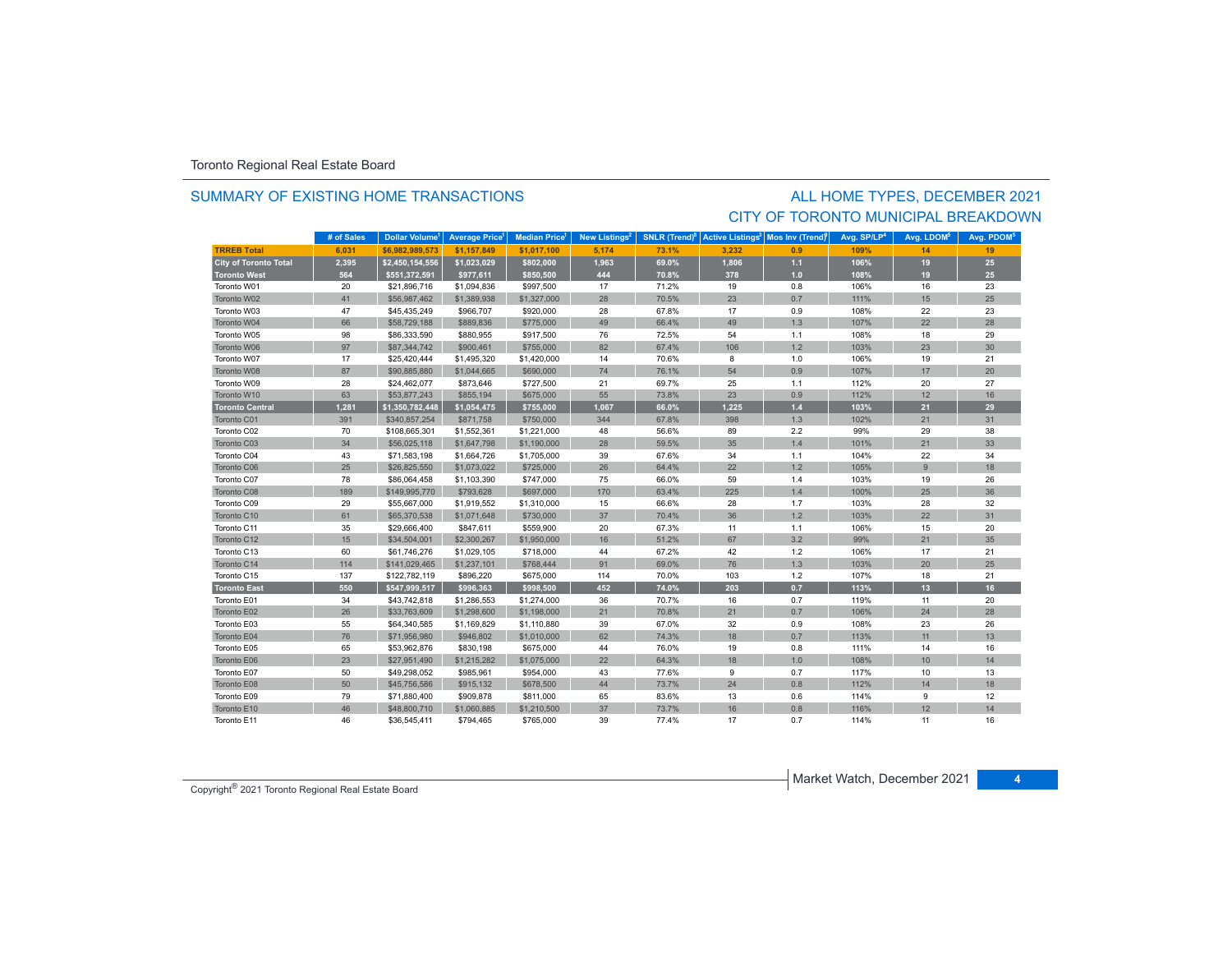### SUMMARY OF EXISTING HOME TRANSACTIONS

### ALL TRREB AREAS ALL HOME TYPES, YEAR-TO-DATE 2021

|                                  | <b>Number of Sales</b> | Dollar Volume <sup>1</sup> | <b>Average Price</b> | <b>Median Price</b> | New Listings <sup>2</sup> | Avg. SP/LP <sup>4</sup> | Avg. LDOM <sup>5</sup> | Avg. PDOM <sup>5</sup> |
|----------------------------------|------------------------|----------------------------|----------------------|---------------------|---------------------------|-------------------------|------------------------|------------------------|
| <b>TRREB Total</b>               | 121,712                | \$133,332,445,212          | \$1,095,475          | \$941,000           | 166,593                   | 106%                    | 13                     | 18                     |
| <b>Halton Region</b>             | 11,799                 | \$14,547,780,753           | \$1,232,967          | \$1,090,000         | 14,921                    | 105%                    | 11                     | 14                     |
| Burlington                       | 3,425                  | \$3,717,156,048            | \$1,085,301          | \$985,000           | 4,192                     | 106%                    | 12                     | 14                     |
| <b>Halton Hills</b>              | 1,118                  | \$1,275,454,526            | \$1,140,836          | \$1,010,000         | 1,381                     | 107%                    | 10                     | 12                     |
| Milton                           | 2.925                  | \$3,136,348,905            | \$1,072,256          | \$985,000           | 3,776                     | 107%                    | $\overline{9}$         | 12                     |
| Oakville                         | 4,331                  | \$6,418,821,274            | \$1,482,064          | \$1,303,800         | 5,572                     | 104%                    | 12                     | 17                     |
| Peel Region                      | 24,658                 | \$25,951,025,179           | \$1,052,438          | \$951,000           | 32,920                    | 105%                    | 11                     | 15                     |
| Brampton                         | 12,012                 | \$12,512,167,740           | \$1,041,639          | \$965,000           | 16,066                    | 106%                    | 9                      | 13                     |
| Caledon                          | 1,343                  | \$1,964,521,537            | \$1,462,786          | \$1,305,000         | 1.941                     | 103%                    | 13                     | 18                     |
| Mississauga                      | 11,303                 | \$11,474,335,902           | \$1,015,158          | \$890,000           | 14,913                    | 105%                    | 13                     | 17                     |
| <b>City of Toronto</b>           | 43,518                 | \$45,985,767,391           | \$1,056,707          | \$835,000           | 63,060                    | 105%                    | 16                     | 22                     |
| <b>Toronto West</b>              | 10,907                 | \$10,912,214,392           | \$1,000,478          | \$880,000           | 15,404                    | 106%                    | 15                     | 21                     |
| <b>Toronto Central</b>           | 21,865                 | \$24,357,692,554           | \$1,114,004          | \$765,000           | 33,133                    | 103%                    | 18                     | 26                     |
| <b>Toronto East</b>              | 10,746                 | \$10,715,860,445           | \$997,195            | \$950,000           | 14,523                    | 111%                    | 12                     | 15                     |
| <b>York Region</b>               | 22,355                 | \$28,865,164,320           | \$1,291,217          | \$1,190,000         | 31,385                    | 106%                    | 14                     | 20                     |
| Aurora                           | 1,403                  | \$1,821,113,383            | \$1,298,014          | \$1,188,000         | 1,904                     | 105%                    | 14                     | 18                     |
| <b>East Gwillimbury</b>          | 893                    | \$1,138,433,276            | \$1,274,841          | \$1,205,000         | 1,193                     | 107%                    | 13                     | 15                     |
| Georgina                         | 1,288                  | \$1,141,033,567            | \$885,896            | \$825,000           | 1,750                     | 108%                    | 14                     | 17                     |
| King                             | 557                    | \$1,147,892,532            | \$2,060,848          | \$1,890,000         | 879                       | 99%                     | 26                     | 36                     |
| Markham                          | 5,673                  | \$7,329,211,861            | \$1,291,946          | \$1,230,800         | 7,783                     | 109%                    | 13                     | 18                     |
| Newmarket                        | 1,885                  | \$2,095,661,304            | \$1,111,757          | \$1,060,000         | 2,456                     | 108%                    | 10                     | 14                     |
| Richmond Hill                    | 4,069                  | \$5,557,770,102            | \$1,365,881          | \$1,265,800         | 6,072                     | 105%                    | 16                     | 22                     |
| Vaughan                          | 5,525                  | \$7,200,859,941            | \$1,303,323          | \$1,207,000         | 7,905                     | 104%                    | 15                     | 21                     |
| Whitchurch-Stouffville           | 1,062                  | \$1,433,188,354            | \$1,349,518          | \$1,200,000         | 1,443                     | 105%                    | 16                     | 21                     |
| <b>Durham Region</b>             | 14,717                 | \$13,623,677,146           | \$925,710            | \$861,000           | 18,309                    | 113%                    | 9                      | 11                     |
| Ajax                             | 2,132                  | \$2,084,277,792            | \$977,616            | \$925,000           | 2,681                     | 113%                    | 8                      | 10                     |
| <b>Brock</b>                     | 305                    | \$242.241.908              | \$794.236            | \$740,000           | 401                       | 106%                    | 13                     | 18                     |
| Clarington                       | 2,639                  | \$2,344,818,596            | \$888,525            | \$830,000           | 3,181                     | 115%                    | 8                      | 10                     |
| Oshawa                           | 4,363                  | \$3,482,638,247            | \$798,221            | \$765,000           | 5,402                     | 115%                    | 9                      | 11                     |
| Pickering                        | 1,843                  | \$1,898,078,130            | \$1,029,885          | \$930,000           | 2,391                     | 110%                    | 9                      | 12                     |
| Scugog                           | 386                    | \$381,217,491              | \$987,610            | \$900,388           | 493                       | 108%                    | 15                     | 18                     |
| Uxbridge                         | 369                    | \$483,648,143              | \$1,310,700          | \$1,177,104         | 461                       | 106%                    | 16                     | 19                     |
| Whitby                           | 2,680                  | \$2,706,756,839            | \$1,009,984          | \$956,500           | 3,299                     | 114%                    | $\overline{7}$         | $\overline{9}$         |
| <b>Dufferin County</b>           | 722                    | \$580,359,616              | \$803,822            | \$785,000           | 840                       | 106%                    | 10 <sup>1</sup>        | 11                     |
| Orangeville                      | 722                    | \$580,359,616              | \$803,822            | \$785,000           | 840                       | 106%                    | 10                     | 11                     |
| <b>Simcoe County</b>             | 3,943                  | \$3,778,670,807            | \$958,324            | \$875,000           | 5,158                     | 104%                    | 14                     | 17                     |
| Adjala-Tosorontio                | 220                    | \$262,163,681              | \$1,191,653          | \$1,051,000         | 291                       | 102%                    | 18                     | 21                     |
| <b>Bradford West Gwillimbury</b> | 936                    | \$1,007,415,540            | \$1,076,299          | \$1,010,000         | 1,255                     | 106%                    | 11                     | 14                     |
| Essa                             | 485                    | \$406,764,100              | \$838,689            | \$760,000           | 577                       | 104%                    | 12                     | 14                     |
| Innisfil                         | 1,274                  | \$1,185,934,977            | \$930,875            | \$849,500           | 1,751                     | 103%                    | 16                     | 21                     |
| New Tecumseth                    | 1,028                  | \$916,392,509              | \$891,432            | \$830,500           | 1,284                     | 104%                    | 13                     | 16                     |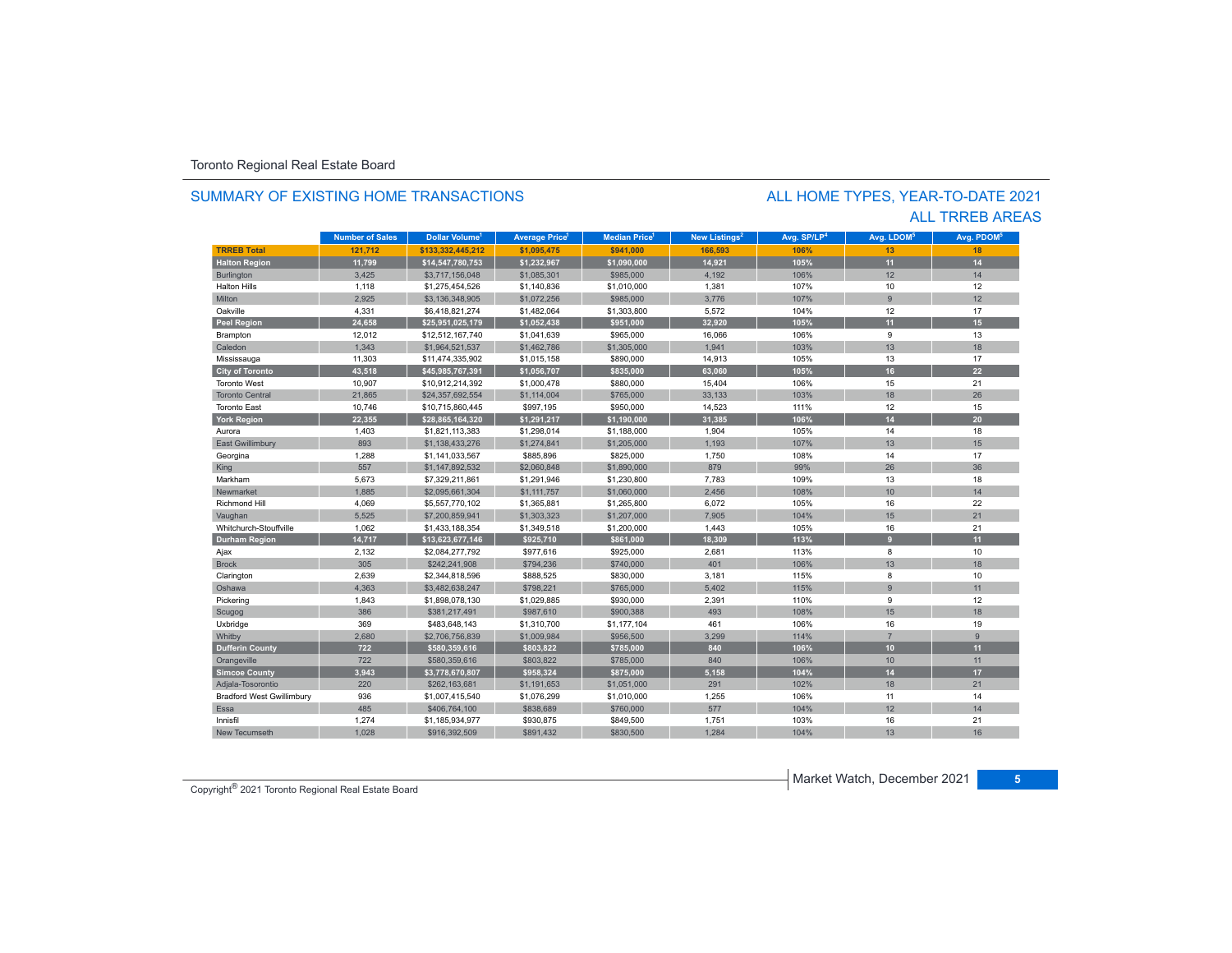### SUMMARY OF EXISTING HOME TRANSACTIONS

## CITY OF TORONTO MUNICIPAL BREAKDOWNALL HOME TYPES, YEAR-TO-DATE 2021

|                              | <b>Number of Sales</b> | Dollar Volume <sup>1</sup> | <b>Average Price<sup>1</sup></b> | <b>Median Price</b> <sup>1</sup> | New Listings <sup>2</sup> | Avg. SP/LP <sup>4</sup> | Avg. LDOM <sup>5</sup> | Avg. PDOM <sup>5</sup> |
|------------------------------|------------------------|----------------------------|----------------------------------|----------------------------------|---------------------------|-------------------------|------------------------|------------------------|
| <b>TRREB Total</b>           | 121.712                | \$133,332,445,212          | \$1,095,475                      | \$941.000                        | 166,593                   | 106%                    | 13                     | 18                     |
| <b>City of Toronto Total</b> | 43,518                 | \$45,985,767,391           | \$1,056,707                      | \$835,000                        | 63,060                    | 105%                    | 16                     | 22                     |
| <b>Toronto West</b>          | 10,907                 | \$10,912,214,392           | \$1,000,478                      | \$880,000                        | 15,404                    | 106%                    | 15                     | 21                     |
| Toronto W01                  | 645                    | \$822,100,695              | \$1,274,575                      | \$975,000                        | 906                       | 109%                    | 12                     | 17                     |
| Toronto W02                  | 1,033                  | \$1,295,480,988            | \$1,254,096                      | \$1,200,000                      | 1,465                     | 111%                    | 10                     | 15                     |
| Toronto W03                  | 780                    | \$784,772,040              | \$1,006,118                      | \$975,000                        | 1,151                     | 110%                    | 14                     | 20                     |
| Toronto W04                  | 1.099                  | \$962,808,664              | \$876,077                        | \$815,000                        | 1.655                     | 106%                    | 17                     | 23                     |
| Toronto W05                  | 1,496                  | \$1,246,072,955            | \$832,936                        | \$860,500                        | 2,064                     | 105%                    | 16                     | 22                     |
| Toronto W06                  | 1,955                  | \$1,786,504,731            | \$913,813                        | \$800,000                        | 2,902                     | 104%                    | 17                     | 23                     |
| Toronto W07                  | 307                    | \$490,242,658              | \$1,596,882                      | \$1,450,000                      | 435                       | 107%                    | 13                     | 19                     |
| Toronto W08                  | 2,091                  | \$2,276,299,383            | \$1,088,618                      | \$718,000                        | 2,746                     | 104%                    | 16                     | 21                     |
| Toronto W09                  | 567                    | \$547,464,667              | \$965,546                        | \$980,000                        | 814                       | 106%                    | 16                     | 22                     |
| Toronto W10                  | 934                    | \$700,467,611              | \$749,965                        | \$623,000                        | 1,266                     | 105%                    | 15                     | 20                     |
| <b>Toronto Central</b>       | 21,865                 | \$24,357,692,554           | \$1,114,004                      | \$765,000                        | 33,133                    | 103%                    | 18                     | 26                     |
| Toronto C01                  | 6,916                  | \$5,987,543,450            | \$865,752                        | \$725,000                        | 10,196                    | 103%                    | 18                     | 26                     |
| Toronto C02                  | 1,073                  | \$1,756,707,804            | \$1,637,193                      | \$1,220,000                      | 1,896                     | 101%                    | 23                     | 32                     |
| Toronto C03                  | 649                    | \$1,082,943,902            | \$1,668,635                      | \$1,275,000                      | 1,091                     | 104%                    | 17                     | 23                     |
| Toronto C04                  | 1,035                  | \$2,240,659,237            | \$2,164,888                      | \$1,975,000                      | 1,531                     | 103%                    | 15                     | 22                     |
| Toronto C06                  | 465                    | \$520,134,458              | \$1,118,569                      | \$790,000                        | 722                       | 103%                    | 15                     | 21                     |
| Toronto C07                  | 1,410                  | \$1,593,822,171            | \$1,130,370                      | \$795,000                        | 2,135                     | 103%                    | 19                     | 27                     |
| Toronto C08                  | 3,229                  | \$2,576,576,620            | \$797,949                        | \$692,500                        | 5,097                     | 102%                    | 19                     | 27                     |
| Toronto C09                  | 382                    | \$909,894,110              | \$2,381,922                      | \$1,642,450                      | 574                       | 100%                    | 25                     | 32                     |
| Toronto C10                  | 1,065                  | \$1,081,562,793            | \$1,015,552                      | \$765,000                        | 1,513                     | 104%                    | 18                     | 27                     |
| Toronto C11                  | 550                    | \$625,854,676              | \$1,137,918                      | \$652,500                        | 817                       | 104%                    | 15                     | 23                     |
| Toronto C12                  | 374                    | \$1,248,941,563            | \$3,339,416                      | \$2,805,000                      | 730                       | 98%                     | 24                     | 35                     |
| Toronto C13                  | 871                    | \$1,060,468,744            | \$1,217,530                      | \$915,000                        | 1,297                     | 104%                    | 17                     | 22                     |
| Toronto C14                  | 1,750                  | \$1,802,023,846            | \$1,029,728                      | \$712,500                        | 2.538                     | 102%                    | 18                     | 25                     |
| Toronto C15                  | 2,096                  | \$1,870,559,180            | \$892,442                        | \$682,500                        | 2.996                     | 105%                    | 17                     | 23                     |
| <b>Toronto East</b>          | 10,746                 | \$10,715,860,445           | \$997,195                        | \$950,000                        | 14,523                    | 111%                    | 12 <sup>2</sup>        | 15 <sub>1</sub>        |
| Toronto E01                  | 1,022                  | \$1,274,804,027            | \$1,247,362                      | \$1,236,404                      | 1,445                     | 115%                    | 9                      | 12                     |
| Toronto E02                  | 823                    | \$1,144,313,487            | \$1,390,417                      | \$1,285,000                      | 1,163                     | 111%                    | 10                     | 14                     |
| Toronto E03                  | 1,192                  | \$1,434,840,907            | \$1,203,726                      | \$1,185,000                      | 1,779                     | 111%                    | 12                     | 17                     |
| Toronto E04                  | 1,243                  | \$1,087,363,043            | \$874,789                        | \$890,000                        | 1,673                     | 109%                    | 12                     | 15                     |
| Toronto E05                  | 1,082                  | \$969,731,334              | \$896,240                        | \$788,944                        | 1,424                     | 111%                    | 13                     | 16                     |
| Toronto E06                  | 453                    | \$512,519,286              | \$1,131,389                      | \$1,000,000                      | 704                       | 108%                    | 11                     | 15                     |
| Toronto E07                  | 1,146                  | \$979,861,355              | \$855,027                        | \$777,500                        | 1,476                     | 112%                    | 13                     | 16                     |
| Toronto E08                  | 755                    | \$738,033,538              | \$977,528                        | \$950,000                        | 1,025                     | 108%                    | 13                     | 18                     |
| Toronto E09                  | 1,339                  | \$1,061,781,291            | \$792,966                        | \$695,000                        | 1,601                     | 110%                    | 13                     | 17                     |
| Toronto E10                  | 743                    | \$772,911,490              | \$1,040,258                      | \$1,015,111                      | 1,008                     | 110%                    | 12                     | 15                     |
| Toronto E11                  | 948                    | \$739,700,687              | \$780,275                        | \$780,000                        | 1,225                     | 109%                    | 13                     | 15                     |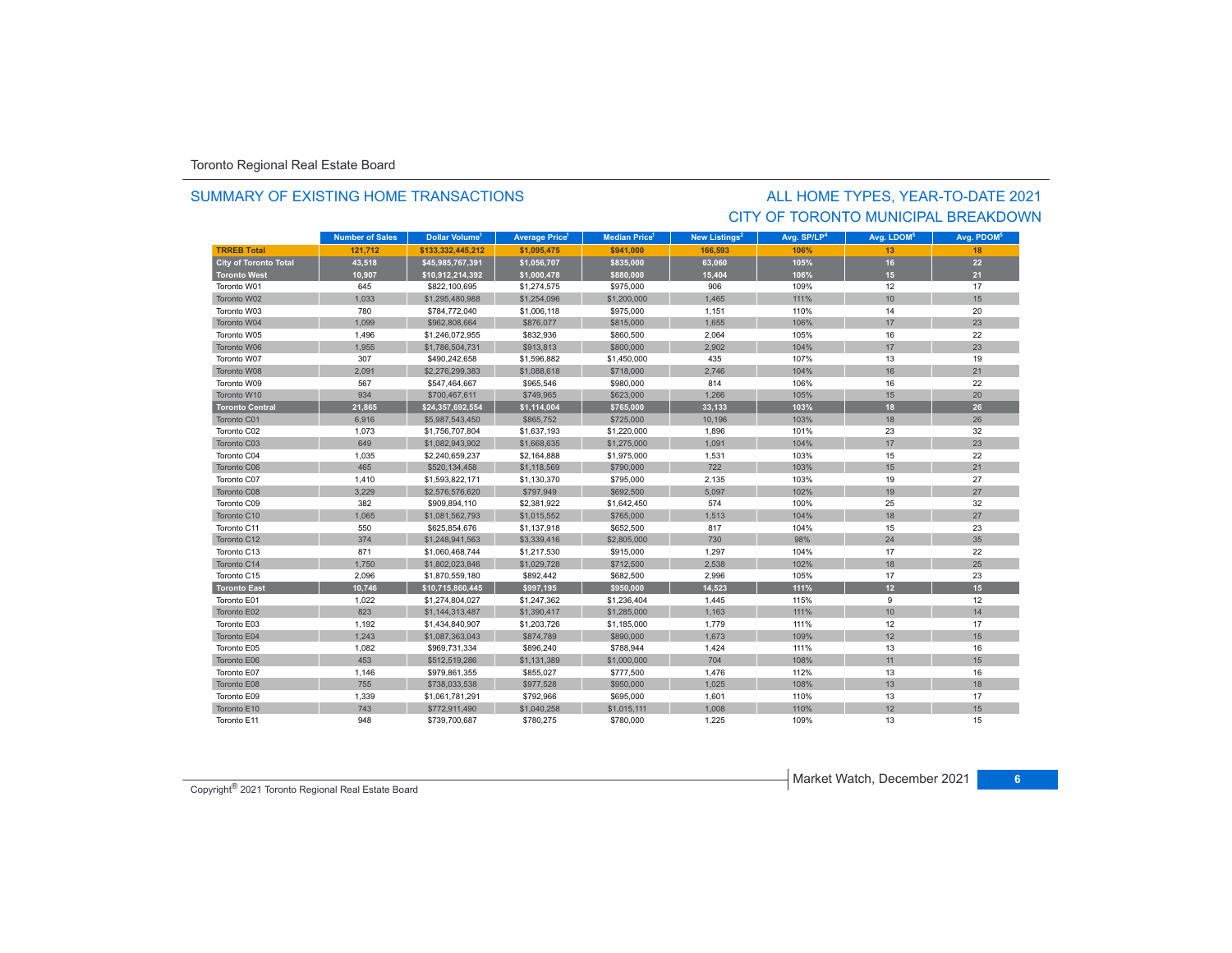#### **TR5EB Total 2,437 \$3,896,116,323 \$1,598,735 \$1,415,000 2,182 1,334 109% 13 Halton Region 230 \$416,402,532 \$1,810,446 \$1,575,150 204 108 108% 13** Burlington 75 \$121,775,969 \$1,623,680 \$1,450,000 61 24 110% 14 Halton Hillss 30 \$43,969,665 \$1,465,656 \$1,375,000 27 19 107% 9 Miltonn 45 \$79,831,662 \$1,774,037 \$1,470,000 50 26 109% 8 Oakvillee 80 \$170,825,236 \$2,135,315 \$1,899,000 66 39 107% 107% 17 **Peel Region 534 \$855,182,198 \$1,601,465 \$1,445,500 489 206 108% 11** Brampton 326 \$474,904,631 \$1,456,763 \$1,370,000 308 65 110% 8 Caledonn 51 \$96,846,988 \$1,898,961 \$1,710,000 48 45 103% 103% 17 Mississauga 157 \$283,430,579 \$1,805,290 \$1,590,000 133 96 107% 14 **City of Toronto 567 \$962,866,755 \$1,698,178 \$1,415,000 502 395 108% 16** Toronto West 187 \$273,363,413 \$1,461,836 \$1,339,900 147 91 111% 16 Toronto Central 166\$397,677,475 \$2,395,647 \$2,100,000 164 235 103% 21 Toronto East 214 \$291,825,867 \$1,363,672 \$1,277,500 191 69 114%% 12 **York Region 557 \$1,011,854,108 \$1,816,614 \$1,698,000 519 444 107% 16** Auroraa 42 \$70,686,330 \$1,683,008 \$1,644,000 32 17 108% 108% 13 East Gwillimbury 32 \$50,664,900 \$1,573,278 \$1,572,500 9 Georgina 57 \$56,680,372 \$994,392 \$930,000 57 33 112% 12 King 17 17 \$47,480,800 \$2,792,988 \$2,508,000 12 12 40 97% 22 22 Markhamm 118 \$226,032,295 \$1,915,528 \$1,792,500 117 95 112% 112% 12 Newmarket 40.0 \$58,495,510 \$1,462,388 \$1,430,500 36 12 113% 113% 18 Richmond Hill 106 \$216,764,333 \$2,044,947 \$1,840,050 95 105 103% 25 Vaughan 119 119 \$231,417,955 \$1,944,689 \$1,780,000 115 85 106% 106% 15 15 Whitchurch-Stouffville 26 \$53,631,613 \$2,062,754 \$1,653,562 24 31 100%100% 23 **Durham Region 402 \$473,900,397 \$1,178,857 \$1,111,100 339 105 119% 9** Ajax 52 \$63,876,644 \$1,228,397 \$1,202,500 37 12 117% 9 Brockk 12 \$10,536,000 \$878,000 \$801,500 15 14 116%116% 12 Clarington 87 \$96,476,174 \$1,108,922 \$1,085,000 80 21 124% 6 Oshawa 117 \$121,109,620 \$1,035,125 \$990,000 98 18 121%% 96 Pickering 39 \$52,702,674 \$1,351,351 \$1,260,000 35 11 121% 8 Scugog 14 | \$14,610,250 | \$1,043,589 | \$1,060,800 | 11 | 9 | 111% | 11% 14 Uxbridge 14 \$30,215,000 \$2,158,214 \$2,079,500 10 9 101% 29 Whitby 67 \$84,374,035 \$1,259,314 \$1,212,000 53 11 118% 8 **Dufferin County 21 \$21,970,000 \$1,046,190 \$1,011,000 18 2 105% 8** Orangeville 21 21 \$21,970,000 \$1,046,190 \$1,011,000 18 18 2 105% 8 **Simcoe County 126 \$153,940,333 \$1,221,749 \$1,160,000 111 74 106% 15** Adjala-Tosorontio 8 \$12,674,990 \$1,584,374 \$1,537,500 8 9 100% 24 Bradford West Gwillimbury 42 \$55,428,825 \$1,319,734 \$1,279,500 13 110% 110% 110% 10 Essa11 \$9,645,900 \$876,900 \$876,900 \$801,000 10 10 6 112% **112**% 112% 13 Innisfil 39 \$46,942,118 \$1,203,644 \$1,135,000 37 30 104%104% 20 New Tecumseth104% 16 **Municipality Number of Sales Dollar Volume Average Price Median Price New Listings Active Listings Avg. SP/LP Avg. LDOM Number of Sales<sup>1</sup>** 1 **Dollar Volume<sup>1</sup> Aversen Price<sup>1</sup> Median Price<sup>1</sup> Maw Listings<sup>2</sup> Active Listings<sup>3</sup> Ave SD/LD<sup>4</sup> Ave LDOM<sup>5</sup>**

h 26 \$29,248,500 \$1,124,942 \$1,141,000 27 16 104%

### SUMMARY OF EXISTING HOME TRANSACTIONS

### DETACHED, DECEMBER 2021 ALL TRREB AREAS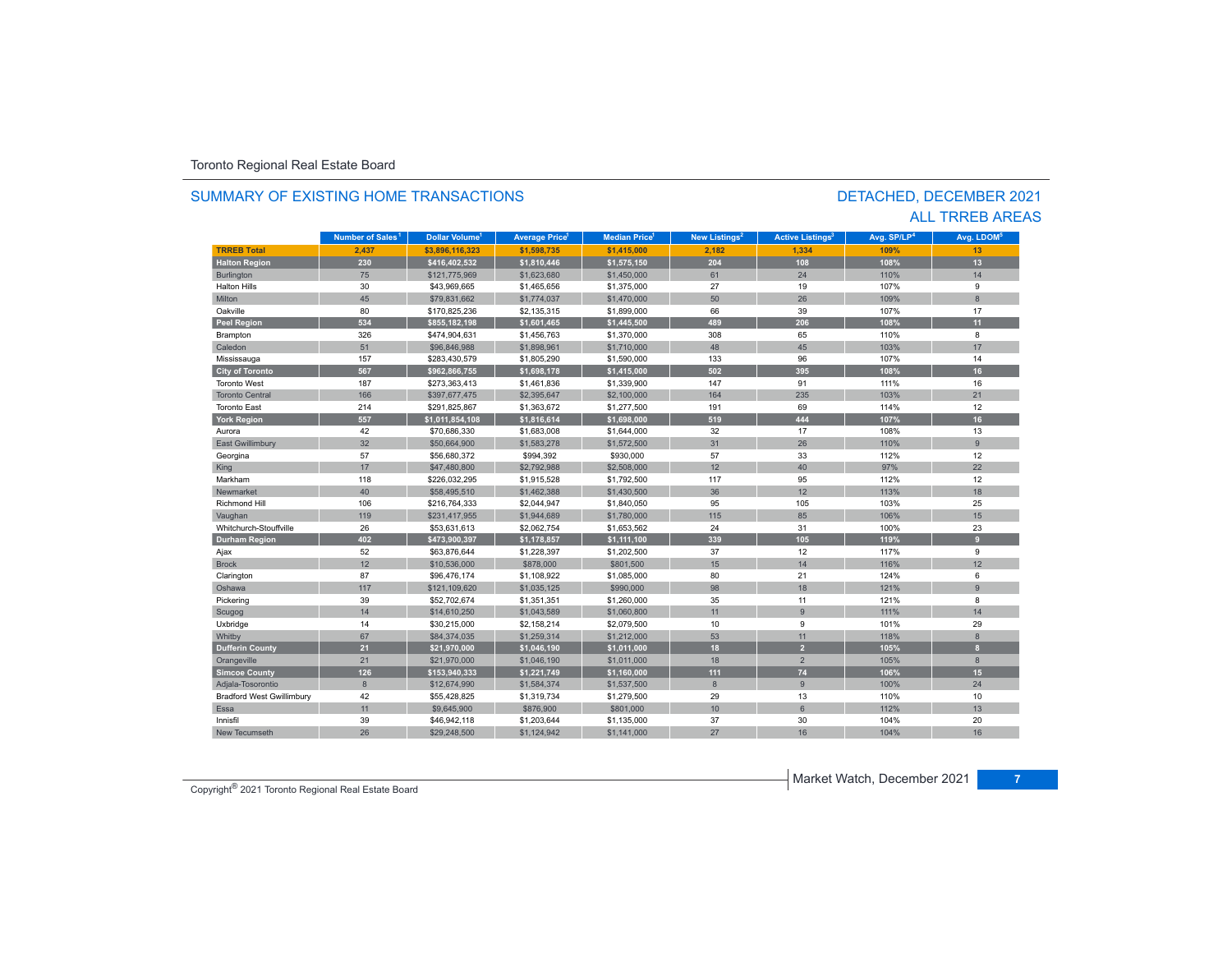### SUMMARY OF EXISTING HOME TRANSACTIONS

# DETACHED, DECEMBER 2021 CITY OF TORONTO MUNICIPAL BREAKDOWN

|                        | Number of Sales <sup>1</sup> | Dollar Volume <sup>1</sup> | <b>Average Price<sup>1</sup></b> | <b>Median Price</b> <sup>1</sup> | New Listings <sup>2</sup> | <b>Active Listings<sup>3</sup></b> | Avg. SP/LP <sup>4</sup> | Avg. LDOM <sup>5</sup> |
|------------------------|------------------------------|----------------------------|----------------------------------|----------------------------------|---------------------------|------------------------------------|-------------------------|------------------------|
| <b>TRREB Total</b>     | 2.437                        | \$3,896,116,323            | \$1,598,735                      | \$1,415,000                      | 2,182                     | 1,334                              | 109%                    | 13                     |
| <b>City of Toronto</b> | 567                          | \$962,866,755              | \$1,698,178                      | \$1,415,000                      | 502                       | 395                                | 108%                    | 16                     |
| <b>Toronto West</b>    | 187                          | \$273,363,413              | \$1,461,836                      | \$1,339,900                      | 147                       | 91                                 | 111%                    | 16                     |
| Toronto W01            | 3                            | \$5,208,000                | \$1,736,000                      | \$1,658,000                      | $\overline{2}$            | 6                                  | 102%                    | 17                     |
| Toronto W02            | 20                           | \$34,854,962               | \$1,742,748                      | \$1,742,500                      | $\overline{4}$            | 6                                  | 109%                    | 19                     |
| Toronto W03            | 21                           | \$24,975,000               | \$1,189,286                      | \$1,150,000                      | 12                        | 8                                  | 109%                    | 24                     |
| Toronto W04            | 28                           | \$34,988,000               | \$1,249,571                      | \$1,228,500                      | 22                        | 19                                 | 111%                    | 20                     |
| Toronto W05            | 22                           | \$31,441,900               | \$1,429,177                      | \$1,325,000                      | 21                        | 10                                 | 114%                    | 16                     |
| Toronto W06            | 18                           | \$27,037,790               | \$1,502,099                      | \$1,505,295                      | 13                        | $6\phantom{1}$                     | 106%                    | 22                     |
| Toronto W07            | 11                           | \$19,181,644               | \$1,743,786                      | \$1,550,123                      | $\overline{7}$            | 5                                  | 105%                    | 16                     |
| Toronto W08            | 24                           | \$45,563,630               | \$1,898,485                      | \$1,575,000                      | 22                        | 15                                 | 112%                    | 10                     |
| Toronto W09            | 11                           | \$16,122,077               | \$1,465,643                      | \$1,427,000                      | 8                         | $\overline{4}$                     | 121%                    | 9                      |
| Toronto W10            | 29                           | \$33,990,410               | \$1,172,083                      | \$1,200,000                      | 36                        | 12                                 | 116%                    | 11                     |
| <b>Toronto Central</b> | 166                          | \$397,677,475              | \$2,395,647                      | \$2,100,000                      | 164                       | 235                                | 103%                    | 21                     |
| Toronto C01            | $\overline{2}$               | \$2,375,000                | \$1,187,500                      | \$1,187,500                      | 6                         | 6                                  | 106%                    | 21                     |
| Toronto C02            | 12                           | \$32,159,518               | \$2,679,960                      | \$2,305,000                      | 3                         | 6                                  | 99%                     | 35                     |
| Toronto C03            | 17                           | \$36,842,118               | \$2,167,183                      | \$1,460,000                      | 14                        | 18                                 | 101%                    | 14                     |
| Toronto C04            | 18                           | \$46,512,000               | \$2,584,000                      | \$2,437,500                      | 26                        | 21                                 | 104%                    | 11                     |
| Toronto C06            | 10                           | \$17,196,550               | \$1,719,655                      | \$1,662,500                      | 12                        | 10                                 | 107%                    | 5                      |
| Toronto C07            | 22                           | \$44,885,813               | \$2,040,264                      | \$1,904,444                      | 24                        | 25                                 | 101%                    | 24                     |
| Toronto C08            | $\overline{1}$               | \$2,183,000                | \$2,183,000                      | \$2,183,000                      | $\Omega$                  |                                    | 100%                    | 14                     |
| Toronto C09            | 6                            | \$27,251,000               | \$4,541,833                      | \$4,415,500                      | 5                         | 5                                  | 103%                    | 15                     |
| Toronto C10            | $\overline{7}$               | \$18,973,800               | \$2,710,543                      | \$2,500,000                      | $6\phantom{1}$            | $5\phantom{.0}$                    | 107%                    | 13                     |
| Toronto C11            | 5                            | \$11,196,000               | \$2,239,200                      | \$2,051,000                      | 3                         | $\overline{2}$                     | 111%                    | 6                      |
| Toronto C12            | 5                            | \$16,803,000               | \$3,360,600                      | \$2,715,000                      | 11                        | 61                                 | 101%                    | 33                     |
| Toronto C13            | 14                           | \$28,217,076               | \$2,015,505                      | \$1,656,944                      | 13                        | 22                                 | 105%                    | 15                     |
| Toronto C14            | 30                           | \$77,424,800               | \$2,580,827                      | \$2,502,500                      | 22                        | 36                                 | 101%                    | 32                     |
| Toronto C15            | 17                           | \$35,657,800               | \$2,097,518                      | \$2,011,000                      | 19                        | 17                                 | 107%                    | 23                     |
| <b>Toronto East</b>    | 214                          | \$291,825,867              | \$1,363,672                      | \$1,277,500                      | 191                       | 69                                 | 114%                    | 12 <sup>2</sup>        |
| Toronto E01            | 6                            | \$8,919,000                | \$1,486,500                      | \$1,596,500                      | 6                         | $\mathbf 0$                        | 118%                    | $\overline{7}$         |
| Toronto E02            | $\,8\,$                      | \$13,048,000               | \$1,631,000                      | \$1,370,500                      | $\mathbf{3}$              | $\mathbf{3}$                       | 104%                    | 25                     |
| Toronto E03            | 24                           | \$37,821,000               | \$1,575,875                      | \$1,390,500                      | 21                        | 15                                 | 105%                    | 32                     |
| Toronto E04            | 39                           | \$47,695,980               | \$1,222,974                      | \$1,168,200                      | 34                        | 10                                 | 116%                    | 10                     |
| Toronto E05            | 12                           | \$17,546,600               | \$1,462,217                      | \$1,490,500                      | $\overline{7}$            | $\overline{4}$                     | 111%                    | 15                     |
| Toronto E06            | 17                           | \$22,958,500               | \$1,350,500                      | \$1,175,000                      | 17                        | 5                                  | 109%                    | $\overline{9}$         |
| Toronto E07            | 17                           | \$24,138,776               | \$1,419,928                      | \$1,380,000                      | 21                        | 5                                  | 120%                    | 8                      |
| Toronto E08            | 22                           | \$30,234,000               | \$1,374,273                      | \$1,292,500                      | 19                        | 11                                 | 114%                    | 10                     |
| Toronto E09            | 34                           | \$42,161,800               | \$1,240,053                      | \$1,215,500                      | 28                        | $\overline{4}$                     | 116%                    | $\overline{7}$         |
| Toronto E10            | 25                           | \$35,980,211               | \$1,439,208                      | \$1,365,500                      | 24                        | 6                                  | 119%                    | 8                      |
| Toronto E11            | 10                           | \$11,322,000               | \$1,132,200                      | \$1,089,000                      | 11                        | 6                                  | 115%                    | $\overline{7}$         |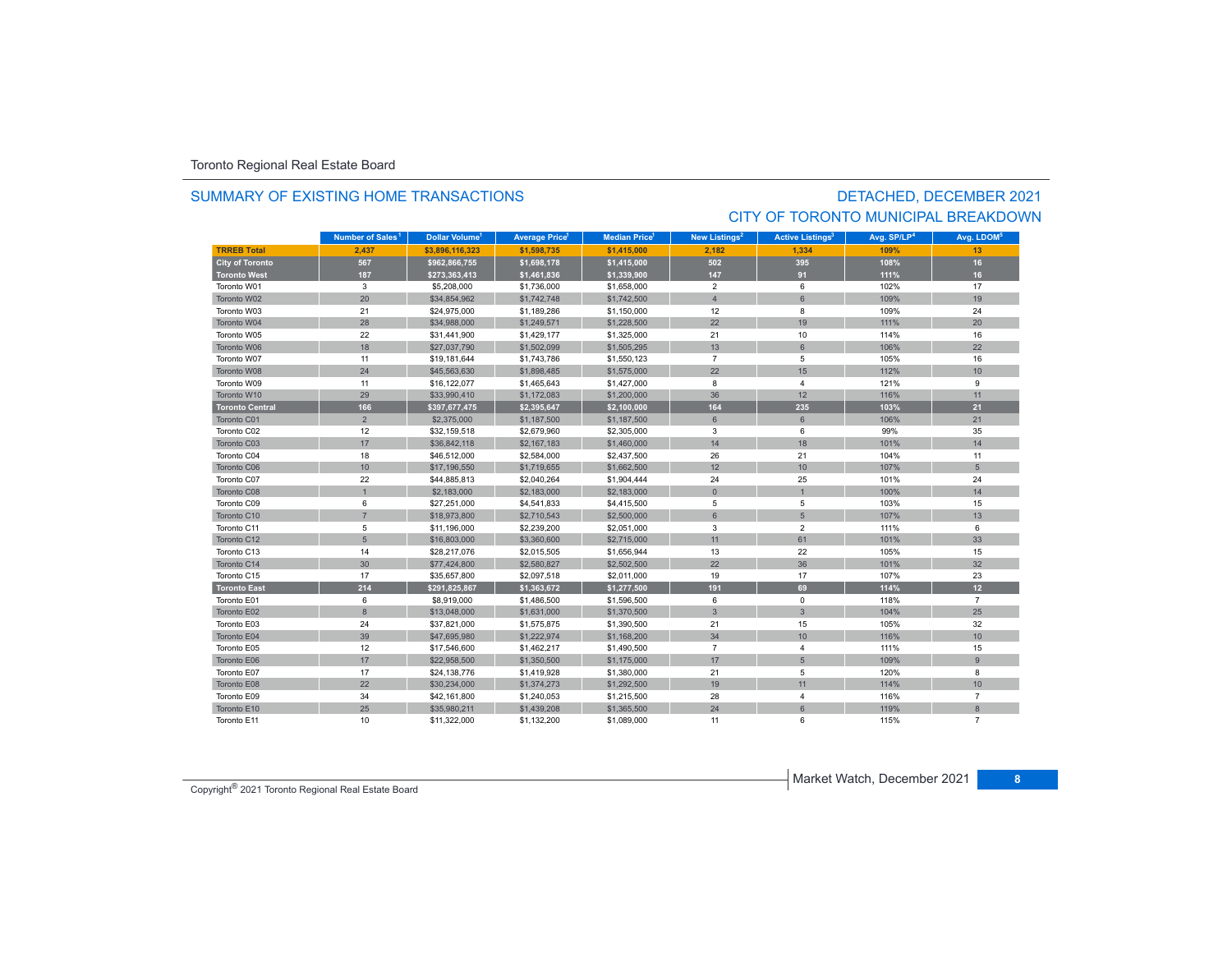#### **TR5EB Total 501 \$591,704,200 \$1,181,046 \$1,120,000 436 94 116% 9 Halton Region 23 \$27,158,550 \$1,180,807 \$1,170,000 21 1 119% 6** Burlington 5 5 | \$5,461,250 | \$1,092,250 | \$1,075,000 | 4 | 0 | 121% | 5 Halton Hills 0 \$0 \$0 - 0 0 - - Miltonn 12 \$13,754,700 \$1,146,225 \$1,137,500 11 1 119% 119% 7 Oakville 6 \$7,942,600 \$1,323,767 \$1,302,500 6 0 117% 6 **Peel Region 194 \$217,951,884 \$1,123,463 \$1,118,000 183 18 117% 5** Brampton 128 \$143,424,097 \$1,120,501 \$1,116,000 128 15 117% 5 Caledonn 3 \$3,253,888 \$1,084,629 \$1,035,000 3 1 1 108% 7 Mississauga 63 \$71,273,899 \$1,131,332 \$1,127,500 52 2 118% 6 **City of Toronto 154 \$206,734,000 \$1,342,429 \$1,159,500 119 62 112% 15** Toronto West 43 \$47,541,499 \$1,105,616 \$1,055,000 41 21 111%111% 13 Toronto Central 52 \$86,462,890 \$1,662,748 \$1,492,944 36 31 108%108% 21 Toronto East 59 \$72,729,611 \$1,232,705 \$1,120,000 42 10 117%% 11 **York Region 67 \$83,629,079 \$1,248,195 \$1,230,000 60 8 120% 7** Auroraa 6 \$6,988,800 \$1,164,800 \$1,136,000 4 1 1 126% 9 East Gwillimbury 2 \$2,375,000 \$1,187,500 5 Georgina 3 \$2,435,000 \$811,667 \$820,000 3 0 129% 4 King 1 \$720,000 \$720,000 \$720,000 \$720,000 \$720,000 \$720,000 \$720,000 \$720,000 \$ Markhamm 13 \$16,848,776 \$1,296,060 \$1,281,888 14 1 119% 8 Newmarket 7 \$7,702,000 \$1,100,286 \$1,110,000 4 1 119%119% 9 Richmond Hill 12 \$16,972,003 \$1,414,334 \$1,404,000 14 2 118% 5 Vaughan 20 \$26,160,500 \$1,308,025 \$1,292,500 16 16 2 16 2 122% 81,22% 6 Whitchurch-Stouffvillee 3 \$3,427,000 \$1,142,333 \$1,147,000 2 111% % 17 **Durham Region 52 \$46,337,787 \$891,111 \$854,344 42 5 126% 7** 4 \, Ajax 5 \$4,993,499 \$998,700 \$1,020,000 4 0 131% 6 Brock 0 \$0 \$0 - 0 0 - - Clarington 6 \$4,784,500 \$797,417 \$813,000 4 0 124% 6 Oshawa 26 \$21,357,100 \$821,427 \$807,000 24 4 128%% 96 Pickering 8 \$7,870,687 \$983,836 \$995,000 5 1 118% 6 Scugog 0 \$0 \$0 - 0 0 - - Uxbridge 0 \$0 \$0 - 0 0 - - Whitby 7 \$7,332,001 \$1,047,429 \$989,000 5 0 126% 5 **Dufferin County 2 \$1,622,000 \$811,000 \$811,000 3 0 106% 4** Orangeville 2 \$1,622,000 \$811,000 \$811,000 3 0 106% 4 **Simcoe County 9 \$8,270,900 \$918,989 \$1,010,000 8 0 111% 8 Municipality Number of Sales Dollar Volume Average Price Median Price New Listings Active Listings Avg. SP/LP Avg. LDOM** SEMI-DETACHED, DECEMBER 2021 SUMMARY OF EXISTING HOME TRANSACTIONS**Number of Sales<sup>1</sup> 1** Dollar Volume<sup>1</sup> | Average Price<sup>1</sup> | Median Price<sup>1</sup> | New Listings<sup>2</sup> | Active Listings<sup>3</sup> | Avg. SP/LP<sup>4</sup> | Avg. LDOM<sup>s</sup>

Adjala-Tosorontio 0 \$0 \$0 - 0 0 - - Bradford West Gwillimbury 5 \$5,246,900 \$1,049,380 \$1,050,000 4 0 115% 5

3 \$2,474,000 \$824,667 \$762,000 3 0 108%

\$0 \$0 - 0 0 - -

1 \$550,000 \$550,000 \$550,000 \$550,000 \$550,000 \$550,000 \$550,000 \$1 \$550,000 \$1 \$

ALL TRREB AREAS

Copyright® 2021 Toronto Regional Real Estate Board

0

Essa

Innisfil

New Tecumseth

92% 28

7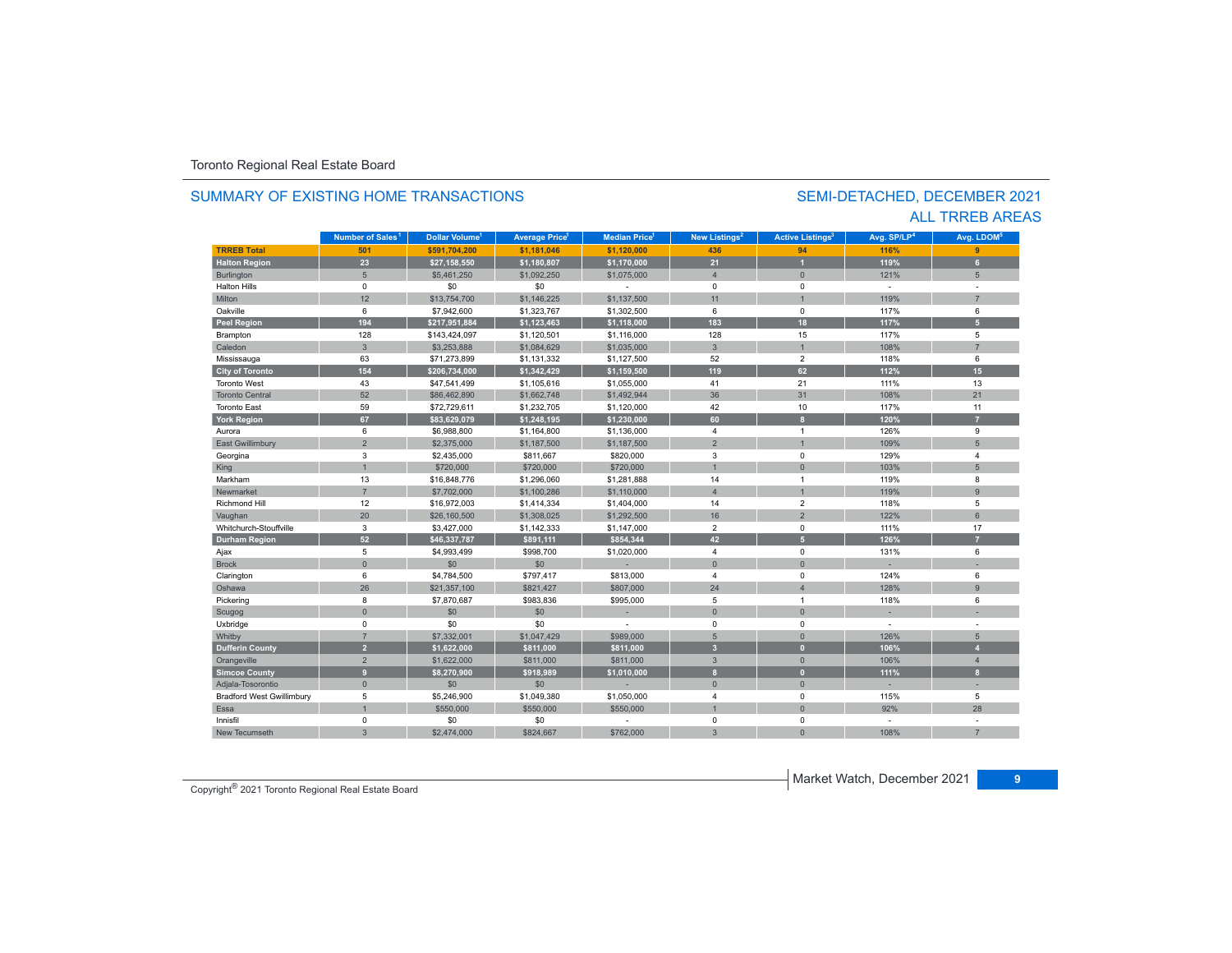### SUMMARY OF EXISTING HOME TRANSACTIONS

## SEMI-DETACHED, DECEMBER 2021 CITY OF TORONTO MUNICIPAL BREAKDOWN

|                        | Number of Sales <sup>1</sup> | Dollar Volume <sup>1</sup> | <b>Average Price</b> | <b>Median Price</b> | <b>New Listings<sup>2</sup></b> | <b>Active Listings<sup>3</sup></b> | Avg. SP/LP <sup>4</sup>  | Avg. LDOM <sup>5</sup> |
|------------------------|------------------------------|----------------------------|----------------------|---------------------|---------------------------------|------------------------------------|--------------------------|------------------------|
| <b>TRREB Total</b>     | 501                          | \$591,704,200              | \$1,181,046          | \$1,120,000         | 436                             | 94                                 | 116%                     | 9                      |
| <b>City of Toronto</b> | 154                          | \$206,734,000              | \$1,342,429          | \$1,159,500         | 119                             | 62                                 | 112%                     | 15                     |
| <b>Toronto West</b>    | 43                           | \$47,541,499               | \$1,105,616          | \$1,055,000         | 41                              | 21                                 | 111%                     | 13                     |
| Toronto W01            | $\mathbf{1}$                 | \$1,500,000                | \$1,500,000          | \$1,500,000         | $\overline{2}$                  | 3                                  | 97%                      | 50                     |
| Toronto W02            | 8                            | \$10,292,500               | \$1,286,563          | \$1,301,500         | 9                               | 5                                  | 118%                     | 5                      |
| Toronto W03            | 6                            | \$5,936,499                | \$989,417            | \$975,000           | $\overline{7}$                  | 5                                  | 113%                     | 16                     |
| Toronto W04            | $\mathbf{3}$                 | \$3,295,000                | \$1,098,333          | \$965,000           | $\overline{2}$                  | $\Omega$                           | 112%                     | 19                     |
| Toronto W05            | 23                           | \$23,797,500               | \$1,034,674          | \$1,050,000         | 18                              | 4                                  | 109%                     | 11                     |
| Toronto W06            | $\overline{1}$               | \$1,550,000                | \$1,550,000          | \$1,550,000         | $\overline{0}$                  |                                    | 97%                      | 56                     |
| Toronto W07            | 0                            | \$0                        | \$0                  |                     | $\mathbf 0$                     | $\mathbf 0$                        |                          |                        |
| Toronto W08            | $\mathbf{0}$                 | \$0                        | \$0                  |                     | $\overline{1}$                  | $\overline{1}$                     |                          |                        |
| Toronto W09            | $\mathbf 0$                  | \$0                        | \$0                  |                     | $\mathbf 0$                     | $\mathbf 0$                        | $\overline{\phantom{a}}$ |                        |
| Toronto W10            | $\mathbf{1}$                 | \$1,170,000                | \$1,170,000          | \$1,170,000         | $\overline{2}$                  | $\overline{2}$                     | 107%                     | 5                      |
| <b>Toronto Central</b> | 52                           | \$86,462,890               | \$1,662,748          | \$1,492,944         | 36                              | 31                                 | 108%                     | 21                     |
| Toronto C01            | 9                            | \$15,928,900               | \$1,769,878          | \$1,629,000         | $\overline{4}$                  | 12                                 | 103%                     | 17                     |
| Toronto C02            | 13                           | \$26,520,025               | \$2,040,002          | \$1,880,000         | 10                              | 8                                  | 102%                     | 41                     |
| Toronto C03            | 5                            | \$7,165,000                | \$1,433,000          | \$1,539,000         | $\mathbf{3}$                    |                                    | 104%                     | 19                     |
| Toronto C04            | 4                            | \$7,320,000                | \$1,830,000          | \$1,877,500         | $\overline{1}$                  | $\mathbf 0$                        | 113%                     | 42                     |
| Toronto C06            | $\mathbf{0}$                 | \$0                        | \$0                  |                     | $\mathbf{0}$                    | $\overline{1}$                     |                          |                        |
| Toronto C07            | $\overline{2}$               | \$2,271,177                | \$1,135,589          | \$1,135,589         | $\overline{2}$                  | $\overline{2}$                     | 114%                     | 9                      |
| Toronto C08            | $\mathbf{0}$                 | \$0                        | \$0                  |                     | $\overline{2}$                  | $\overline{4}$                     |                          |                        |
| Toronto C09            | $\overline{1}$               | \$3,329,000                | \$3,329,000          | \$3,329,000         | $\overline{1}$                  | $\Omega$                           | 115%                     | $\overline{7}$         |
| Toronto C10            | $\overline{4}$               | \$6,936,000                | \$1,734,000          | \$1,700,500         | 5                               | 3                                  | 108%                     | $\overline{7}$         |
| Toronto C11            | $\mathbf{1}$                 | \$1,180,000                | \$1,180,000          | \$1,180,000         | $\overline{1}$                  | $\mathbf 0$                        | 91%                      | 4                      |
| Toronto C12            | $\mathsf{O}\xspace$          | \$0                        | \$0                  |                     | $\mathbf 0$                     | $\mathbf{0}$                       |                          |                        |
| Toronto C13            | $\overline{4}$               | \$4,509,000                | \$1,127,250          | \$1,129,500         | 3                               | 0                                  | 128%                     | $\overline{4}$         |
| Toronto C14            | $\mathbf{0}$                 | \$0                        | \$0                  |                     | $\mathbf{0}$                    | $\mathbf{0}$                       |                          |                        |
| Toronto C15            | 9                            | \$11,303,788               | \$1,255,976          | \$1,220,000         | $\overline{4}$                  | $\mathbf 0$                        | 122%                     | 9                      |
| <b>Toronto East</b>    | 59                           | \$72,729,611               | \$1,232,705          | \$1,120,000         | 42                              | 10 <sub>1</sub>                    | 117%                     | 11                     |
| Toronto E01            | 12                           | \$18,752,818               | \$1,562,735          | \$1,557,500         | 11                              | $\overline{2}$                     | 125%                     | $\overline{7}$         |
| Toronto E02            | 10                           | \$13,916,609               | \$1,391,661          | \$1,271,054         | $\overline{7}$                  | 5                                  | 109%                     | 25                     |
| Toronto E03            | 12                           | \$14,185,185               | \$1,182,099          | \$1,117,940         | 6                               | $\mathbf 0$                        | 120%                     | 12                     |
| Toronto E04            | $\overline{4}$               | \$3,775,000                | \$943,750            | \$935,000           | $\overline{3}$                  | $\overline{1}$                     | 110%                     | $\overline{4}$         |
| Toronto E05            | 3                            | \$3,344,000                | \$1,114,667          | \$1,108,000         | $\overline{1}$                  | $\mathsf 0$                        | 120%                     | 8                      |
| Toronto E06            | $\overline{2}$               | \$1,940,000                | \$970,000            | \$970,000           | $\overline{4}$                  | $\overline{2}$                     | 111%                     | $\mathbf{8}$           |
| Toronto E07            | $\overline{2}$               | \$2,318,000                | \$1,159,000          | \$1,159,000         | $\overline{1}$                  | $\mathbf 0$                        | 117%                     | $\overline{4}$         |
| Toronto E08            | $\mathbf{1}$                 | \$960,000                  | \$960,000            | \$960,000           | $\overline{1}$                  | $\mathbf 0$                        | 120%                     |                        |
| Toronto E09            | 5                            | \$5,498,000                | \$1,099,600          | \$1,052,000         | 3                               | $\mathbf 0$                        | 123%                     | 9                      |
| Toronto E10            | $\overline{1}$               | \$999.999                  | \$999.999            | \$999.999           | $\mathbf{0}$                    | $\Omega$                           | 95%                      | $\mathbf{8}$           |
| Toronto E11            | $\overline{7}$               | \$7,040,000                | \$1,005,714          | \$995,000           | 5                               | $\Omega$                           | 117%                     | 6                      |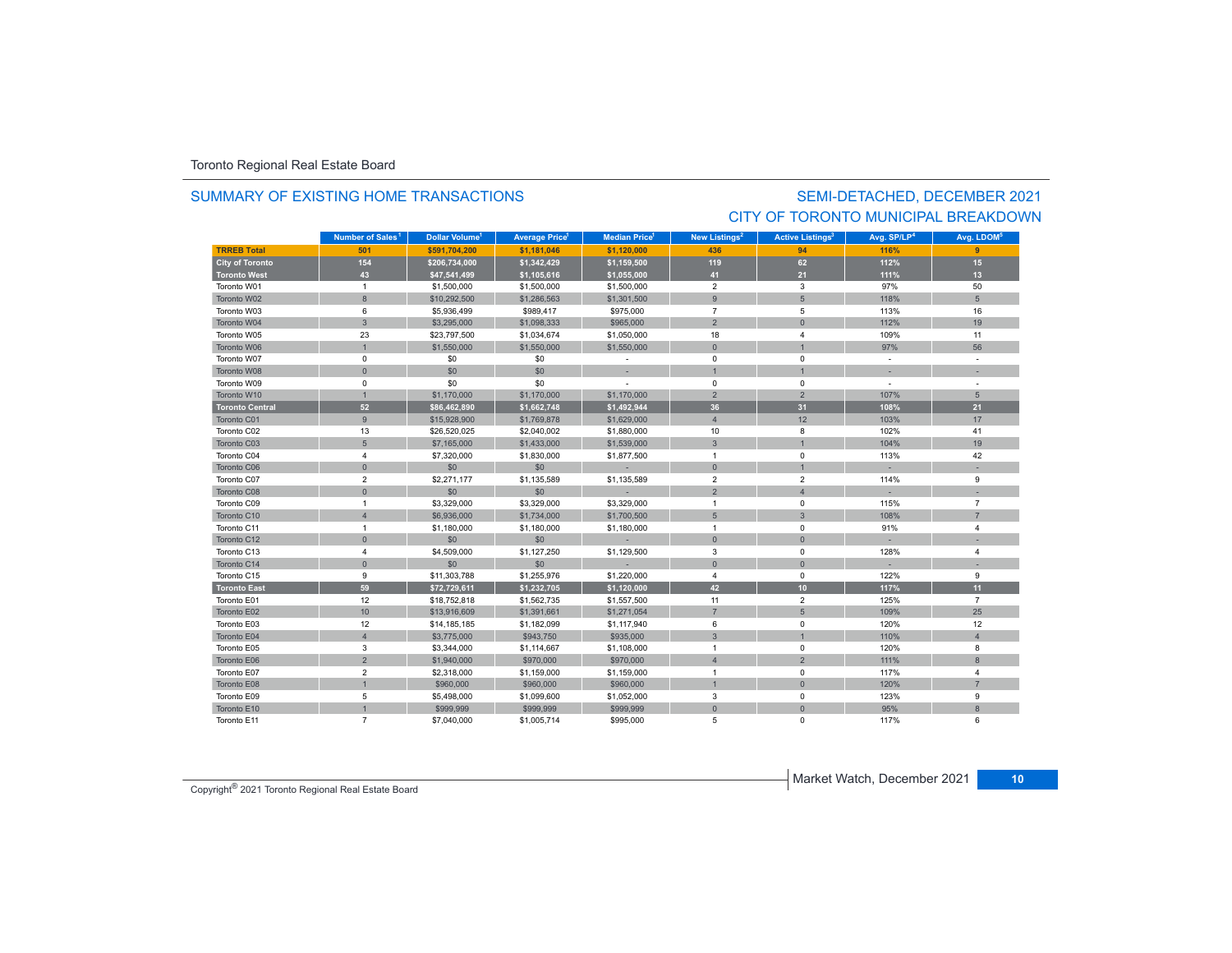### SUMMARY OF EXISTING HOME TRANSACTIONS

### ATT/ROW/TWNHOUSE, DECEMBER 2021 ALL TRREB AREAS

|                                  | Number of Sales <sup>1</sup> | Dollar Volume <sup>1</sup> | <b>Average Price</b> | <b>Median Price</b> | <b>New Listings<sup>2</sup></b> | <b>Active Listings<sup>3</sup></b> | Avg. SP/LP <sup>4</sup> | Avg. LDOM <sup>5</sup> |
|----------------------------------|------------------------------|----------------------------|----------------------|---------------------|---------------------------------|------------------------------------|-------------------------|------------------------|
| <b>TRREB Total</b>               | 502                          | \$570,601,819              | \$1,136,657          | \$1,087,500         | 458                             | 117                                | 116%                    | $\mathbf{R}$           |
| <b>Halton Region</b>             | 88                           | \$99,309,594               | \$1,128,518          | \$1,111,750         | 80                              | 9                                  | 114%                    | 6                      |
| Burlington                       | 12                           | \$13,726,000               | \$1,143,833          | \$1,140,000         | 12                              | $\overline{1}$                     | 118%                    | $\Delta$               |
| <b>Halton Hills</b>              | 3                            | \$3,170,000                | \$1,056,667          | \$1,065,000         | $\overline{4}$                  | $\overline{2}$                     | 120%                    | 5                      |
| Milton                           | 45                           | \$45,226,694               | \$1,005,038          | \$1,005,000         | 33                              | $\overline{3}$                     | 115%                    | 5                      |
| Oakville                         | 28                           | \$37,186,900               | \$1,328,104          | \$1,350,000         | 31                              | 3                                  | 111%                    | $\overline{7}$         |
| Peel Region                      | 100                          | \$103,546,446              | \$1,035,464          | \$1,021,050         | 105                             | 15                                 | 114%                    | $\mathbf{a}$           |
| Brampton                         | 76                           | \$77,054,801               | \$1,013,879          | \$999,999           | 76                              | 10                                 | 113%                    | 6                      |
| Caledon                          | $\overline{9}$               | \$9,725,500                | \$1,080,611          | \$1,055,500         | 13                              | $\overline{3}$                     | 115%                    | 5                      |
| Mississauga                      | 15                           | \$16,766,145               | \$1,117,743          | \$1,151,000         | 16                              | $\overline{2}$                     | 119%                    | 6                      |
| <b>City of Toronto</b>           | 65                           | \$81,388,487               | \$1,252,131          | \$1,200,000         | 54                              | 38                                 | 111%                    | 12                     |
| <b>Toronto West</b>              | 23                           | \$27,842,306               | \$1,210,535          | \$1,198,316         | 19                              | 8                                  | 109%                    | 13                     |
| <b>Toronto Central</b>           | 17                           | \$24,669,294               | \$1,451,135          | \$1,450,000         | 15                              | 27                                 | 102%                    | 21                     |
| <b>Toronto East</b>              | 25                           | \$28,876,887               | \$1,155,075          | \$1,100,000         | 20                              | 3                                  | 123%                    | 5                      |
| <b>York Region</b>               | 144                          | \$184,742,309              | \$1,282,933          | \$1,270,000         | 125                             | 34                                 | 118%                    | 9                      |
| Aurora                           | 6                            | \$7,167,000                | \$1,194,500          | \$1,195,000         | 3                               | $\mathbf 0$                        | 114%                    | 9                      |
| <b>East Gwillimbury</b>          | $\overline{2}$               | \$2,361,000                | \$1,180,500          | \$1,180,500         | 3                               | $\overline{1}$                     | 114%                    | 5                      |
| Georgina                         | $\overline{\mathbf{c}}$      | \$1,640,000                | \$820,000            | \$820,000           | $\overline{2}$                  | $\overline{1}$                     | 108%                    | 6                      |
| King                             | $\overline{1}$               | \$1,345,000                | \$1,345,000          | \$1,345,000         | $\overline{1}$                  | $\overline{0}$                     | 108%                    | 5                      |
| Markham                          | 41                           | \$57,560,062               | \$1,403,904          | \$1,380,110         | 36                              | 13                                 | 117%                    | 11                     |
| Newmarket                        | 12                           | \$12,936,800               | \$1,078,067          | \$1,090,950         | 11                              | $\overline{2}$                     | 118%                    | $\overline{9}$         |
| <b>Richmond Hill</b>             | 34                           | \$44,873,766               | \$1,319,817          | \$1,333,250         | 28                              | $\overline{4}$                     | 125%                    | 9                      |
| Vaughan                          | 37                           | \$47,022,681               | \$1,270,883          | \$1,270,000         | 34                              | 12                                 | 113%                    | 6                      |
| Whitchurch-Stouffville           | 9                            | \$9,836,000                | \$1,092,889          | \$1,095,000         | $\overline{7}$                  | $\overline{1}$                     | 124%                    | 6                      |
| <b>Durham Region</b>             | 87                           | \$82,639,727               | \$949,882            | \$945,000           | 78                              | 19                                 | 122%                    | $\mathbf{a}$           |
| Ajax                             | 16                           | \$15,838,898               | \$989,931            | \$997,000           | 11                              | $\overline{4}$                     | 124%                    | $\overline{7}$         |
| <b>Brock</b>                     | $\mathbf{0}$                 | \$0                        | \$0                  |                     | $\overline{1}$                  | $\overline{0}$                     |                         |                        |
| Clarington                       | 15                           | \$13,314,500               | \$887,633            | \$880,000           | 13                              | 5                                  | 124%                    | 9                      |
| Oshawa                           | 14                           | \$11,601,000               | \$828,643            | \$851,000           | 16                              | $\overline{4}$                     | 117%                    | 6                      |
| Pickering                        | $\overline{7}$               | \$7,217,099                | \$1,031,014          | \$1,050,000         | 9                               | $\overline{2}$                     | 123%                    | 6                      |
| Scugog                           | $\mathbf{3}$                 | \$2,724,970                | \$908,323            | \$899,990           | $\Omega$                        | $\overline{2}$                     | 100%                    | 48                     |
| Uxbridge                         | 3                            | \$2,570,000                | \$856,667            | \$880,000           | $\mathbf{1}$                    | $\mathbf 0$                        | 112%                    | 13                     |
| Whitby                           | 29                           | \$29,373,260               | \$1,012,871          | \$999,999           | 27                              | $\overline{2}$                     | 126%                    | 6                      |
| <b>Dufferin County</b>           | $\overline{4}$               | \$3,257,200                | \$814,300            | \$818,600           | $\overline{A}$                  | $\mathbf{0}$                       | 109%                    | А                      |
| Orangeville                      | $\overline{4}$               | \$3,257,200                | \$814,300            | \$818,600           | $\overline{4}$                  | $\Omega$                           | 109%                    | $\overline{4}$         |
| <b>Simcoe County</b>             | 14                           | \$15,718,056               | \$1,122,718          | \$950,000           | 12                              | $\overline{2}$                     | 113%                    | 32 <sub>2</sub>        |
| Adjala-Tosorontio                | $\mathsf{O}\xspace$          | \$0                        | \$0                  |                     | $\mathbf{0}$                    | $\mathbf 0$                        |                         |                        |
| <b>Bradford West Gwillimbury</b> | 3                            | \$3,097,999                | \$1,032,666          | \$1,066,000         | 3                               | $\mathbf 0$                        | 122%                    | $\overline{7}$         |
| <b>Essa</b>                      | $\overline{1}$               | \$815,000                  | \$815,000            | \$815,000           |                                 | $\mathbf{0}$                       | 117%                    | $\overline{7}$         |
| Innisfil                         | 6                            | \$8,065,049                | \$1,344,175          | \$876,500           | 4                               | $\overline{1}$                     | 113%                    | 67                     |
| New Tecumseth                    |                              | \$3,740,008                | \$935,002            | \$915,004           | 4                               |                                    | 107%                    |                        |

Copyright® 2021 Toronto Regional Real Estate Board

Market Watch, December 2021 **11**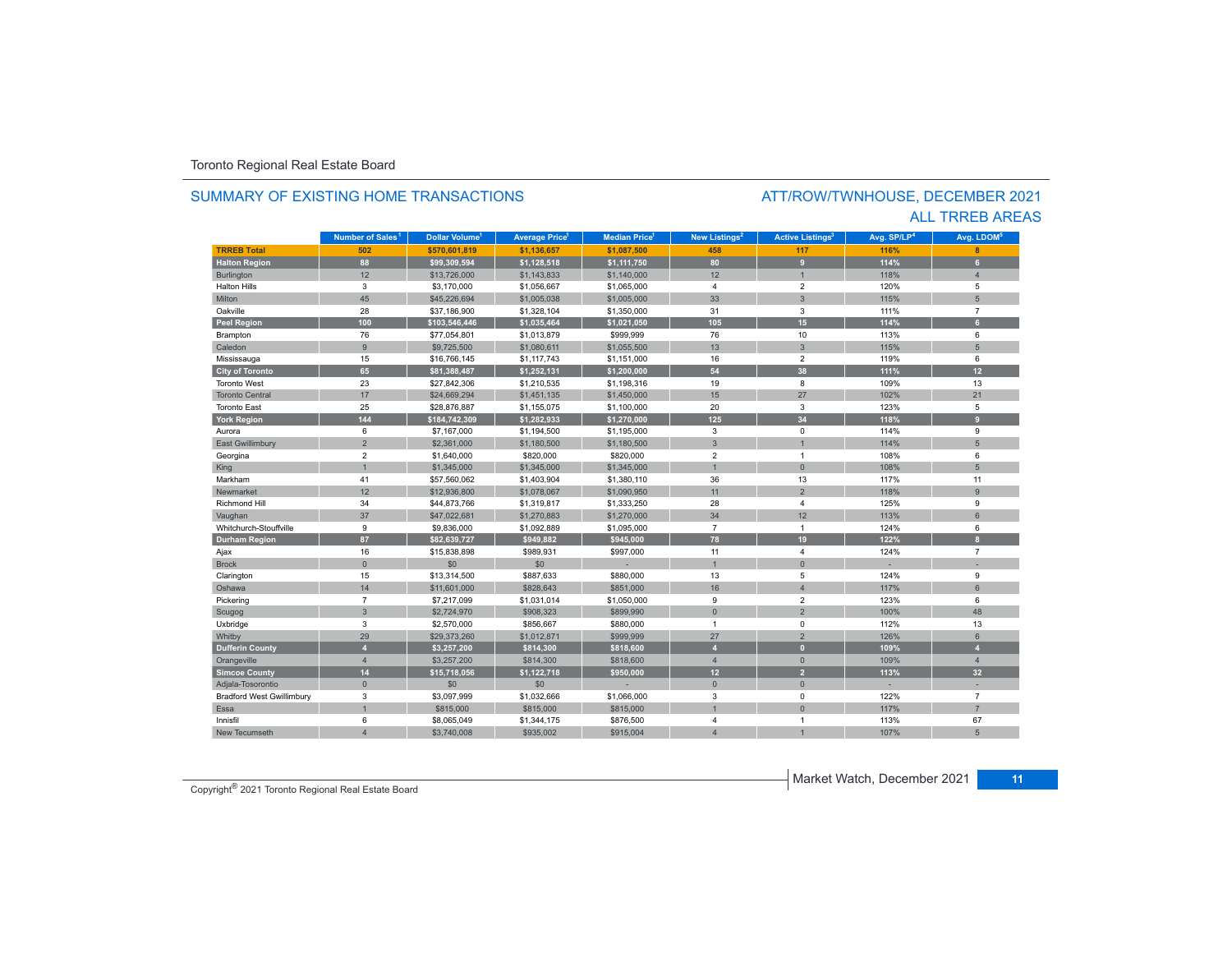### SUMMARY OF EXISTING HOME TRANSACTIONS

### ATT/ROW/TWNHOUSE, DECEMBER 2021 CITY OF TORONTO MUNICIPAL BREAKDOWN

|                        | Number of Sales <sup>1</sup> | Dollar Volume <sup>1</sup> | <b>Average Price<sup>1</sup></b> | <b>Median Price</b> <sup>1</sup> | New Listings <sup>2</sup> | <b>Active Listings<sup>3</sup></b> | Avg. SP/LP <sup>4</sup>  | Avg. LDOM <sup>5</sup> |
|------------------------|------------------------------|----------------------------|----------------------------------|----------------------------------|---------------------------|------------------------------------|--------------------------|------------------------|
| <b>TRREB Total</b>     | 502                          | \$570.601.819              | \$1.136.657                      | \$1.087.500                      | 458                       | 117                                | 116%                     |                        |
| <b>City of Toronto</b> | 65                           | \$81,388,487               | \$1,252,131                      | \$1,200,000                      | 54                        | 38                                 | 111%                     | 12                     |
| <b>Toronto West</b>    | 23                           | \$27,842,306               | \$1,210,535                      | \$1,198,316                      | 19                        | $\mathbf{a}$                       | 109%                     | 13                     |
| Toronto W01            | 3                            | \$4,183,316                | \$1,394,439                      | \$1,385,000                      | $\overline{1}$            | $\mathbf 0$                        | 112%                     | 11                     |
| Toronto W02            | $\overline{2}$               | \$2,265,000                | \$1,132,500                      | \$1,132,500                      |                           | $\overline{2}$                     | 119%                     | 12                     |
| Toronto W03            | $\overline{2}$               | \$1,872,500                | \$936,250                        | \$936,250                        | $\overline{1}$            | $\overline{1}$                     | 112%                     | 17                     |
| Toronto W04            | $\overline{1}$               | \$810,000                  | \$810,000                        | \$810,000                        |                           | $\mathbf{0}$                       | 101%                     | $\overline{7}$         |
| Toronto W05            | 5                            | \$5,651,590                | \$1,130,318                      | \$1,000,100                      | 6                         | $\overline{4}$                     | 107%                     | 11                     |
| Toronto W06            | $\overline{2}$               | \$2,230,000                | \$1,115,000                      | \$1,115,000                      | $\overline{2}$            | $\mathbf{0}$                       | 109%                     | $\overline{3}$         |
| Toronto W07            | 3                            | \$3,869,900                | \$1,289,967                      | \$1,400,000                      | 3                         | $\Omega$                           | 116%                     | 29                     |
| Toronto W08            | $\overline{4}$               | \$6,035,000                | \$1,508,750                      | \$1,524,000                      | $\overline{4}$            | $\overline{1}$                     | 101%                     | 10                     |
| Toronto W09            | $\mathbf{1}$                 | \$925,000                  | \$925,000                        | \$925,000                        | $\mathbf 0$               | $^{\circ}$                         | 103%                     | 15                     |
| Toronto W10            | $\mathbf{0}$                 | \$0                        | \$0                              | $\sim$                           | $\mathbf{0}$              | $\overline{0}$                     |                          |                        |
| <b>Toronto Central</b> | 17                           | \$24,669,294               | \$1,451,135                      | \$1,450,000                      | 15                        | 27                                 | 102%                     | 21                     |
| Toronto C01            | 9                            | \$13,286,000               | \$1,476,222                      | \$1,465,000                      | 9                         | 12                                 | 102%                     | 21                     |
| Toronto C02            | $\overline{1}$               | \$1,450,000                | \$1,450,000                      | \$1,450,000                      | $\overline{2}$            | $\overline{4}$                     | 94%                      | $\mathbf{1}$           |
| Toronto C03            | $\mathbf 0$                  | \$0                        | \$0                              |                                  | $\mathbf 0$               | $\overline{1}$                     |                          |                        |
| Toronto C04            | $^{\circ}$                   | \$0                        | \$0                              | $\overline{\phantom{a}}$         | $\mathbf 0$               | $\overline{2}$                     | $\overline{\phantom{a}}$ |                        |
| Toronto C06            | $\mathbf{0}$                 | \$0                        | \$0                              |                                  | $\mathbf{0}$              | $\mathbf{0}$                       |                          |                        |
| Toronto C07            | $\mathbf{1}$                 | \$1,399,000                | \$1,399,000                      | \$1,399,000                      | $\overline{1}$            | $\overline{2}$                     | 100%                     | 5                      |
| Toronto C08            | $\overline{2}$               | \$2,611,294                | \$1,305,647                      | \$1,305,647                      | $\overline{2}$            | $\overline{4}$                     | 103%                     | $\overline{9}$         |
| Toronto C09            | $\overline{1}$               | \$1,655,000                | \$1,655,000                      | \$1,655,000                      | $\mathbf 0$               | $^{\circ}$                         | 97%                      | 32                     |
| Toronto C10            | $\mathbf{0}$                 | \$0                        | \$0                              | ×,                               | $\mathbf{0}$              | $\overline{0}$                     |                          |                        |
| Toronto C11            | $\mathsf 0$                  | \$0                        | \$0                              | $\sim$                           | $\mathsf 0$               | $^{\circ}$                         | $\sim$                   |                        |
| Toronto C12            | $\mathbf 0$                  | \$0                        | \$0                              |                                  | $\mathbf{0}$              | $\mathbf{0}$                       |                          |                        |
| Toronto C13            | $\mathbf{1}$                 | \$1,480,000                | \$1,480,000                      | \$1,480,000                      | $\pmb{0}$                 | $\mathbf 0$                        | 148%                     | $\mathbf{1}$           |
| Toronto C14            | $\overline{2}$               | \$2,788,000                | \$1,394,000                      | \$1,394,000                      |                           | $\overline{2}$                     | 97%                      | 54                     |
| Toronto C15            | $\mathsf 0$                  | \$0                        | \$0                              | $\sim$                           | $\mathsf 0$               | $^{\circ}$                         | $\sim$                   |                        |
| <b>Toronto East</b>    | 25                           | \$28,876,887               | \$1,155,075                      | \$1,100,000                      | 20 <sup>2</sup>           | 3                                  | 123%                     | 5 <sup>1</sup>         |
| Toronto E01            | 6                            | \$8,788,000                | \$1,464,667                      | \$1,467,500                      | 6                         | $\overline{2}$                     | 128%                     | 5                      |
| Toronto E02            | $\mathbf{1}$                 | \$1,180,000                | \$1,180,000                      | \$1,180,000                      |                           | $\overline{1}$                     | 142%                     | $\overline{2}$         |
| Toronto E03            | $\overline{2}$               | \$2,650,000                | \$1,325,000                      | \$1,325,000                      | $\overline{2}$            | $^{\circ}$                         | 129%                     | 3                      |
| Toronto E04            | $\mathbf{3}$                 | \$3,034,999                | \$1,011,666                      | \$1,005,000                      |                           | $\Omega$                           | 112%                     | 8                      |
| Toronto E05            | 4                            | \$4,318,888                | \$1,079,722                      | \$1,080,000                      | $\overline{2}$            | $^{\circ}$                         | 118%                     | 6                      |
| Toronto E06            | $\mathbf{0}$                 | \$0                        | \$0                              |                                  | $\mathbf{0}$              | $\overline{0}$                     |                          |                        |
| Toronto E07            | $\overline{4}$               | \$4,115,000                | \$1,028,750                      | \$1,044,000                      | $\overline{4}$            | $\mathbf 0$                        | 125%                     | 5                      |
| Toronto E08            | $\mathbf{0}$                 | \$0                        | \$0                              |                                  | $\mathbf 0$               | $\mathbf 0$                        |                          |                        |
| Toronto E09            | $\mathbf 0$                  | \$0                        | \$0                              | $\sim$                           | $\mathbf 0$               | $\mathbf 0$                        | ÷                        |                        |
| Toronto E10            | $\mathbf{0}$                 | \$0                        | \$0                              |                                  | $\mathbf{0}$              | $\Omega$                           |                          |                        |
| Toronto E11            | 5                            | \$4,790,000                | \$958,000                        | \$978,000                        | $\boldsymbol{\Lambda}$    | 0                                  | 119%                     | 6                      |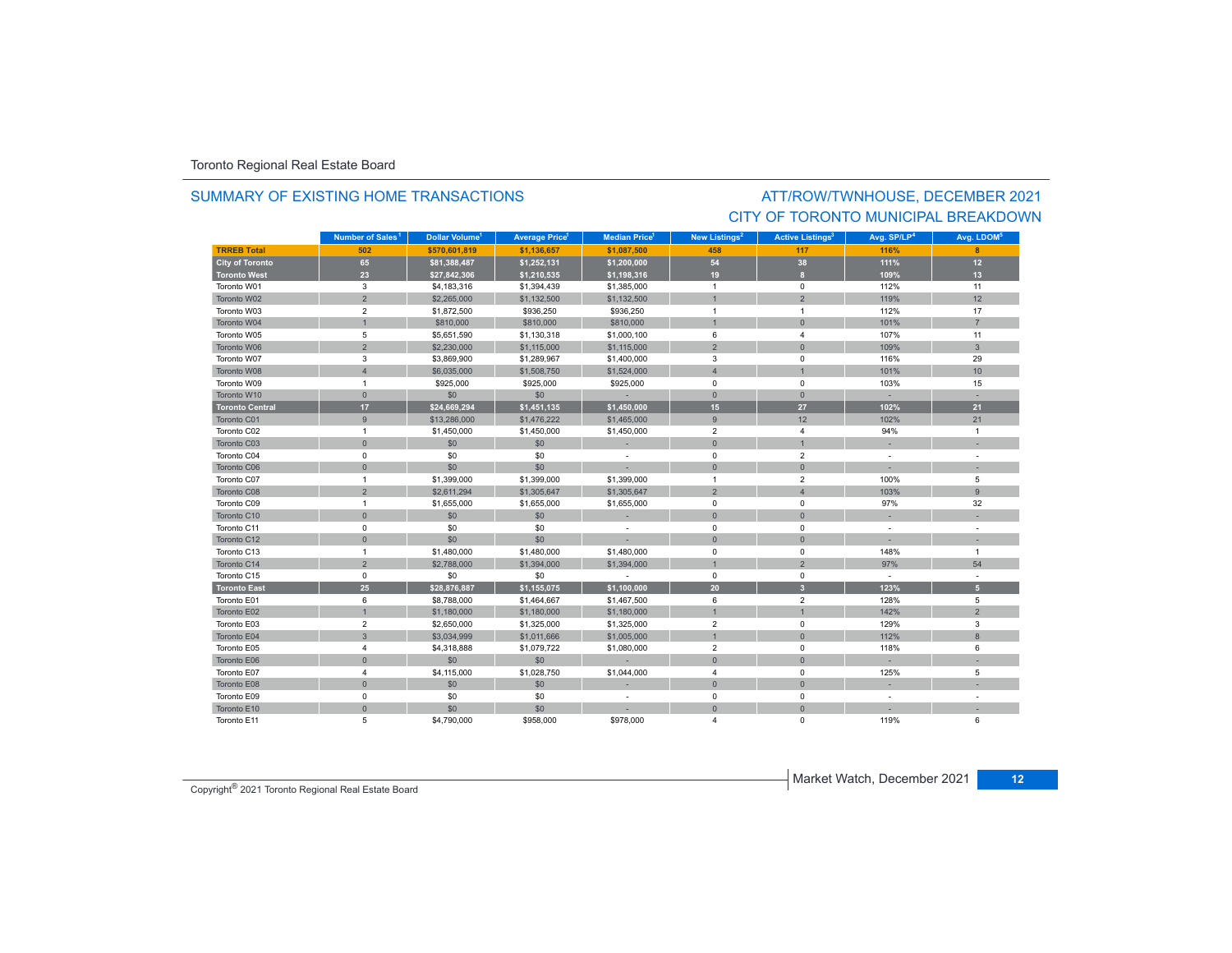#### **TRREB Total 481 \$407,178,509 \$846,525 \$823,000 421 174 111%111%** 10 **Halton Region 63 \$53,032,049 \$841,779 \$810,000 65 16 111% 7** Burlington 23 \$21,056,509 \$915,500 \$915,000 21 1 112% 8 Halton Hills $s \hspace{2.5cm} 5$  \$3,466,000 \$693,200 \$656,000 12 8 117% $%$  4 Miltonn 14 \$10,869,567 \$776,398 \$793,000 12 1 112% 6 Oakvillee 21 \$17,639,973 \$839,999 \$800,000 20 6 110% 7 **Peel Region 150 \$124,745,514 \$831,637 \$828,500 139 35 112% 7** Brampton 58 \$46,544,201 \$802,486 \$781,501 59 10 113% 6 Caledonn 1 - 0 - 1 - 50 - 1 - 50 - 1 - 1 - 1 - 1 - 1 - 1 Mississauga 92 \$78,201,313 \$850,014 \$852,550 80 24 111% 8 **City of Toronto 144 \$127,027,969 \$882,139 \$830,000 117 104 108% 17** Toronto West 49 \$38,102,899 \$777,610 \$720,500 39 43 108%108% 18 Toronto Central 60 \$62,065,682 \$1,034,428 \$930,000 40 41 105%105% 19 Toronto Eastt 35 \$26,859,388 \$767,411 \$790,000 38 20 113%% 11 **York Region 55 \$50,930,877 \$926,016 \$890,000 36 12 112% 10** Auroraa 6 \$5,664,700 \$944,117 \$857,000 3 0 107% 107% 10 East Gwillimbury 0 \$0 \$0 - 0 1 - - Georgina 1 \$710,000 \$710,000 \$710,000 0 0 118% 1 King the second term of the second term of the second term of the second term of the second term of the second Markhamm 24 \$23,583,389 \$982,641 \$975,000 16 0 117% 9 Newmarket 3 \$2,330,900 \$776,967 \$820,000 3 1 111%111% 16 Richmond Hill 9 \$7,280,888 \$808,988 \$875,000 5 7 109%% 14 Vaughan 10 10 \$9,958,000 \$995,800 \$995,800 \$910,000 7 7 3 3 109% 80% 8 Whitchurch-Stouffville 2 \$1,403,000 \$701,500 \$701,500 2 0 104% 8 **Durham Region 67 \$49,995,100 \$746,196 \$753,000 62 6 120% 7** Ajax 4 \$3,200,000 \$800,000 \$812,500 3 7 Brock 0 \$0 \$0 - 0 0 - - Clarington 1 \$1,385,000 \$1,385,000 1 107% 12 Oshawa 25 \$17,070,000 \$682,800 \$690,000 29 4 126% 5 Pickering 22 \$17,364,400 \$789,291 \$796,500 19 1 116% 7 Scugog 0 \$0 \$0 - 0 0 - - Uxbridge 1 \$751,000 \$751,000 \$751,000 0 1 118% 8 Whitby 14 14 \$10,224,700 \$730,336 \$737,500 10 10 0 123% 123% 9 **Dufferin County 1 \$647,000 \$647,000 \$647,000 1 1 100% 0** Orangeville 1 \$647,000 \$647,000 \$647,000 1 1 100% 0 **Simcoe County 1 \$800,000 \$800,000 \$800,000 1 0 136% 1** Adjala-Tosorontio 0 \$0 \$0 - 0 0 - - Bradford West Gwillimbury 1 \$800,000 \$800,000 \$800,000 1 0 136% 1 Essaa dia 1980 - Aniso ao amin'ny faritr'i Nouvelle-Aquitaine, ao amin'ny faritr'i Nouvelle-Aquitaine, ao amin'ny Innisfil 0 \$0 \$0 - 0 0 - - New Tecumseth**Municipality Number of Sales Dollar Volume Average Price Median Price New Listings Active Listings Avg. SP/LP Avg. LDOM** SUMMARY OF EXISTING HOME TRANSACTIONS**Number of Sales<sup>1</sup> 1** Dollar Volume<sup>1</sup> | Average Price<sup>1</sup> | Median Price<sup>1</sup> | New Listings<sup>2</sup> | Active Listings<sup>3</sup> | Avg. SP/LP<sup>4</sup> | Avg. LDOM<sup>s</sup>

0 \$0 \$0 - 0 0 - -

### CONDO TOWNHOUSE, DECEMBER 2021 ALL TRREB AREAS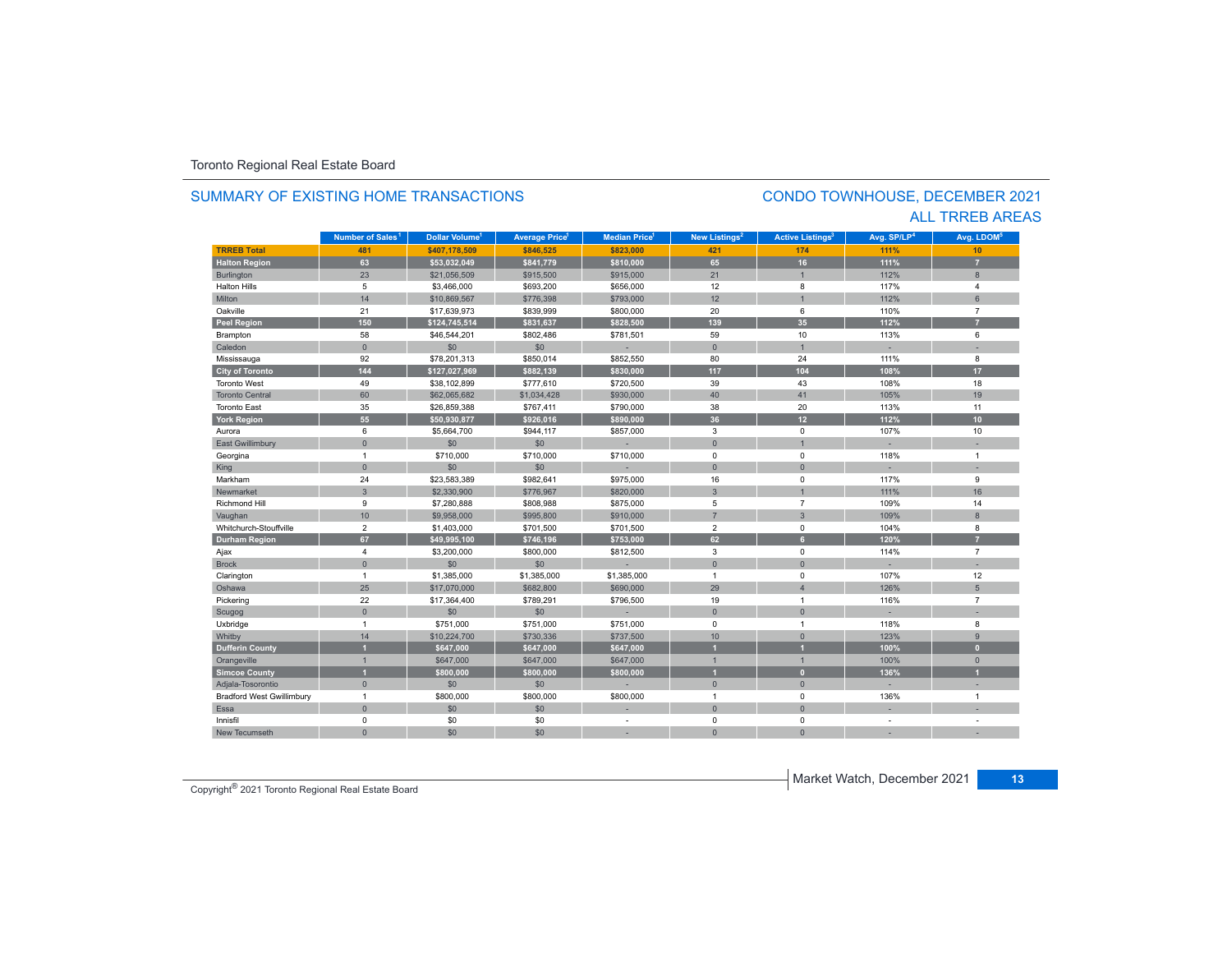### SUMMARY OF EXISTING HOME TRANSACTIONS

### CONDO TOWNHOUSE, DECEMBER 2021 CITY OF TORONTO MUNICIPAL BREAKDOWN

|                        | Number of Sales <sup>1</sup> | Dollar Volume <sup>1</sup> | <b>Average Price<sup>1</sup></b> | <b>Median Price</b> <sup>1</sup> | New Listings <sup>2</sup> | <b>Active Listings<sup>3</sup></b> | Avg. SP/LP <sup>4</sup> | Avg. LDOM <sup>5</sup> |
|------------------------|------------------------------|----------------------------|----------------------------------|----------------------------------|---------------------------|------------------------------------|-------------------------|------------------------|
| <b>TRREB Total</b>     | 481                          | \$407.178.509              | \$846.525                        | \$823,000                        | 421                       | 174                                | 111%                    | 10                     |
| <b>City of Toronto</b> | 144                          | \$127,027,969              | \$882,139                        | \$830,000                        | 117                       | 104                                | 108%                    | $17$                   |
| <b>Toronto West</b>    | 49                           | \$38,102,899               | \$777,610                        | \$720,500                        | 39                        | 43                                 | 108%                    | 18                     |
| Toronto W01            | $\overline{2}$               | \$2,515,000                | \$1,257,500                      | \$1,257,500                      | $\mathbf{3}$              | $\mathbf{1}$                       | 119%                    | $\overline{2}$         |
| Toronto W02            | $\overline{4}$               | \$4,300,500                | \$1,075,125                      | \$1,004,500                      | $\overline{7}$            | $\overline{4}$                     | 116%                    | 15                     |
| Toronto W03            | 8                            | \$6,093,500                | \$761,688                        | \$735,000                        | 4                         | 0                                  | 105%                    | 24                     |
| Toronto W04            | $\overline{2}$               | \$1,176,000                | \$588,000                        | \$588,000                        | $\overline{2}$            | 6                                  | 101%                    | 5 <sup>5</sup>         |
| Toronto W05            | 18                           | \$10,656,500               | \$592,028                        | \$643,000                        | $\overline{7}$            | $\overline{7}$                     | 103%                    | 27                     |
| Toronto W06            | 8                            | \$7,561,399                | \$945,175                        | \$934.950                        | $5\phantom{.0}$           | 11                                 | 109%                    | 15                     |
| Toronto W07            | $\mathbf 0$                  | \$0                        | \$0                              | $\sim$                           | $\mathbf 0$               | $\mathbf 0$                        | $\mathbf{r}$            |                        |
| Toronto W08            | 3                            | \$3,100,000                | \$1,033,333                      | \$920,000                        | 8                         | 10                                 | 113%                    | $\overline{4}$         |
| Toronto W09            | 0                            | \$0                        | \$0                              |                                  | $\overline{1}$            | $\overline{2}$                     | $\sim$                  |                        |
| Toronto W10            | $\overline{4}$               | \$2,700,000                | \$675,000                        | \$662,500                        | 2                         | $\overline{2}$                     | 106%                    | 6                      |
| <b>Toronto Central</b> | 60                           | \$62,065,682               | \$1,034,428                      | \$930.000                        | 40                        | 41                                 | 105%                    | 19                     |
| Toronto C01            | 17                           | \$17,620,301               | \$1,036,488                      | \$930,000                        | 15                        | 11                                 | 108%                    | 12                     |
| Toronto C02            | $\overline{4}$               | \$5,460,000                | \$1,365,000                      | \$1,402,500                      | $\overline{1}$            | $\overline{4}$                     | 98%                     | 32                     |
| Toronto C03            | $\mathsf{O}\xspace$          | \$0                        | \$0                              |                                  | $\mathbf 0$               | $\overline{0}$                     |                         |                        |
| Toronto C04            | $\mathbf 0$                  | \$0                        | \$0                              | $\overline{\phantom{a}}$         | $^{\circ}$                | $\mathbf 0$                        | $\sim$                  |                        |
| Toronto C06            | $\mathbf{0}$                 | \$0                        | \$0                              |                                  | $\mathbf{0}$              | $\mathbf{0}$                       |                         |                        |
| Toronto C07            | 3                            | \$2,877,880                | \$959,293                        | \$850,000                        | $\overline{4}$            | 3                                  | 107%                    | 20                     |
| Toronto C08            | $6\phantom{1}$               | \$6,105,000                | \$1,017,500                      | \$892,500                        | 5                         | $\overline{9}$                     | 98%                     | 21                     |
| Toronto C09            | $\overline{2}$               | \$2,805,000                | \$1,402,500                      | \$1,402,500                      | $^{\circ}$                | $\overline{1}$                     | 95%                     | 40                     |
| Toronto C10            | $\overline{4}$               | \$3,223,000                | \$805,750                        | \$775,000                        | $\mathbf{1}$              | $\mathbf{0}$                       | 101%                    | 9                      |
| Toronto C11            | $\overline{2}$               | \$2,355,000                | \$1,177,500                      | \$1,177,500                      | $^{\circ}$                | $\mathbf 0$                        | 112%                    | 36                     |
| Toronto C12            | $\overline{2}$               | \$1,918,001                | \$959,001                        | \$959,001                        | $\overline{2}$            | $\mathbf{0}$                       | 137%                    | $\overline{7}$         |
| Toronto C13            | $\overline{2}$               | \$2,095,400                | \$1,047,700                      | \$1,047,700                      | $\overline{4}$            | 3                                  | 105%                    | 8                      |
| Toronto C14            | 8                            | \$8,277,300                | \$1,034,663                      | \$964,500                        | $\overline{3}$            | $\overline{4}$                     | 103%                    | 35                     |
| Toronto C15            | 10                           | \$9,328,800                | \$932,880                        | \$890,000                        | 5                         | 6                                  | 110%                    | 13                     |
| <b>Toronto East</b>    | 35                           | \$26,859,388               | \$767,411                        | \$790,000                        | 38                        | 20                                 | 113%                    | 11                     |
| Toronto E01            | $\mathbf{1}$                 | \$790,000                  | \$790,000                        | \$790,000                        | $\overline{1}$            | $\overline{2}$                     | 99%                     | 41                     |
| Toronto E02            | $\mathbf{1}$                 | \$1,175,000                | \$1,175,000                      | \$1,175,000                      | $\overline{2}$            |                                    | 99%                     | 81                     |
| Toronto E03            | $\overline{1}$               | \$678,000                  | \$678,000                        | \$678,000                        | $\overline{1}$            | 1                                  | 113%                    | 6                      |
| Toronto E04            | $\overline{1}$               | \$870,000                  | \$870,000                        | \$870,000                        | $\overline{3}$            | $\overline{2}$                     | 116%                    | $\overline{1}$         |
| Toronto E05            | 9                            | \$7,488,000                | \$832,000                        | \$830,000                        | 8                         | 0                                  | 115%                    | 8                      |
| Toronto E06            | $\mathbf{0}$                 | \$0                        | \$0                              |                                  | $\mathbf{0}$              | $\overline{4}$                     |                         |                        |
| Toronto E07            | 3                            | \$2,708,888                | \$902,963                        | \$910,000                        | $\mathbf{3}$              | $\mathbf 0$                        | 112%                    | $\overline{2}$         |
| Toronto E08            | $\overline{2}$               | \$1,410,000                | \$705,000                        | \$705,000                        |                           | $\overline{2}$                     | 113%                    | $\overline{7}$         |
| Toronto E09            | 5                            | \$3,000,000                | \$600,000                        | \$600,000                        | $\overline{4}$            | $\Omega$                           | 112%                    | 14                     |
| Toronto E10            | $\overline{7}$               | \$5,206,500                | \$743,786                        | \$802,000                        | 5                         |                                    | 114%                    | 10                     |
| Toronto E11            | 5                            | \$3,533,000                | \$706,600                        | \$708,000                        | 10                        | $\overline{7}$                     | 119%                    | 6                      |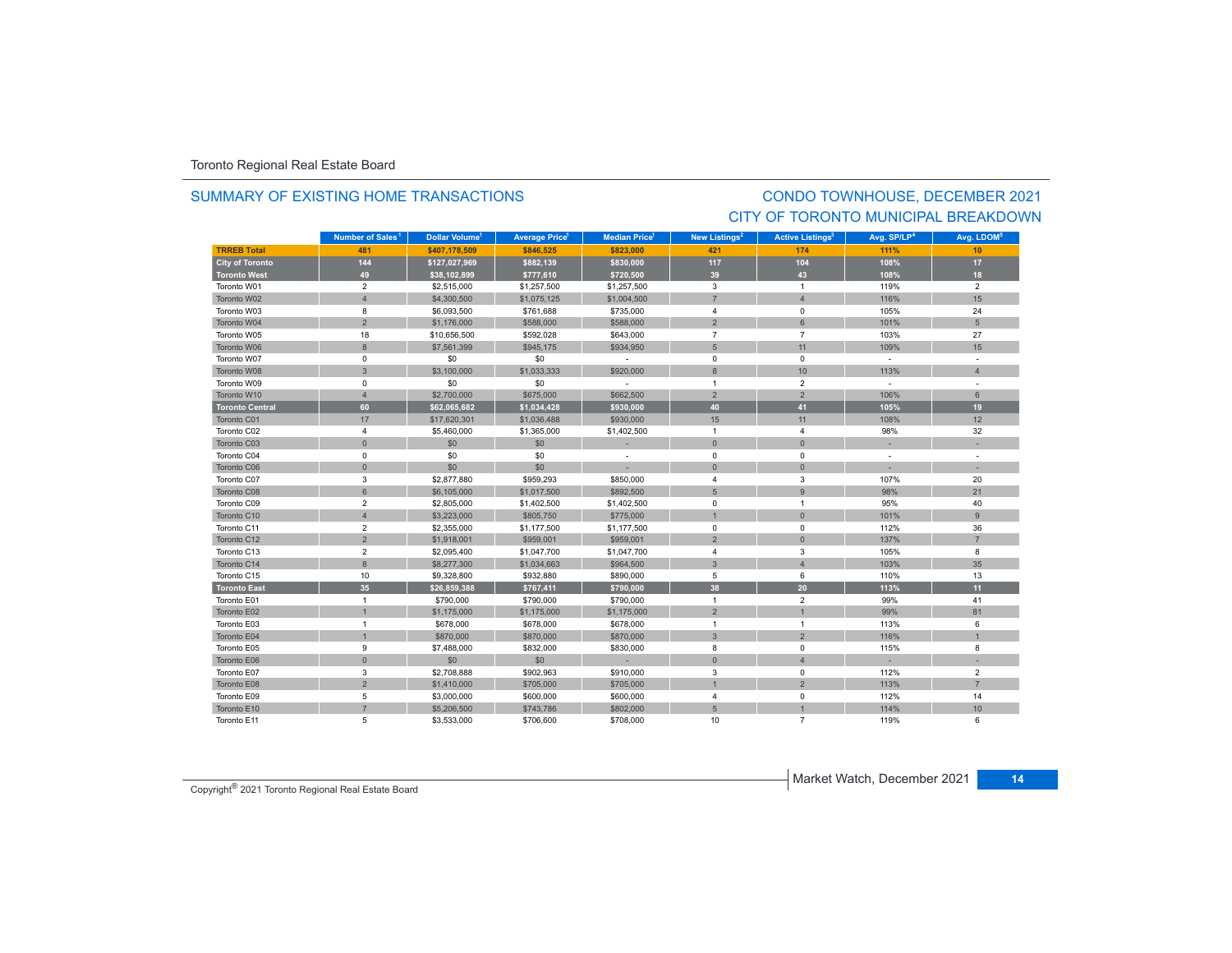#### **TRREB Total 2,058 \$1,465,157,783 \$711,933 \$650,000 1,638 1,488 103%103%** 19 **Halton Region 81 \$56,627,075 \$699,100 \$621,000 63 55 102% 14** Burlington 33 \$22,199,480 \$672,712 \$600,000 24 18 101% 13 Halton Hills $\sim$  2 \$1,230,000 \$615,000 \$615,000 1 3 97%% 19 Miltonn 15 \$9,991,110 \$666,074 \$653,000 12 105% 105% 14 Oakvillee 31 \$23,206,485 \$748,596 \$670,005 26 30 102% 102% 15 **Peel Region 253 \$163,572,930 \$646,533 \$621,000 201 106 105% 14** Brampton 40 \$23,408,980 \$585,225 \$588,000 29 6 105% 10 Caledonn 2 \$1,605,900 \$802,950 \$802,950 1 1 2 104% 104% 21 Mississauga 211 \$138,558,050 \$656,673 \$629,000 171 98 105% 15 **City of Toronto 1,447 \$1,057,456,495 \$730,792 \$650,000 1,160 1,189 102% 20** Toronto West 258 $$162,218,624$   $$628,754$   $$594,000$   $195$  207 207 102% 22 Toronto Central 977 $$772,476,107$   $$790,661$   $$690,000$  809 881 881 102% 21 Toronto East 212 \$122,761,764 \$579,065 \$556,000 156 101 106%% 16 **York Region 219 \$154,027,683 \$703,323 \$688,000 169 111 105% 17** Aurora8 \$6,472,000 \$809,000 \$788,000 \$788,000 5 1 108% 108% 108% 14 East Gwillimbury 0 \$0 \$0 - 0 0 - - Georgina 2 \$972,000 \$486,000 \$486,000 0 8 102% 10 King 2 \$1,265,000 \$632,500 \$632,500 \$632,500 \$632,500 \$ Markhamm 65 \$47,609,578 \$732,455 \$694,800 43 14 107% 107% 17 Newmarket 2 \$1,308,000 \$654,000 \$654,000 3 2 109%109% 4 Richmond Hill 53 \$35,519,287 \$670,175 \$655,000 41 18 105%% 11 Vaughan 85 85 \$59,366,818 \$698,433 \$700,000 75 68 102% 102% 23 Whitchurch-Stouffville 2 \$1,515,000 \$757,500 \$757,500 0 0 100%100% 24 **Durham Region 50 \$28,013,600 \$560,272 \$562,500 33 17 108% 12** Ajax 6 \$3,263,000 \$543,833 \$523,000 4 1 1 107% 11 Brock 0 \$0 \$0 - 0 0 - - Clarington 10 \$5,682,500 \$568,250 \$585,000 6 2 111% 7 Oshawa 10 \$4,180,800 \$418,080 \$342,950 7 7 107%107% 19 Pickering 15 \$9,177,500 \$611,833 \$615,000 10 7 102% 14 Scugog 0 \$0 \$0 - 0 0 - - Uxbridge 0 \$0 \$0 - 0 0 - - Whitby 9 \$5,709,800 \$634,422 \$646,800 6 0 119% 10 **Dufferin County 1 \$556,000 \$556,000 \$556,000 2 1 99% 10** Orangeville 1 \$556,000 \$556,000 \$556,000 2 1 99% 10 **Simcoe County 7 \$4,904,000 \$700,571 \$705,000 10 9 98% 42** Adjala-Tosorontio 0 \$0 \$0 - 0 0 - - Bradford West Gwillimbury 1 \$515,000 \$515,000 1 1 51 Essaa dia 1980 - Aniso ao amin'ny faritr'i Nouvelle-Aquitaine, ao amin'ny faritr'i Nouvelle-Aquitaine, ao amin'ny Innisfil 4 $\texttt{4} \quad \texttt{\$3,464,000} \quad \texttt{\$866,000} \quad \texttt{\$804,500} \quad \texttt{8} \quad \texttt{8} \quad \texttt{6} \quad \texttt{99\%}$  18 New Tecumseth97% 85 **Municipality Number of Sales Dollar Volume Average Price Median Price New Listings Active Listings Avg. SP/LP Avg. LDOM** CONDO APT, DECEMBER 2021 **Number of Sales<sup>1</sup> 1 1 1 2 3 4 5**

2 \$925,000 \$462,500 \$462,500 1 2 97%

### SUMMARY OF EXISTING HOME TRANSACTIONS

ALL TRREB AREAS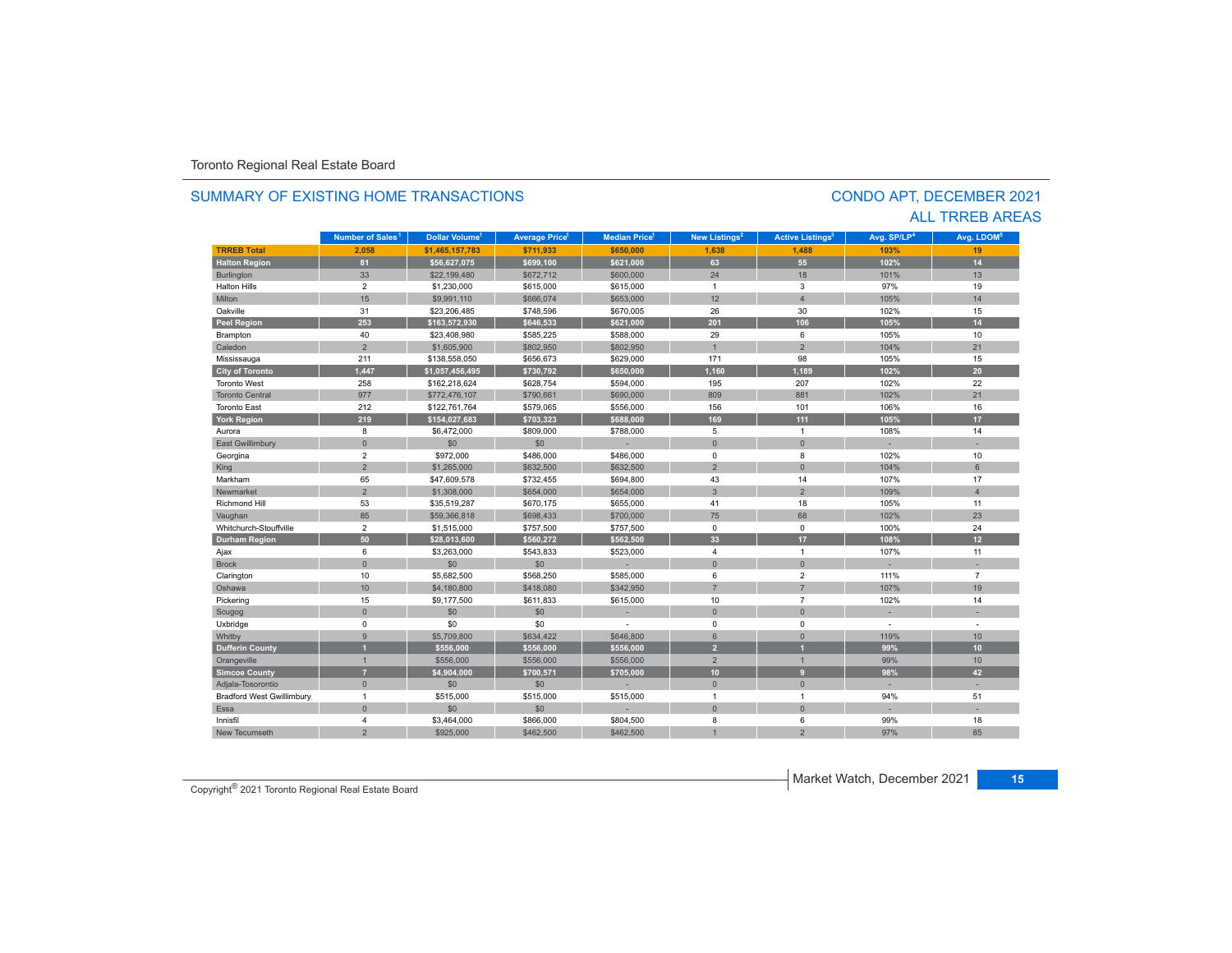### SUMMARY OF EXISTING HOME TRANSACTIONS

# CONDO APT, DECEMBER 2021 CITY OF TORONTO MUNICIPAL BREAKDOWN

|                        | Number of Sales <sup>1</sup> | Dollar Volume <sup>1</sup> | Average Price <sup>1</sup> | <b>Median Price</b> | New Listings <sup>2</sup> | <b>Active Listings<sup>3</sup></b> | Avg. SP/LP <sup>4</sup> | Avg. LDOM <sup>5</sup> |
|------------------------|------------------------------|----------------------------|----------------------------|---------------------|---------------------------|------------------------------------|-------------------------|------------------------|
| <b>TRREB Total</b>     | 2.058                        | \$1.465.157.783            | \$711.933                  | \$650,000           | 1.638                     | 1.488                              | 103%                    | 19                     |
| <b>City of Toronto</b> | 1,447                        | \$1,057,456,495            | \$730,792                  | \$650,000           | 1,160                     | 1,189                              | 102%                    | 20                     |
| <b>Toronto West</b>    | 258                          | \$162,218,624              | \$628,754                  | \$594,000           | 195                       | 207                                | 102%                    | 22                     |
| Toronto W01            | 10                           | \$7,725,400                | \$772,540                  | \$672,500           | 9                         | 9                                  | 105%                    | 16                     |
| Toronto W02            | 6                            | \$4,584,500                | \$764,083                  | \$701,250           | $\overline{7}$            | 6                                  | 106%                    | 17                     |
| Toronto W03            | 10                           | \$6,557,750                | \$655,775                  | \$682,500           | $\overline{4}$            | 3                                  | 102%                    | 22                     |
| Toronto W04            | 32                           | \$18,460,188               | \$576,881                  | \$579,250           | 22                        | 24                                 | 101%                    | 25                     |
| Toronto W05            | 30                           | \$14,786,100               | \$492,870                  | \$547,500           | 24                        | 29                                 | 102%                    | 21                     |
| Toronto W06            | 67                           | \$48,580,553               | \$725,083                  | \$646,888           | 60                        | 83                                 | 101%                    | 24                     |
| Toronto W07            | 3                            | \$2,368,900                | \$789,633                  | \$824,900           | $\overline{4}$            | 3                                  | 101%                    | 22                     |
| Toronto W08            | 55                           | \$35,723,400               | \$649,516                  | \$617,500           | 38                        | 24                                 | 101%                    | 22                     |
| Toronto W09            | 16                           | \$7,415,000                | \$463,438                  | \$425,500           | 12                        | 19                                 | 98%                     | 28                     |
| Toronto W10            | 29                           | \$16,016,833               | \$552,305                  | \$565,000           | 15                        | $\overline{7}$                     | 105%                    | 14                     |
| <b>Toronto Central</b> | 977                          | \$772,476,107              | \$790,661                  | \$690,000           | 809                       | 881                                | 102%                    | 21                     |
| Toronto C01            | 354                          | \$291,647,053              | \$823,862                  | \$726,000           | 310                       | 355                                | 102%                    | 21                     |
| Toronto C02            | 40                           | \$43,075,758               | \$1,076,894                | \$796,500           | 32                        | 65                                 | 98%                     | 23                     |
| Toronto C03            | 10                           | \$11,038,000               | \$1,103,800                | \$889,500           | 11                        | 14                                 | 100%                    | 26                     |
| Toronto C04            | 19                           | \$16,891,198               | \$889,010                  | \$670,000           | 11                        | 10                                 | 99%                     | 26                     |
| Toronto C06            | 15                           | \$9,629,000                | \$641,933                  | \$600,000           | 14                        | 11                                 | 102%                    | 11                     |
| Toronto C07            | 50                           | \$34,630,588               | \$692,612                  | \$664,500           | 44                        | 27                                 | 105%                    | 17                     |
| Toronto C08            | 179                          | \$138,703,476              | \$774,880                  | \$686,000           | 160                       | 206                                | 100%                    | 25                     |
| Toronto C09            | 16                           | \$16,864,000               | \$1,054,000                | \$988,500           | 9                         | 19                                 | 101%                    | 32                     |
| Toronto C10            | 46                           | \$36,237,738               | \$787,777                  | \$696,500           | 25                        | 28                                 | 100%                    | 26                     |
| Toronto C11            | 27                           | \$14,935,400               | \$553,163                  | \$527,000           | 16                        | 9                                  | 102%                    | 15                     |
| Toronto C12            | 8                            | \$15,783,000               | \$1,972,875                | \$1,249,000         | $\mathbf{3}$              | 6                                  | 95%                     | 16                     |
| Toronto C13            | 39                           | \$25,444,800               | \$652,431                  | \$615,000           | 24                        | 17                                 | 101%                    | 20                     |
| Toronto C14            | 74                           | \$52,539,365               | \$709,991                  | \$676,500           | 65                        | 34                                 | 106%                    | 12                     |
| Toronto C15            | 100                          | \$65,056,731               | \$650,567                  | \$635,000           | 85                        | 80                                 | 104%                    | 18                     |
| <b>Toronto East</b>    | 212                          | \$122,761,764              | \$579,065                  | \$556,000           | 156                       | 101                                | 106%                    | 16                     |
| Toronto E01            | 9                            | \$6,493,000                | \$721,444                  | \$710,000           | 12                        | 10                                 | 101%                    | 19                     |
| Toronto E02            | $\overline{4}$               | \$3,009,000                | \$752,250                  | \$739,500           | $\overline{7}$            | 11                                 | 103%                    | 15                     |
| Toronto E03            | 16                           | \$9,006,400                | \$562,900                  | \$467,500           | 9                         | 16                                 | 100%                    | 24                     |
| Toronto E04            | 29                           | \$16,581,001               | \$571,759                  | \$590,000           | 19                        | 5                                  | 107%                    | 15                     |
| Toronto E05            | 37                           | \$21,265,388               | \$574,740                  | \$545,000           | 26                        | 15                                 | 106%                    | 17                     |
| Toronto E06            | $\overline{4}$               | \$3,052,990                | \$763,248                  | \$667,495           |                           | $\overline{7}$                     | 100%                    | 18                     |
| Toronto E07            | 21                           | \$12,506,388               | \$595,542                  | \$593,000           | 12                        | $\overline{4}$                     | 107%                    | 15                     |
| Toronto E08            | 25                           | \$13,152,586               | \$526,103                  | \$520,000           | 23                        | 11                                 | 106%                    | 17                     |
| Toronto E09            | 35                           | \$21,220,600               | \$606,303                  | \$600,000           | 30                        | 9                                  | 107%                    | 9                      |
| Toronto E10            | 13                           | \$6,614,000                | \$508,769                  | \$478,000           | 8                         | 9                                  | 103%                    | 22                     |
| Toronto E11            | 19                           | \$9,860,411                | \$518,969                  | \$520,000           | 9                         | 4                                  | 106%                    | 16                     |

Copyright® 2021 Toronto Regional Real Estate Board

Market Watch, December 2021 **16**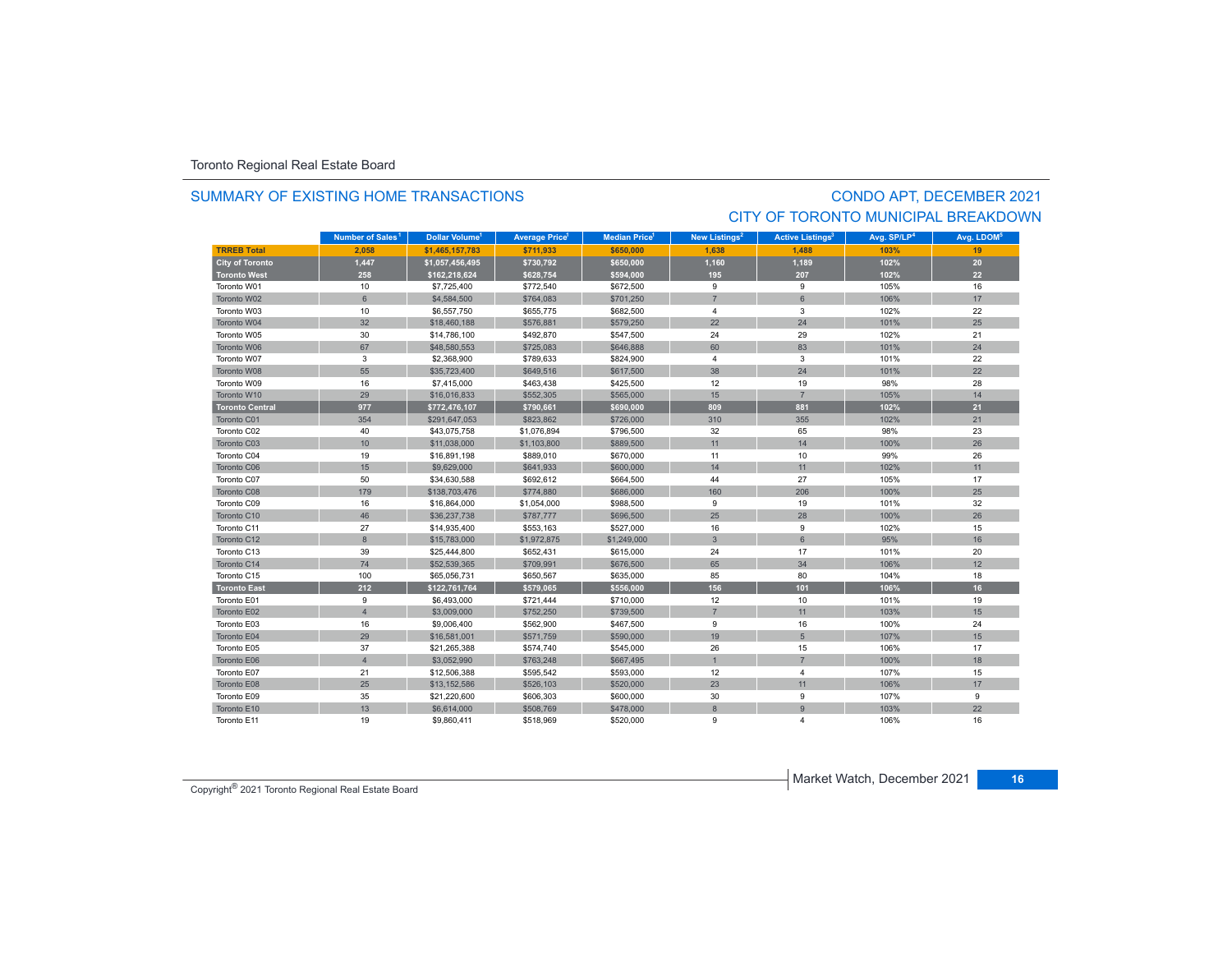| SUMMARY OF EXISTING HOME TRANSACTIONS<br>LINK, DECEMBER 2021<br><b>ALL TRREB AREAS</b> |                              |                                  |                                   |                                  |                           |                                    |                         |                          |  |  |
|----------------------------------------------------------------------------------------|------------------------------|----------------------------------|-----------------------------------|----------------------------------|---------------------------|------------------------------------|-------------------------|--------------------------|--|--|
|                                                                                        | Number of Sales <sup>1</sup> | <b>Dollar Volume<sup>1</sup></b> | <b>Average Price</b> <sup>1</sup> | <b>Median Price</b> <sup>1</sup> | New Listings <sup>2</sup> | <b>Active Listings<sup>3</sup></b> | Avg. SP/LP <sup>4</sup> | Avg. LDOM <sup>5</sup>   |  |  |
| <b>TRREB Total</b>                                                                     | 32                           | \$37.252.089                     | \$1.164.128                       | \$1,127,500                      | 26                        | $\overline{1}$                     | 122%                    | 8                        |  |  |
| <b>Halton Region</b>                                                                   | 5 <sup>1</sup>               | \$5.588.000                      | \$1,117,600                       | \$1,105,000                      | $\overline{4}$            | $\mathbf{0}$                       | 113%                    | 6 <sup>1</sup>           |  |  |
| <b>Burlington</b>                                                                      | $\mathbf{1}$                 | \$1,105,000                      | \$1,105,000                       | \$1,105,000                      | $\mathbf{1}$              | $\mathbf{0}$                       | 123%                    | 6                        |  |  |
| <b>Halton Hills</b>                                                                    | $\overline{2}$               | \$1,550,000                      | \$775,000                         | \$775,000                        | $\overline{2}$            | $\Omega$                           | 103%                    | $\overline{7}$           |  |  |
| Milton                                                                                 | $\mathbf{0}$                 | \$0                              | \$0                               |                                  | $\mathbf{0}$              | $\overline{0}$                     | a.                      |                          |  |  |
| Oakville                                                                               | $\overline{2}$               | \$2,933,000                      | \$1,466,500                       | \$1,466,500                      | $\mathbf{1}$              | $\Omega$                           | 115%                    | 5                        |  |  |
| <b>Peel Region</b>                                                                     | $\overline{\mathbf{3}}$      | \$3,149,990                      | \$1,049,997                       | \$999,990                        | $\mathbf{1}$              | $\overline{0}$                     | 113%                    | 5 <sup>1</sup>           |  |  |
| Brampton                                                                               | $\mathsf 3$                  | \$3,149,990                      | \$1,049,997                       | \$999,990                        | $\mathbf{1}$              | $\mathbf 0$                        | 113%                    | 5                        |  |  |
| Caledon                                                                                | $\Omega$                     | \$0                              | \$0                               | ×,                               | $\Omega$                  | $\Omega$                           | ×.                      |                          |  |  |
| Mississauga                                                                            | 0                            | \$0                              | \$0                               |                                  | $\mathbf 0$               | $\Omega$                           | $\overline{a}$          |                          |  |  |
| <b>City of Toronto</b>                                                                 | $\overline{\mathbf{A}}$      | \$4.946.000                      | \$1.236.500                       | \$1,257,500                      | 5 <sup>1</sup>            | $\overline{0}$                     | 126%                    | 6 <sup>1</sup>           |  |  |
| <b>Toronto West</b>                                                                    | $\mathbf 0$                  | \$0                              | \$0                               | $\overline{a}$                   | $\mathbf 0$               | $\mathbf 0$                        | $\sim$                  | $\sim$                   |  |  |
| <b>Toronto Central</b>                                                                 | $\overline{1}$               | \$1,435,000                      | \$1,435,000                       | \$1,435,000                      | $\overline{1}$            | $\overline{0}$                     | 121%                    | $\overline{3}$           |  |  |
| <b>Toronto East</b>                                                                    | $\mathbf{3}$                 | \$3,511,000                      | \$1,170,333                       | \$1,164,000                      | $\overline{4}$            | $\mathbf 0$                        | 128%                    | $\overline{7}$           |  |  |
| <b>York Region</b>                                                                     | 9                            | \$12,875,188                     | \$1,430,576                       | \$1,390,000                      | $\overline{7}$            |                                    | 122%                    | 11                       |  |  |
| Aurora                                                                                 | $\mathbf 0$                  | \$0                              | \$0                               |                                  | $\mathbf 0$               | $\mathbf 0$                        |                         |                          |  |  |
| East Gwillimbury                                                                       | $\mathbf{0}$                 | \$0                              | \$0                               | ÷                                | $\mathbf{0}$              | $\Omega$                           | ٠                       |                          |  |  |
| Georgina                                                                               | 0                            | \$0                              | \$0                               | ÷,                               | $\mathbf 0$               | $\Omega$                           | ÷,                      | $\sim$                   |  |  |
| King                                                                                   | $\mathbf{0}$                 | \$0                              | \$0                               |                                  | $\Omega$                  | $\Omega$                           | ٠                       | $\sim$                   |  |  |
| Markham                                                                                | $\overline{7}$               | \$10.191.188                     | \$1,455,884                       | \$1,500,000                      | 6                         | $\mathbf 0$                        | 127%                    | 6                        |  |  |
| Newmarket                                                                              | $\mathbf{0}$                 | \$0                              | \$0                               | ٠                                | $\Omega$                  | $\Omega$                           | ٠                       | ÷.                       |  |  |
| <b>Richmond Hill</b>                                                                   | 0                            | \$0                              | \$0                               |                                  | $\mathbf 0$               | $\Omega$                           | $\sim$                  | $\sim$                   |  |  |
| Vaughan                                                                                | $\overline{1}$               | \$1,385,000                      | \$1,385,000                       | \$1,385,000                      | $\overline{0}$            | $\mathbf{0}$                       | 108%                    | 13                       |  |  |
| Whitchurch-Stouffville                                                                 | $\overline{1}$               | \$1,299,000                      | \$1,299,000                       | \$1,299,000                      | $\mathbf{1}$              | $\mathbf{1}$                       | 100%                    | 42                       |  |  |
| <b>Durham Region</b>                                                                   | 11                           | \$10,692,911                     | \$972,083                         | \$990.000                        | $\overline{9}$            | $\mathbf{0}$                       | 129%                    | $\overline{7}$           |  |  |
| Ajax                                                                                   | $\overline{1}$               | \$908,000                        | \$908,000                         | \$908,000                        | $\mathbf{1}$              | $\mathbf 0$                        | 130%                    | 5                        |  |  |
| <b>Brock</b>                                                                           | $\mathbf{0}$                 | \$0                              | \$0                               |                                  | $\mathbf{0}$              | $\Omega$                           | ÷                       | ÷                        |  |  |
| Clarington                                                                             | 5                            | \$4,870,999                      | \$974,200                         | \$990,000                        | $\overline{4}$            | $\Omega$                           | 135%                    | 6                        |  |  |
| Oshawa                                                                                 | $\overline{2}$               | \$1,840,000                      | \$920,000                         | \$920,000                        | $\overline{2}$            | $\Omega$                           | 114%                    | 8                        |  |  |
| Pickering                                                                              | $\overline{1}$               | \$1,150,000                      | \$1,150,000                       | \$1,150,000                      | $\mathbf{1}$              | $\mathbf 0$                        | 135%                    | 8                        |  |  |
| Scugog                                                                                 | $\mathbf{0}$                 | \$0                              | \$0                               |                                  | $\mathbf{0}$              | $\Omega$                           | ÷                       | ÷                        |  |  |
| Uxbridge                                                                               | $\overline{1}$               | \$823,890                        | \$823,890                         | \$823,890                        | $\Omega$                  | $\Omega$                           | 111%                    | 12                       |  |  |
| Whitby                                                                                 | $\mathbf{1}$                 | \$1,100,022                      | \$1,100,022                       | \$1,100,022                      | $\overline{1}$            | $\Omega$                           | 138%                    | 6                        |  |  |
| <b>Dufferin County</b>                                                                 | $\bullet$                    | \$0\$                            | \$0                               | ٠                                | $\mathbf{0}$              | $\mathbf{0}$                       | ٠                       | ×.                       |  |  |
| Orangeville                                                                            | $\Omega$                     | \$0                              | \$0                               | ×.                               | $\Omega$                  | $\Omega$                           | ÷                       | ×.                       |  |  |
| <b>Simcoe County</b>                                                                   | $\mathbf{0}$                 | \$0                              | \$0                               | ٠                                | $\mathbf{0}$              | $\overline{0}$                     | ٠                       |                          |  |  |
| Adjala-Tosorontio                                                                      | $\mathbf{0}$                 | \$0                              | \$0                               | ×,                               | $\mathbf{0}$              | $\overline{0}$                     | ٠                       | $\overline{\phantom{a}}$ |  |  |
| <b>Bradford West Gwillimbury</b>                                                       | $\mathbf 0$                  | \$0                              | \$0                               | ٠                                | $\mathbf 0$               | $\mathbf 0$                        | $\overline{a}$          | $\sim$                   |  |  |
| Essa                                                                                   | $\Omega$                     | \$0                              | \$0                               |                                  | $\Omega$                  | $\Omega$                           |                         |                          |  |  |
| Innisfil                                                                               | $\mathbf 0$                  | \$0                              | \$0                               | ÷,                               | $\Omega$                  | $\mathbf 0$                        | ÷,                      | $\sim$                   |  |  |
| <b>New Tecumseth</b>                                                                   | $\Omega$                     | \$0                              | \$0                               |                                  | $\Omega$                  | $\Omega$                           |                         |                          |  |  |
|                                                                                        |                              |                                  |                                   |                                  |                           |                                    |                         |                          |  |  |

Copyright® 2021 Toronto Regional Real Estate Board

Market Watch, December 2021 **17**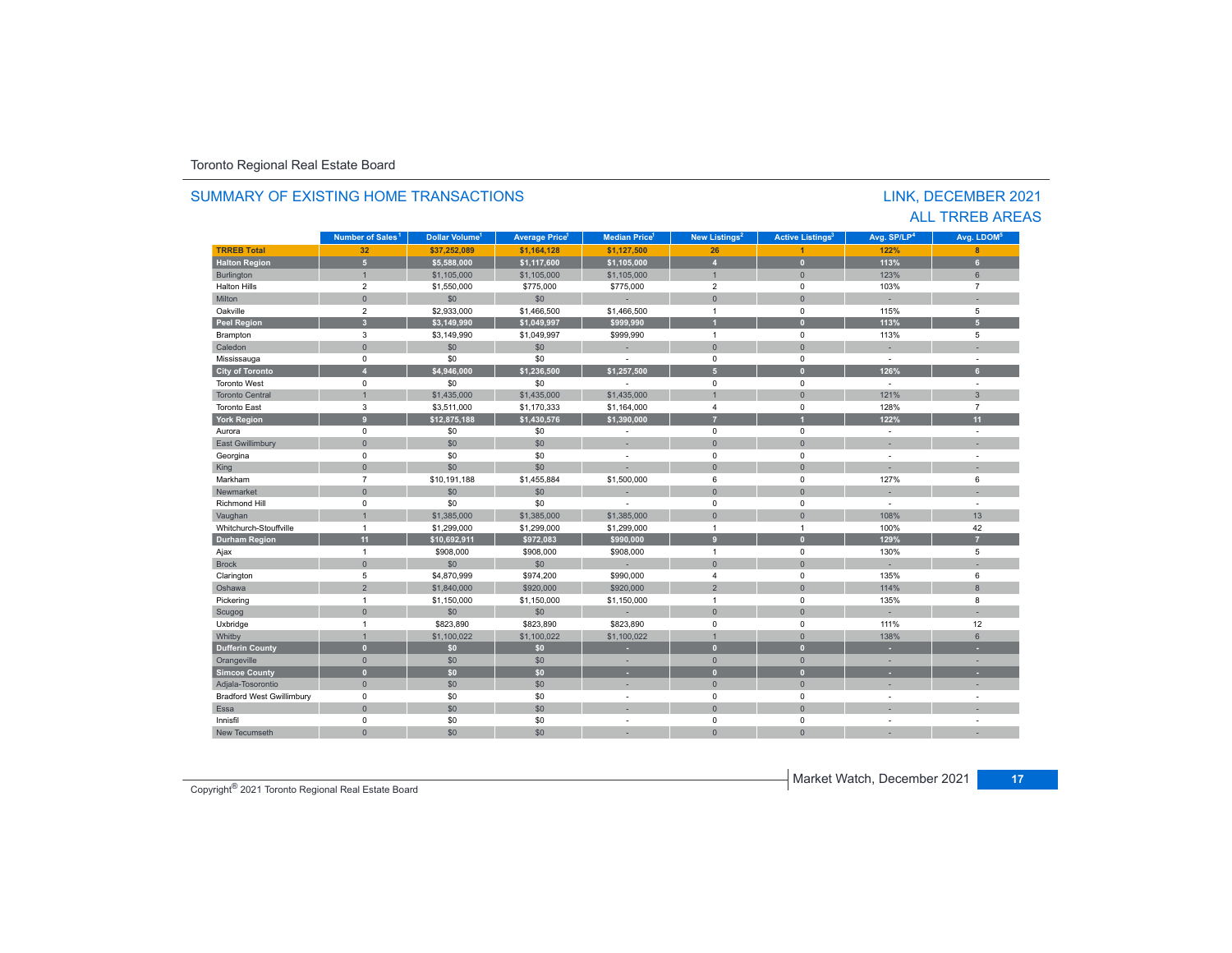### SUMMARY OF EXISTING HOME TRANSACTIONS

# LINK, DECEMBER 2021 CITY OF TORONTO MUNICIPAL BREAKDOWN

|                        | Number of Sales <sup>1</sup> | Dollar Volume <sup>1</sup> | <b>Average Price<sup>1</sup></b> | Median Price <sup>1</sup> | New Listings <sup>2</sup> | <b>Active Listings<sup>3</sup></b> | Avg. SP/LP <sup>4</sup>  | Avg. LDOM <sup>5</sup> |
|------------------------|------------------------------|----------------------------|----------------------------------|---------------------------|---------------------------|------------------------------------|--------------------------|------------------------|
| <b>TRREB Total</b>     | 32                           | \$37,252,089               | \$1,164,128                      | \$1,127,500               | 26                        |                                    | 122%                     | 8                      |
| <b>City of Toronto</b> | $\overline{4}$               | \$4,946,000                | \$1,236,500                      | \$1,257,500               | $\sqrt{5}$                | $\overline{0}$                     | 126%                     | 6                      |
| <b>Toronto West</b>    | $\bullet$                    | \$0                        | \$0                              |                           | $\overline{0}$            | $\mathbf{0}$                       |                          |                        |
| Toronto W01            | $\mathsf 0$                  | \$0                        | \$0                              | $\sim$                    | $\pmb{0}$                 | $\pmb{0}$                          | $\sim$                   |                        |
| Toronto W02            | $\mathbf{0}$                 | \$0                        | \$0                              |                           | $\mathbf{0}$              | $\mathbf{0}$                       |                          |                        |
| Toronto W03            | $\mathbf 0$                  | \$0                        | \$0                              | $\overline{\phantom{a}}$  | $\mathbf 0$               | $\mathbf 0$                        | $\sim$                   | ÷                      |
| Toronto W04            | $\mathbf{0}$                 | \$0                        | \$0                              |                           | $\mathbf{0}$              | $\mathbf{0}$                       |                          |                        |
| Toronto W05            | $\mathsf 0$                  | \$0                        | \$0                              | ÷                         | $\mathsf 0$               | $\mathbf 0$                        |                          |                        |
| Toronto W06            | $\mathbf{0}$                 | \$0                        | \$0                              |                           | $\overline{0}$            | $\mathbf{0}$                       |                          |                        |
| Toronto W07            | $\mathbf 0$                  | \$0                        | \$0                              | ÷                         | $\mathbf 0$               | 0                                  |                          |                        |
| Toronto W08            | $\mathbf{0}$                 | \$0                        | \$0                              |                           | $\mathbf{0}$              | $\Omega$                           |                          |                        |
| Toronto W09            | $\mathsf 0$                  | \$0                        | \$0                              | ÷,                        | $\pmb{0}$                 | $\mathbf 0$                        |                          | ÷,                     |
| Toronto W10            | $\mathbf{0}$                 | \$0                        | \$0                              |                           | $\mathbf{0}$              | $\mathbf{0}$                       |                          |                        |
| <b>Toronto Central</b> | $\overline{1}$               | \$1,435,000                | \$1,435,000                      | \$1,435,000               |                           | $\bullet$                          | 121%                     | 3 <sup>2</sup>         |
| Toronto C01            | $\mathbf{0}$                 | \$0                        | \$0                              |                           | $\mathbf{0}$              | $\mathbf{0}$                       |                          |                        |
| Toronto C02            | $\mathbf 0$                  | \$0                        | \$0                              | $\sim$                    | $\mathbf 0$               | $\mathbf 0$                        | $\sim$                   | $\sim$                 |
| Toronto C03            | $\mathbf{0}$                 | \$0                        | \$0                              |                           | $\mathbf{0}$              | $\mathbf{0}$                       |                          |                        |
| Toronto C04            | $\mathsf 0$                  | \$0                        | \$0                              | $\overline{\phantom{a}}$  | $\mathsf 0$               | $\mathbf 0$                        |                          |                        |
| Toronto C06            | $\mathbf{0}$                 | \$0                        | \$0                              |                           | $\mathbf{0}$              | $\overline{0}$                     |                          |                        |
| Toronto C07            | $\mathbf 0$                  | \$0                        | \$0                              |                           | $\mathbf 0$               | 0                                  |                          |                        |
| Toronto C08            | $\mathbf{0}$                 | \$0                        | \$0                              |                           | $\Omega$                  | $\Omega$                           |                          |                        |
| Toronto C09            | 0                            | \$0                        | \$0                              |                           | 0                         | 0                                  |                          |                        |
| Toronto C10            | $\mathsf{O}\xspace$          | \$0                        | \$0                              |                           | $\mathbf 0$               | $\mathbf{0}$                       |                          |                        |
| Toronto C11            | $\mathbf 0$                  | \$0                        | \$0                              | ÷                         | $\mathbf 0$               | $\mathbf 0$                        |                          |                        |
| Toronto C12            | $\mathbf{0}$                 | \$0                        | \$0                              |                           | $\mathbf{0}$              | $\mathbf{0}$                       |                          |                        |
| Toronto C13            | $\mathbf 0$                  | \$0                        | \$0                              | $\overline{\phantom{a}}$  | $\mathbf 0$               | $\mathbf 0$                        | $\sim$                   | ÷                      |
| Toronto C14            | $\mathbf{0}$                 | \$0                        | \$0                              |                           | $\mathbf 0$               | $\mathbf{0}$                       |                          |                        |
| Toronto C15            | $\overline{1}$               | \$1,435,000                | \$1,435,000                      | \$1,435,000               | $\overline{1}$            | $\mathbf 0$                        | 121%                     | 3                      |
| <b>Toronto East</b>    | $\overline{\mathbf{3}}$      | \$3,511,000                | \$1,170,333                      | \$1,164,000               | $\overline{4}$            | $\mathbf{0}$                       | 128%                     | $\overline{7}$         |
| Toronto E01            | $\mathbf 0$                  | \$0                        | \$0                              |                           | $\mathbf 0$               | 0                                  |                          |                        |
| Toronto E02            | $\mathbf{0}$                 | \$0                        | \$0                              | ÷                         | $\mathbf{0}$              | $\overline{0}$                     |                          |                        |
| Toronto E03            | $\mathsf 0$                  | \$0                        | \$0                              | $\overline{\phantom{a}}$  | 0                         | $\mathbf 0$                        | $\overline{\phantom{a}}$ | ÷.                     |
| Toronto E04            | $\mathsf{O}\xspace$          | \$0                        | \$0                              |                           | $\overline{2}$            | $\mathbf{0}$                       |                          |                        |
| Toronto E05            | $\mathsf 0$                  | \$0                        | \$0                              | ÷                         | $\mathsf 0$               | $\mathsf 0$                        |                          |                        |
| Toronto E06            | $\mathsf{O}\xspace$          | \$0                        | \$0                              |                           | $\mathbf{0}$              | $\mathbf{0}$                       |                          |                        |
| Toronto E07            | 3                            | \$3,511,000                | \$1,170,333                      | \$1,164,000               | $\overline{2}$            | $\mathbf 0$                        | 128%                     | $\overline{7}$         |
| Toronto E08            | $\mathbf{0}$                 | \$0                        | \$0                              | ×,                        | $\mathbf 0$               | $\mathbf{0}$                       |                          |                        |
| Toronto E09            | $\mathsf 0$                  | \$0                        | \$0                              | $\sim$                    | $\mathsf 0$               | $\mathbf 0$                        | $\sim$                   |                        |
| Toronto E10            | $\mathsf{O}\xspace$          | \$0                        | \$0                              | ×.                        | $\overline{0}$            | $\overline{0}$                     |                          |                        |
| Toronto E11            | $\mathbf 0$                  | \$0                        | \$0                              |                           | $\mathbf 0$               | 0                                  |                          |                        |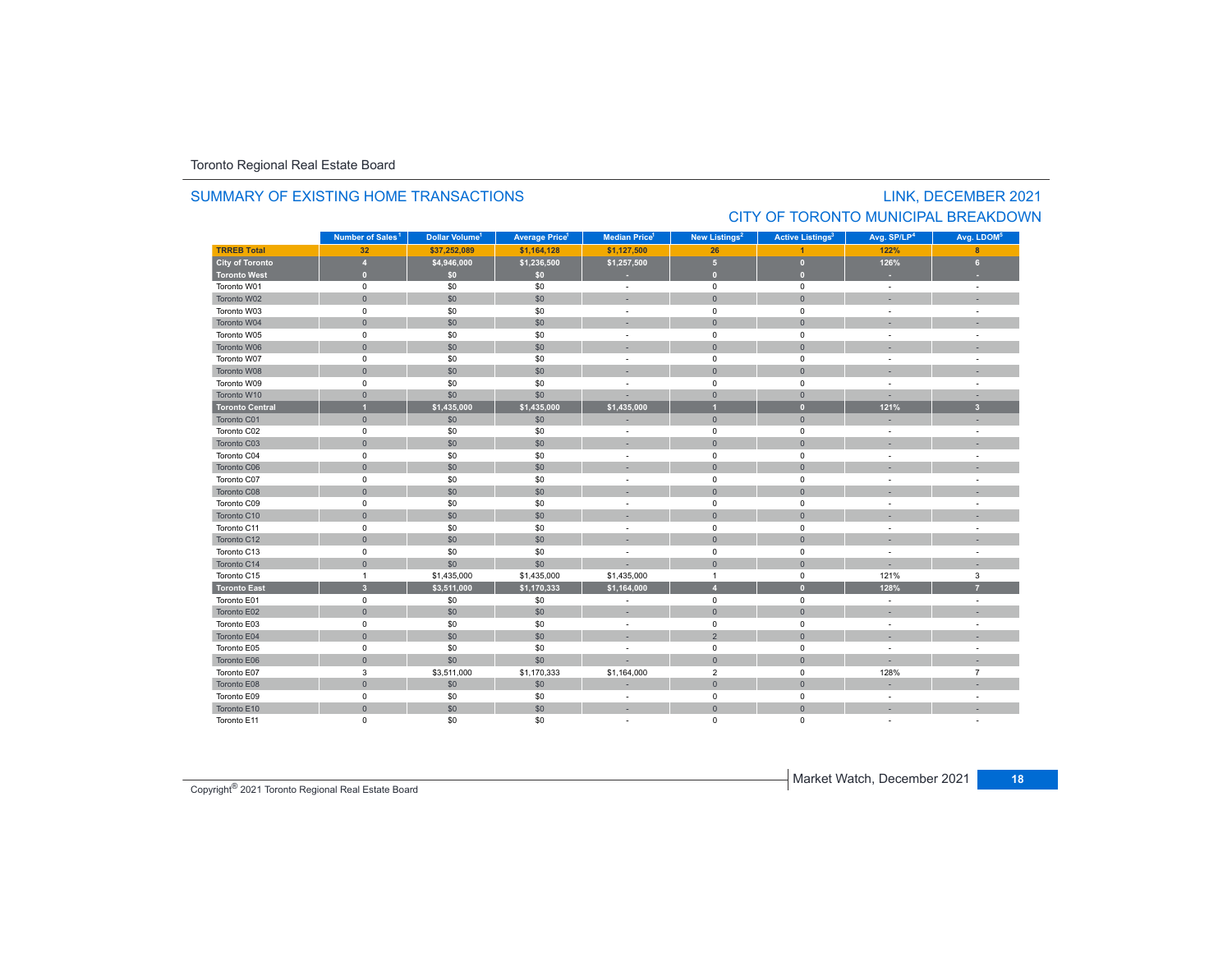#### **TRREB Total 6 \$5,415,850 \$902,642 \$686,000 5 14 110% 26 Halton Region 0 \$0 \$0 - 1 1 - -** Burlington 0 \$0 \$0 | = 1 | = | = Halton Hills 0 \$0 \$0 - 0 0 - - Miltonn 1980 - 1990 - 1991 - 1991 - 1991 - 1992 - 1993 - 1994 - 1994 - 1994 - 1994 - 1994 - 1994 - 1994 - 1994 - 199 Oakville<br>Peel Region e 0 \$0 \$0 - 0 0 - -**Peel Region 1 \$804,000 \$804,000 \$804,000 1 1 101% 18** Brampton 0 \$0 \$0 - 0 0 - - Caledonn 1980 - 1980 - 1980 - 1981 - 1981 - 1982 - 1983 - 1984 - 1986 - 1987 - 1988 - 1988 - 1988 - 1988 - 1988 - 198 Mississauga 1 \$804,000 \$804,000 \$804,000 1 1 101% 18 **City of Toronto 5 \$4,611,850 \$922,370 \$568,000 3 12 111% 27** Toronto West 2 \$848,850 \$424,425 \$424,425 3 8 98%28 98% 28<br>115% 27 Toronto Central 3 $\begin{array}{|c|c|c|c|c|c|}\hline \text{33,763,000} & \text{51,254,333} & \text{5880,000} & \text{5880,000} & \text{6880,000} & \text{6880,000} & \text{6880,000} & \text{6880,000} & \text{6880,000} & \text{6880,000} & \text{6880,000} & \text{6880,000} & \text{6880,000} & \text{6880,000} & \text{6880,000} &$  27 Toronto East 0 \$0 \$0 - 0 0 - - **York Region 0 \$0 \$0 - 0 0 - -** Aurora 0 \$0 \$0 - 0 0 - - East Gwillimbury 0 \$0 \$0 - 0 0 - - Georgina 0 \$0 \$0 - 0 0 - - King the second term of the second term of the second term of the second term of the second term of the second Markham 0 \$0 \$0 - 0 0 - - Newmarket 0 \$0 \$0 - 0 0 - - Richmond Hill 0 \$0 \$0 - 0 0 - - Vaughan 1980 (1980) (1980) (1980) (1980) (1980) (1980) (1980) (1980) (1980) (1980) (1980) (1980) (1980) (1980) Whitchurch-Stouffvillee 0 \$0 \$0 - 0 0 - -**Durham Region 0 \$0 \$0 - 0 0 - -** Ajax 0 \$0 \$0 - 0 0 - - Brock 0 \$0 \$0 - 0 0 - - Clarington 0 \$0 \$0 - 0 0 - - Oshawaa dia 1980 - Aniso ao amin'ny faritr'i Nouvelle-Aquitaine, ao amin'ny faritr'i Nouvelle-Aquitaine, ao amin'ny المال المسابق التي يقوم المسابق التي يقوم التي يقوم التي يقوم التي يقوم التي تعالى التي يقوم التي تعالى التي ي<br>التي يقوم التي يقوم التي يقوم التي يقوم التي يقوم التي يقوم التي يقوم التي يقوم التي يقوم التي يقوم التي يقوم Scugog 0 \$0 \$0 - 0 0 - - Uxbridge 0 \$0 \$0 - 0 0 - - Whitby 0 \$0 \$0 - 0 0 - - **Dufferin County 0 \$0 \$0 - 0 0 - -** Orangeville 0 \$0 \$0 - 0 0 - - **Simcoe County 0 \$0 \$0 - 0 0 - -** Adjala-Tosorontio 0 \$0 \$0 - 0 0 - - Bradford West Gwillimbury 0 \$0 \$0 - 0 0 - - Essaa dia 1980 - Aniso ao amin'ny faritr'i Nouvelle-Aquitaine, ao amin'ny faritr'i Nouvelle-Aquitaine, ao amin'ny **Municipality Number of Sales Dollar Volume Average Price Median Price New Listings Active Listings Avg. SP/LP Avg. LDOM** CO-OP APT, DECEMBER 2021 SUMMARY OF EXISTING HOME TRANSACTIONS**Number of Sales<sup>1</sup> 1** Dollar Volume<sup>1</sup> | Average Price<sup>1</sup> | Median Price<sup>1</sup> | New Listings<sup>2</sup> | Active Listings<sup>3</sup> | Avg. SP/LP<sup>4</sup> | Avg. LDOM<sup>5</sup>

\$0 \$0 - 0 0 - -

0 \$0 \$0 - 0 0 - -

# ALL TRREB AREAS

Copyright® 2021 Toronto Regional Real Estate Board

0

Innisfil

New Tecumseth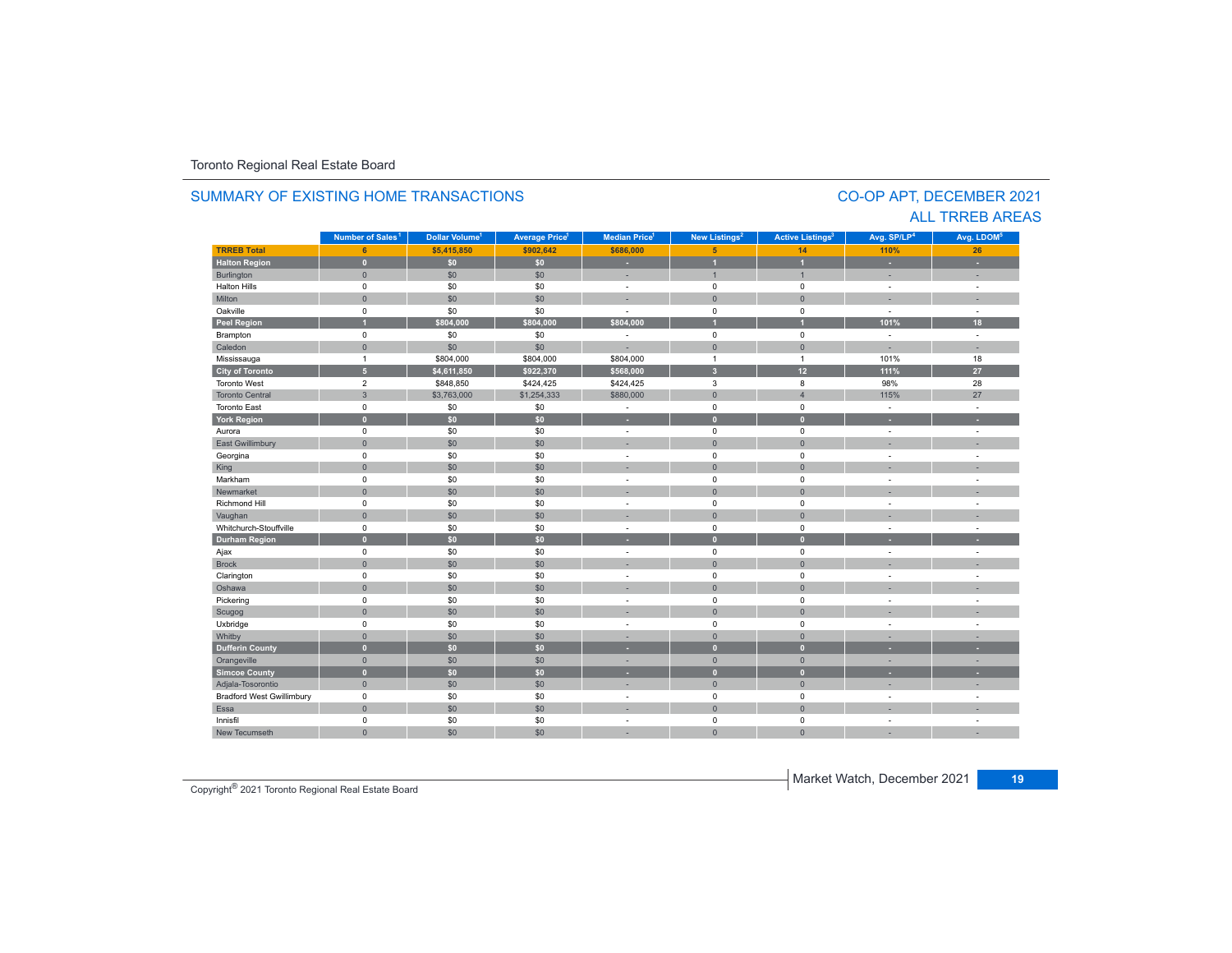### SUMMARY OF EXISTING HOME TRANSACTIONS

# CO-OP APT, DECEMBER 2021 CITY OF TORONTO MUNICIPAL BREAKDOWN

|                        | Number of Sales <sup>1</sup> | Dollar Volume <sup>1</sup> | <b>Average Price<sup>1</sup></b> | Median Price <sup>1</sup>   | New Listings <sup>2</sup> | <b>Active Listings<sup>3</sup></b> | Avg. SP/LP <sup>4</sup> | Avg. LDOM <sup>5</sup> |
|------------------------|------------------------------|----------------------------|----------------------------------|-----------------------------|---------------------------|------------------------------------|-------------------------|------------------------|
| <b>TRREB Total</b>     | 6                            | \$5,415,850                | \$902,642                        | \$686,000                   | 5                         | 14                                 | 110%                    | 26                     |
| <b>City of Toronto</b> | $\overline{5}$               | \$4,611,850                | \$922,370                        | \$568,000                   | $\overline{\mathbf{3}}$   | 12                                 | 111%                    | $27\,$                 |
| <b>Toronto West</b>    | $\overline{2}$               | \$848,850                  | \$424,425                        | \$424,425                   | $\overline{\mathbf{3}}$   | 8 <sup>2</sup>                     | 98%                     | 28                     |
| Toronto W01            | $\mathbf 0$                  | \$0                        | \$0                              | $\mathcal{L}_{\mathcal{A}}$ | $\mathsf 0$               | $\mathbf 0$                        | $\sim$                  | $\sim$                 |
| Toronto W02            | $\mathbf 0$                  | \$0                        | \$0                              | ×,                          | $\mathbf{0}$              | $\overline{0}$                     |                         |                        |
| Toronto W03            | $\mathbf 0$                  | \$0                        | \$0                              | $\sim$                      | $^{\circ}$                | $\mathbf 0$                        | $\sim$                  | $\sim$                 |
| Toronto W04            | $\mathbf{0}$                 | \$0                        | \$0                              | ٠                           | $\Omega$                  | $\Omega$                           |                         |                        |
| Toronto W05            | $\mathsf 0$                  | \$0                        | \$0                              |                             | $\mathsf 0$               | $\pmb{0}$                          | $\sim$                  |                        |
| Toronto W06            | $\mathbf{1}$                 | \$385,000                  | \$385,000                        | \$385,000                   | $\overline{2}$            | $5\phantom{.}$                     | 96%                     | 46                     |
| Toronto W07            | $\mathbf 0$                  | \$0                        | \$0                              | ÷                           | $^{\circ}$                | $\mathbf 0$                        | $\sim$                  | $\sim$                 |
| Toronto W08            | $\mathbf{1}$                 | \$463,850                  | \$463,850                        | \$463,850                   | $\overline{1}$            | $\mathbf{3}$                       | 99%                     | 10                     |
| Toronto W09            | $\mathsf 0$                  | \$0                        | \$0                              | ÷.                          | $\mathsf 0$               | $\mathsf 0$                        | $\sim$                  | $\sim$                 |
| Toronto W10            | $\mathbf 0$                  | \$0                        | \$0                              | ×.                          | $\mathbf{0}$              | $\mathbf 0$                        | $\sim$                  | $\sim$                 |
| <b>Toronto Central</b> | $\overline{3}$               | \$3,763,000                | \$1,254,333                      | \$880,000                   | $\overline{0}$            | $\overline{4}$                     | 115%                    | 27                     |
| Toronto C01            | $\mathbf{0}$                 | \$0                        | \$0                              |                             | $\overline{0}$            | $\mathbf{0}$                       |                         |                        |
| Toronto C02            | $\mathsf 0$                  | \$0                        | \$0                              | $\overline{\phantom{a}}$    | $\mathsf 0$               | $\mathbf{1}$                       | $\sim$                  | $\sim$                 |
| Toronto C03            | $\mathbf 0$                  | \$0                        | \$0                              |                             | $\overline{0}$            | $\mathbf{0}$                       |                         |                        |
| Toronto C04            | $\mathsf 0$                  | \$0                        | \$0                              | $\sim$                      | $\mathsf 0$               | $\mathsf 0$                        |                         |                        |
| Toronto C06            | $\mathbf 0$                  | \$0                        | \$0                              | ×,                          | $\mathbf{0}$              | $\mathsf{O}\xspace$                |                         |                        |
| Toronto C07            | $\mathbf 0$                  | \$0                        | \$0                              | ٠                           | $\mathbf 0$               | $\mathbf 0$                        | $\sim$                  | $\overline{a}$         |
| Toronto C08            | $\mathbf 0$                  | \$0                        | \$0                              |                             | $\overline{0}$            | $\mathbf{0}$                       |                         |                        |
| Toronto C09            | 3                            | \$3,763,000                | \$1,254,333                      | \$880,000                   | $\mathsf 0$               | 3                                  | 115%                    | 27                     |
| Toronto C10            | $\mathbf{0}$                 | \$0                        | \$0                              | ۰                           | $\overline{0}$            | $\overline{0}$                     |                         |                        |
| Toronto C11            | $\mathsf 0$                  | \$0                        | \$0                              | $\overline{\phantom{a}}$    | $\mathsf 0$               | $\mathsf 0$                        |                         |                        |
| Toronto C12            | $\mathbf{0}$                 | \$0                        | \$0                              |                             | $\mathbf{0}$              | $\mathbf{0}$                       |                         |                        |
| Toronto C13            | $\mathbf 0$                  | \$0                        | \$0                              | ÷.                          | $\mathbf 0$               | $\mathbf 0$                        | $\sim$                  | ۰                      |
| Toronto C14            | $\mathsf{O}\xspace$          | \$0                        | \$0                              |                             | $\mathbf{0}$              | $\overline{0}$                     |                         |                        |
| Toronto C15            | 0                            | \$0                        | \$0                              | $\sim$                      | $^{\circ}$                | 0                                  | $\sim$                  | $\sim$                 |
| <b>Toronto East</b>    | $\bullet$                    | \$0                        | \$0                              |                             | $\overline{0}$            | $\mathbf{0}$                       |                         |                        |
| Toronto E01            | $\mathbf 0$                  | \$0                        | \$0                              | ä,                          | $\mathbf 0$               | $\mathbf 0$                        |                         |                        |
| Toronto E02            | $\mathbf{0}$                 | \$0                        | \$0                              | ۰                           | $\overline{0}$            | $\overline{0}$                     |                         |                        |
| Toronto E03            | $\mathsf 0$                  | \$0                        | \$0                              | ÷,                          | $\mathsf 0$               | $\mathsf 0$                        |                         | ÷.                     |
| Toronto E04            | $\mathbf 0$                  | \$0                        | \$0                              |                             | $\mathbf 0$               | $\mathbf 0$                        |                         |                        |
| Toronto E05            | $\mathsf 0$                  | \$0                        | \$0                              | ٠                           | $\mathsf 0$               | $\mathsf 0$                        |                         |                        |
| Toronto E06            | $\mathsf{O}\xspace$          | \$0                        | \$0                              |                             | $\mathbf{0}$              | $\overline{0}$                     |                         |                        |
| Toronto E07            | $\mathsf 0$                  | \$0                        | \$0                              | ÷.                          | $\mathsf 0$               | $\mathbf 0$                        | $\sim$                  | ÷                      |
| Toronto E08            | $\mathbf 0$                  | \$0                        | \$0                              |                             | $\mathbf 0$               | $\mathsf{O}\xspace$                |                         |                        |
| Toronto E09            | $\mathsf 0$                  | \$0                        | \$0                              | $\overline{\phantom{a}}$    | $\mathsf 0$               | $\mathbf 0$                        |                         |                        |
| Toronto E10            | $\mathbf 0$                  | \$0                        | \$0                              | ×                           | $\mathsf{O}\xspace$       | $\overline{0}$                     |                         |                        |
| Toronto E11            | $\mathbf 0$                  | \$0                        | \$0                              |                             | $\mathbf 0$               | 0                                  |                         |                        |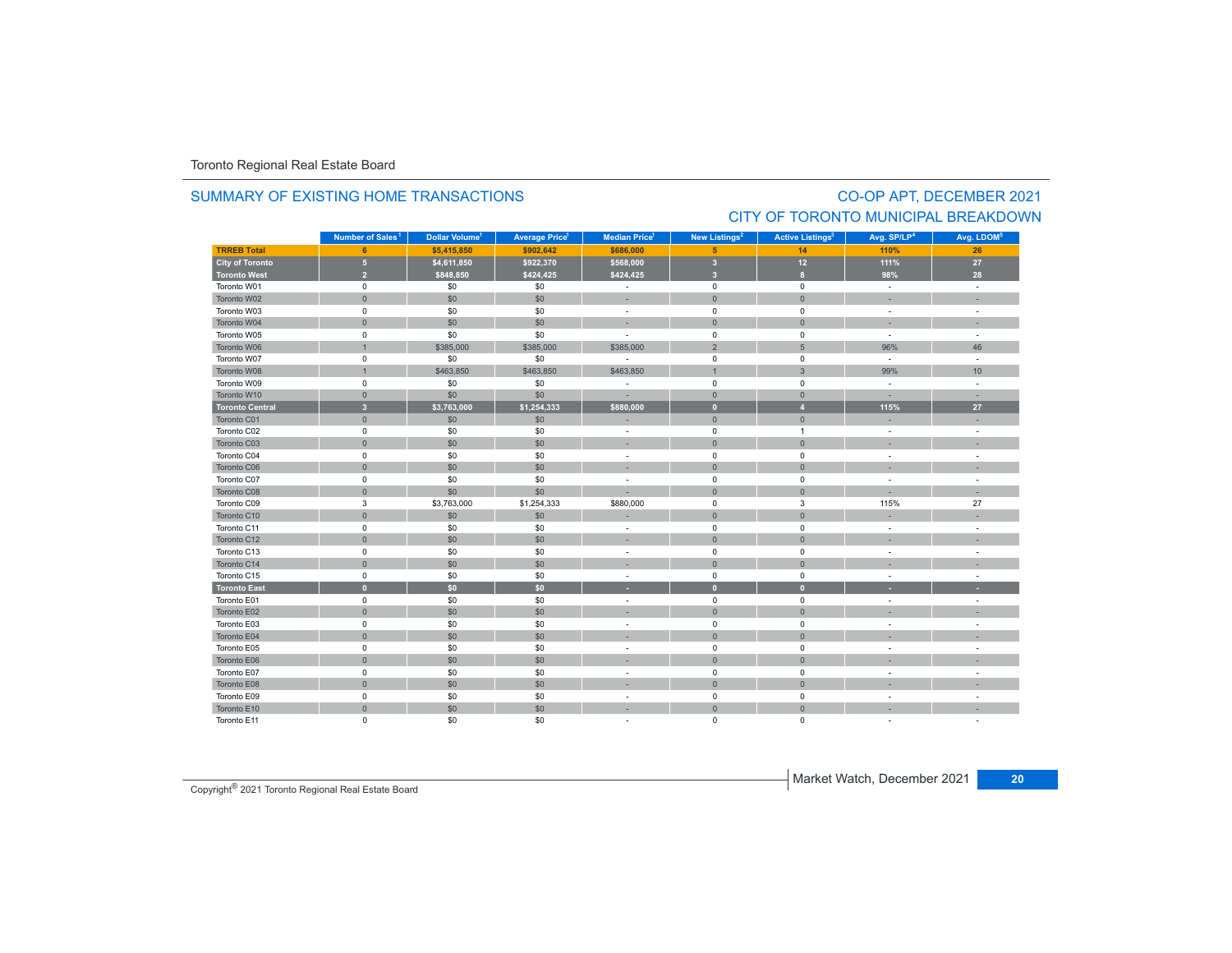#### **TR5EB Total 5 \$4,440,000 \$888,000 \$845,000 5 4 104% 22 Halton Region 0 \$0 \$0 - 1 1 - -** Burlington 0 \$0 \$0 | = 0 | = | = Halton Hills 0 \$0 \$0 - 0 0 - - Miltonn 1980 - 1990 - 1991 - 1991 - 1991 - 1992 - 1993 - 1994 - 1994 - 1994 - 1994 - 1994 - 1994 - 1994 - 1994 - 199 Oakville<br>Peel Region e 0 \$0 \$0 - 1 1 - -**Peel Region 1 \$1,175,000 \$1,175,000 \$1,175,000 0 0 98% 14** Brampton 1 \$1,175,000 \$1,175,000 \$1,175,000 0 0 98% 14 Caledonn 1980 - 1980 - 1980 - 1981 - 1981 - 1982 - 1983 - 1984 - 1986 - 1987 - 1988 - 1988 - 1988 - 1988 - 1988 - 198 Mississauga 0 \$0 \$0 - 0 0 - - **City of Toronto 0 \$0 \$0 - 0 0 - -** Toronto West 0 \$0 \$0 - 0 0 - - Toronto Central 0 \$0 \$0 - 0 0 - - Toronto East 0 \$0 \$0 - 0 0 - - **York Region 0 \$0 \$0 - 0 2 - -** Aurora 0 \$0 \$0 - 0 0 - - East Gwillimbury 0 \$0 \$0 - 0 0 - - Georgina 0 \$0 \$0 - 0 0 - - King the second term of the second term of the second term of the second term of the second term of the second Markham 0 \$0 \$0 - 0 2 - - Newmarket 0 \$0 \$0 - 0 0 - - Richmond Hill 0 \$0 \$0 - 0 0 - - Vaughan 1980 (1980) (1980) (1980) (1980) (1980) (1980) (1980) (1980) (1980) (1980) (1980) (1980) (1980) (1980) Whitchurch-Stouffvillee 0 \$0 \$0 - 0 0 - -**Durham Region 2 \$1,585,000 \$792,500 \$792,500 2 0 115% 2** Ajax 2 \$1,585,000 \$792,500 2 2 Brock 0 \$0 \$0 - 0 0 - - Clarington 0 \$0 \$0 - 0 0 - - Oshawaa dia 1980 - Aniso ao amin'ny faritr'i Nouvelle-Aquitaine, ao amin'ny faritr'i Nouvelle-Aquitaine, ao amin'ny المال المسابق التي يقوم المسابق التي يقوم التي يقوم التي يقوم التي يقوم التي تعالى التي يقوم التي تعالى التي ي<br>التي يقوم التي يقوم التي يقوم التي يقوم التي يقوم التي يقوم التي يقوم التي يقوم التي يقوم التي يقوم التي يقوم Scugog 0 \$0 \$0 - 0 0 - - Uxbridge 0 \$0 \$0 - 0 0 - - Whitby 0 \$0 \$0 - 0 0 - - **Dufferin County 0 \$0 \$0 - 0 0 - -** Orangeville 0 \$0 \$0 - 0 0 - - **Simcoe County 2 \$1,680,000 \$840,000 \$840,000 2 1 99% 46** Adjala-Tosorontio 0 \$0 \$0 - 0 0 - - Bradford West Gwillimbury 0 \$0 \$0 - 0 0 - - Essaa dia 1980 - Aniso ao amin'ny faritr'i Nouvelle-Aquitaine, ao amin'ny faritr'i Nouvelle-Aquitaine, ao amin'ny Innisfil 0 \$0 \$0 - 0 0 - - New Tecumseth99% 46 **Municipality Number of Sales Dollar Volume Average Price Median Price New Listings Active Listings Avg. SP/LP Avg. LDOM Number of Sales<sup>1</sup> 1** Dollar Volume<sup>1</sup> | Average Price<sup>1</sup> | Median Price<sup>1</sup> | New Listings<sup>2</sup> | Active Listings<sup>3</sup> | Avg. SP/LP<sup>4</sup> | Avg. LDOM<sup>5</sup>

2 \$1,680,000 \$840,000 \$840,000 2 1 99%

### SUMMARY OF EXISTING HOME TRANSACTIONS

### DET CONDO, DECEMBER 2021 ALL TRREB AREAS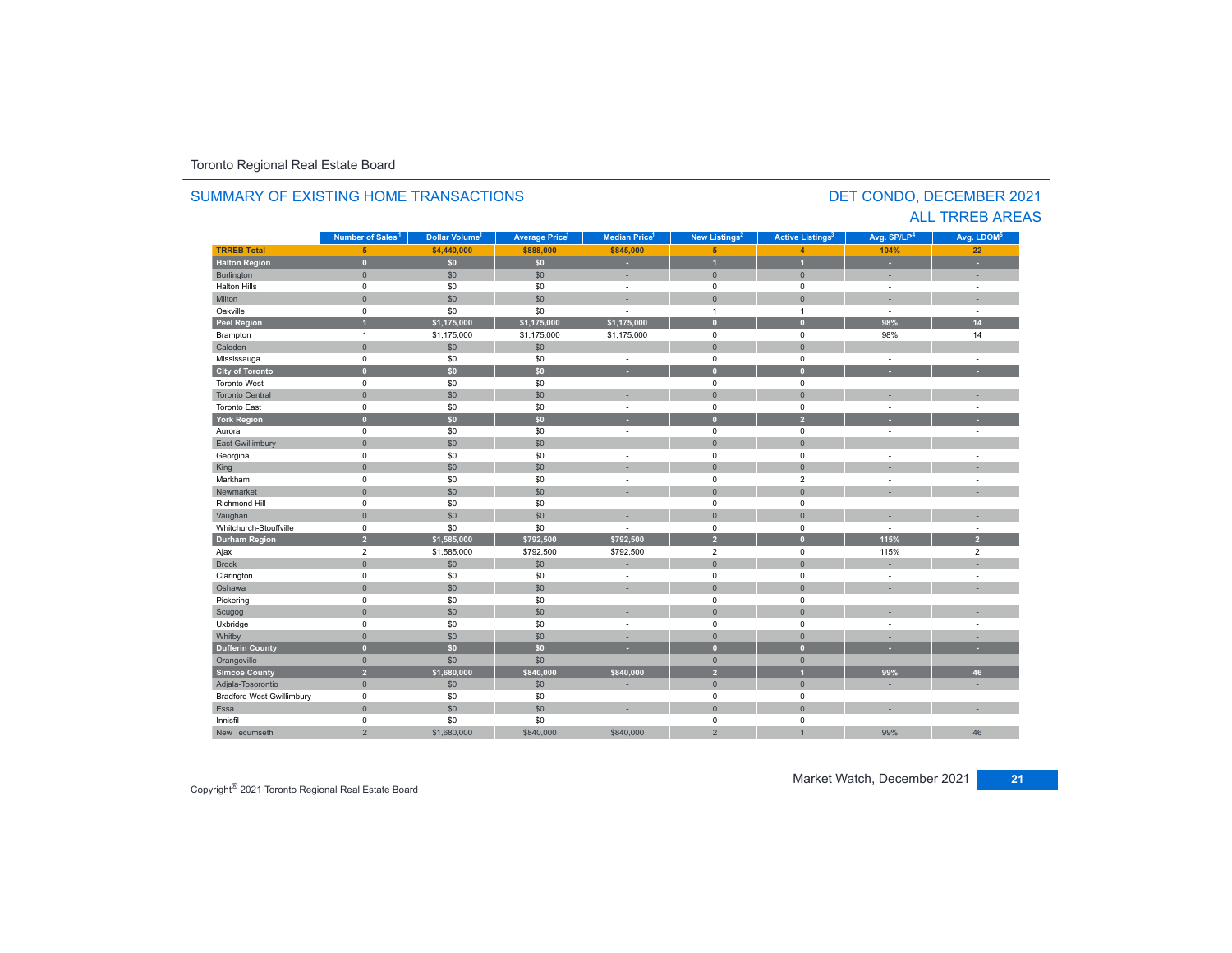#### **TRREB Total 5 \$4,440,000 \$888,000 \$845,000 5 4 104% 22 City of Toronto 0 \$0 \$0 - 0 0 - - Toronto West 0 \$0 \$0 - 0 0 - -** Toronto W01 $1$  and the contract of the contract of the contract of the contract of the contract of the contract of the contract of the contract of the contract of the contract of the contract of the contract of the contract of the c Toronto W022 - 1 0 - 1 - 50 - 50 - 50 - 1 - 0 - 1 - 0 - 1 - - 1 - -Toronto W03 $\begin{matrix} 3 \end{matrix}$  and the  $\begin{matrix} 0 \end{matrix}$  of  $\begin{matrix} 60 \end{matrix}$  ,  $\begin{matrix} 50 \end{matrix}$  ,  $\begin{matrix} 50 \end{matrix}$  , and  $\begin{matrix} 0 \end{matrix}$  , and  $\begin{matrix} 0 \end{matrix}$  , and  $\begin{matrix} 0 \end{matrix}$  , and  $\begin{matrix} 0 \end{matrix}$  , and  $\begin{matrix} 0 \end{matrix}$  , and  $\begin{matrix} 0 \end{matrix}$  , Toronto W044 0 0 0 \$0 \$0 \$0 0 - 0 0 0 0 - 1 Toronto W055 0 0 - 50 50 50 - 0 0 0 - 1 Toronto W066 - 1 0 - 1 - 50 - 50 - 50 - 50 - 0 - 0 - 0 - 1 - - 1 - -Toronto W07 $\begin{matrix}7\end{matrix}$  , the contract of the contract of the contract of the contract of the contract of the contract of the contract of the contract of the contract of the contract of the contract of the contract of the contract Toronto W088 - 1 0 | \$0 | \$0 | - - | 0 | 0 | - - | -Toronto W09 $\begin{matrix} 9 & 0 & 0 \end{matrix}$  , and  $\begin{matrix} 60 & 50 \end{matrix}$  , and  $\begin{matrix} 50 & 0 \end{matrix}$  , and  $\begin{matrix} 0 & 0 \end{matrix}$  , and  $\begin{matrix} 0 & 0 \end{matrix}$  , and  $\begin{matrix} 0 & 0 \end{matrix}$  , and  $\begin{matrix} 0 & 0 \end{matrix}$  , and  $\begin{matrix} 0 & 0 \end{matrix}$  , and  $\begin{matrix} 0 & 0 \end{matrix}$  , and Toronto W10 0 \$0 \$0 - 0 0 - - **Toronto Central 0 \$0 \$0 - 0 0 - -** Toronto C01 0 \$0 \$0 - 0 0 - - Toronto C02 0 \$0 \$0 - 0 0 - - Toronto C03 0 \$0 \$0 - 0 0 - - Toronto C04 0 \$0 \$0 - 0 0 - - Toronto C06 0 \$0 \$0 - 0 0 - - Toronto C07 0 \$0 \$0 - 0 0 - - Toronto C08 0 \$0 \$0 - 0 0 - - Toronto C09 0 \$0 \$0 - 0 0 - - Toronto C10 0 \$0 \$0 - 0 0 - - Toronto C11 $\begin{matrix}0\end{matrix} \hspace{1.5cm} \begin{matrix}0\end{matrix} \hspace{1.5cm} \begin{matrix}0\end{matrix} \hspace{1.5cm} \begin{matrix}0\end{matrix} \hspace{1.5cm} \begin{matrix}0\end{matrix} \hspace{1.5cm} \begin{matrix}0\end{matrix} \hspace{1.5cm} \begin{matrix}0\end{matrix} \hspace{1.5cm} \begin{matrix}0\end{matrix} \hspace{1.5cm} \begin{matrix}0\end{matrix} \hspace{1.5cm} \begin{matrix}0\end{matrix} \hspace{1.5cm} \begin{matrix}0\end{matrix} \hspace{1.5cm}$ Toronto C12 0 \$0 \$0 - 0 0 - - Toronto C13 $\begin{matrix}3\end{matrix}$  and the  $\begin{matrix}0\end{matrix}$  of  $\begin{matrix}0\end{matrix}$  ,  $\begin{matrix}0\end{matrix}$  ,  $\begin{matrix}0\end{matrix}$  ,  $\begin{matrix}0\end{matrix}$  ,  $\begin{matrix}0\end{matrix}$  ,  $\begin{matrix}0\end{matrix}$  ,  $\begin{matrix}0\end{matrix}$  ,  $\begin{matrix}0\end{matrix}$  ,  $\begin{matrix}0\end{matrix}$  ,  $\begin{matrix}0\end{matrix}$  ,  $\begin{matrix}0\end{matrix}$  ,  $\begin{matrix}$ Toronto C14 0 \$0 \$0 - 0 0 - - Toronto C155 5 0 50 50 50 - 0 0 0 - 1 **Toronto East 0 \$0 \$0 - 0 0 - -** Toronto E01 $\begin{matrix}0\end{matrix}$  , and  $\begin{matrix}0\end{matrix}$  , and  $\begin{matrix}0\end{matrix}$  , and  $\begin{matrix}0\end{matrix}$  , and  $\begin{matrix}0\end{matrix}$  , and  $\begin{matrix}0\end{matrix}$  , and  $\begin{matrix}0\end{matrix}$  , and  $\begin{matrix}0\end{matrix}$  , and  $\begin{matrix}0\end{matrix}$  , and  $\begin{matrix}0\end{matrix}$  , and  $\begin{matrix}0\end{matrix}$  , and Toronto E02 0 \$0 \$0 - 0 0 - - Toronto E03 $\begin{matrix} 3 \end{matrix}$  and  $\begin{matrix} 0 \end{matrix}$  and  $\begin{matrix} 50 \end{matrix}$  and  $\begin{matrix} 50 \end{matrix}$  and  $\begin{matrix} 0 \end{matrix}$  and  $\begin{matrix} 0 \end{matrix}$  and  $\begin{matrix} 0 \end{matrix}$  and  $\begin{matrix} 0 \end{matrix}$  and  $\begin{matrix} 0 \end{matrix}$  and  $\begin{matrix} 0 \end{matrix}$  and  $\begin{matrix} 0 \end{matrix}$  and  $\begin{matrix} 0 \end$ Toronto E04 0 \$0 \$0 - 0 0 - - Toronto E05 0 \$0 \$0 - 0 0 - - Toronto E066 - 1 0 - 1 30 30 30 - 1 0 0 0 0 - 1 - 1 Toronto E07 0 \$0 \$0 - 0 0 - - Toronto E088 - 0 - 1 - 50 - 50 - 50 - - 1 - 0 - 1 - 0 - 1 - - 1 - -Toronto E09 $0$  50 50 50 - 0 0 -  $1$ Toronto E10**Municipality Number of Sales Dollar Volume Average Price Median Price New Listings Active Listings Avg. SP/LP Avg. LDOM** CITY OF TORONTO MUNICIPAL BREAKDOWN**Number of Sales<sup>1</sup> 1 1 1 2 3 4 5**

0 \$0 \$0 - 0 0 - -

0 \$0 \$0 - 0 0 - -

### SUMMARY OF EXISTING HOME TRANSACTIONS

# DET CONDO, DECEMBER 2021

Copyright® 2021 Toronto Regional Real Estate Board

Toronto E11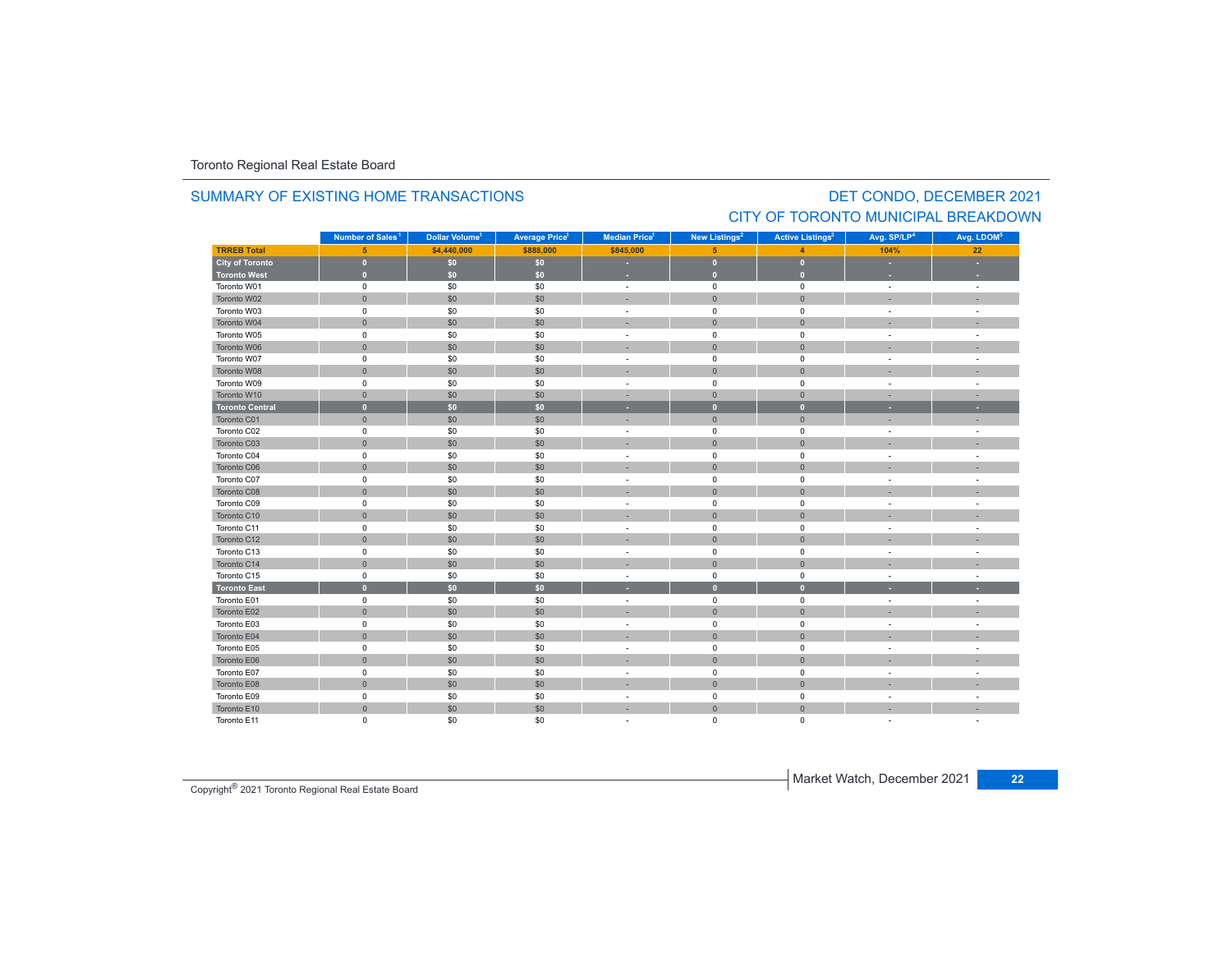#### **TRREB Total 9 \$5,123,000 \$569,222 \$500,000 3 6 98%35 Halton Region 0 \$0 \$0 - 0 0 - -** Burlington 0 \$0 \$0 | = 0 | = | = Halton Hills 0 \$0 \$0 - 0 0 - - Miltonn 1980 - 1990 - 1991 - 1991 - 1991 - 1992 - 1993 - 1994 - 1994 - 1994 - 1994 - 1994 - 1994 - 1994 - 1994 - 199 Oakville<br>Peel Region e 0 \$0 \$0 - 0 0 - -**Peel Region 0 \$0 \$0 - 0 0 - -** Brampton 0 \$0 \$0 - 0 0 - - Caledonn 1980 - 1980 - 1980 - 1981 - 1981 - 1982 - 1983 - 1984 - 1986 - 1987 - 1988 - 1988 - 1988 - 1988 - 1988 - 198 Mississauga 0 \$0 \$0 - 0 0 - - **City of Toronto 9 \$5,123,000 \$569,222 \$500,000 3 6 98% 35** Toronto West 2 \$1,455,000 \$727,500 \$727,500 0 0 97%97% 25<br>96% 44 Toronto Central 5 \$2,233,000 \$446,600 \$480,000 2 6 96% 44 Toronto East 2 \$1,435,000 \$717,500 \$717,500 1 0 101%101% 21 **York Region 0 \$0 \$0 - 0 0 - -** Aurora 0 \$0 \$0 - 0 0 - - East Gwillimbury 0 \$0 \$0 - 0 0 - - Georgina 0 \$0 \$0 - 0 0 - - King the second term of the second term of the second term of the second term of the second term of the second Markham 0 \$0 \$0 - 0 0 - - Newmarket 0 \$0 \$0 - 0 0 - - Richmond Hill 0 \$0 \$0 - 0 0 - - Vaughan 1980 (1980) (1980) (1980) (1980) (1980) (1980) (1980) (1980) (1980) (1980) (1980) (1980) (1980) (1980) Whitchurch-Stouffvillee 0 \$0 \$0 - 0 0 - -**Durham Region 0 \$0 \$0 - 0 0 - -** Ajax 0 \$0 \$0 - 0 0 - - Brock 0 \$0 \$0 - 0 0 - - Clarington 0 \$0 \$0 - 0 0 - - Oshawaa dia 1980 - Aniso ao amin'ny faritr'i Nouvelle-Aquitaine, ao amin'ny faritr'i Nouvelle-Aquitaine, ao amin'ny المال المسابق التي يقوم المسابق التي يقوم التي يقوم التي يقوم التي يقوم التي تعالى التي يقوم التي تعالى التي ي<br>التي يقوم التي يقوم التي يقوم التي يقوم التي يقوم التي يقوم التي يقوم التي يقوم التي يقوم التي يقوم التي يقوم Scugog 0 \$0 \$0 - 0 0 - - Uxbridge 0 \$0 \$0 - 0 0 - - Whitby 0 \$0 \$0 - 0 0 - - **Dufferin County 0 \$0 \$0 - 0 0 - -** Orangeville 0 \$0 \$0 - 0 0 - - **Simcoe County 0 \$0 \$0 - 0 0 - -** Adjala-Tosorontio 0 \$0 \$0 - 0 0 - - **Municipality Number of Sales Dollar Volume Average Price Median Price New Listings Active Listings Avg. SP/LP Avg. LDOM** SUMMARY OF EXISTING HOME TRANSACTIONS**Number of Sales<sup>1</sup> 1** Dollar Volume<sup>1</sup> | Average Price<sup>1</sup> | Median Price<sup>1</sup> | New Listings<sup>2</sup> | Active Listings<sup>2</sup> | Avg. SP/LP<sup>4</sup> | Avg. LDOM<sup>5</sup>

Bradford West Gwillimbury 0 \$0 \$0 - 0 0 - -

a dia 1980 - Aniso ao amin'ny faritr'i Nouvelle-Aquitaine, ao amin'ny faritr'i Nouvelle-Aquitaine, ao amin'ny

0 \$0 \$0 - 0 0 - -

\$0 \$0 - 0 0 - -

### CO-OWNERSHIP APT, DECEMBER 2021 ALL TRREB AREAS

Copyright® 2021 Toronto Regional Real Estate Board

0

Essa

Innisfil

New Tecumseth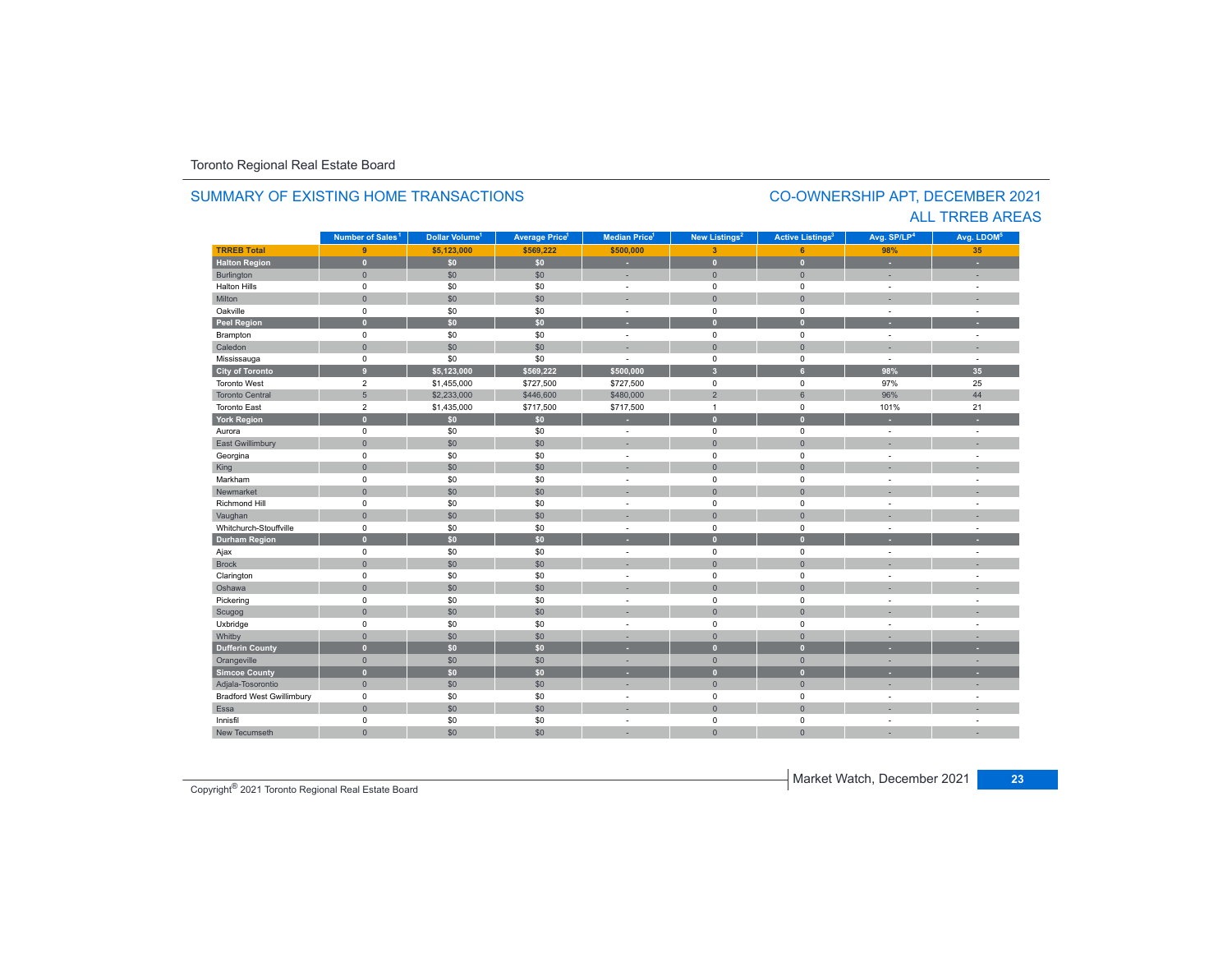# SUMMARY OF EXISTING HOME TRANSACTIONS

## CO-OWNERSHIP APT, DECEMBER 2021 CITY OF TORONTO MUNICIPAL BREAKDOWN

|                        | Number of Sales <sup>1</sup> | Dollar Volume <sup>1</sup> | <b>Average Price<sup>1</sup></b> | Median Price <sup>1</sup> | New Listings <sup>2</sup> | <b>Active Listings<sup>3</sup></b> | Avg. SP/LP <sup>4</sup>  | Avg. LDOM <sup>5</sup> |
|------------------------|------------------------------|----------------------------|----------------------------------|---------------------------|---------------------------|------------------------------------|--------------------------|------------------------|
| <b>TRREB Total</b>     | 9                            | \$5,123,000                | \$569,222                        | \$500,000                 | $\overline{\mathbf{3}}$   | 6                                  | 98%                      | 35                     |
| <b>City of Toronto</b> | $\overline{9}$               | \$5,123,000                | \$569,222                        | \$500,000                 | $\overline{\mathbf{3}}$   | 6                                  | 98%                      | 35                     |
| <b>Toronto West</b>    | $\overline{2}$               | \$1,455,000                | \$727,500                        | \$727,500                 | $\mathbf{0}$              | $\overline{0}$                     | 97%                      | 25                     |
| Toronto W01            | $\mathbf{1}$                 | \$765,000                  | \$765,000                        | \$765,000                 | $\mathbf 0$               | $\mathsf 0$                        | 97%                      | 26                     |
| Toronto W02            | $\overline{1}$               | \$690,000                  | \$690,000                        | \$690,000                 | $\mathbf{0}$              | $\mathbf{0}$                       | 96%                      | 23                     |
| Toronto W03            | $\mathsf 0$                  | \$0                        | \$0                              | $\sim$                    | $\mathbf 0$               | $\mathbf 0$                        | $\sim$                   |                        |
| Toronto W04            | $\mathsf{O}\xspace$          | \$0                        | \$0                              |                           | $\mathbf{0}$              | $\mathbf{0}$                       |                          |                        |
| Toronto W05            | $\mathsf 0$                  | \$0                        | \$0                              | $\sim$                    | $\mathbf 0$               | $\mathbf 0$                        | ÷,                       |                        |
| Toronto W06            | $\mathsf{O}\xspace$          | \$0                        | \$0                              |                           | $\mathbf{0}$              | $\mathbf{0}$                       |                          |                        |
| Toronto W07            | $\mathsf 0$                  | \$0                        | \$0                              |                           | $\mathbf 0$               | $\mathbf 0$                        | $\sim$                   |                        |
| Toronto W08            | $\mathbf{0}$                 | \$0                        | \$0                              |                           | $\mathbf{0}$              | $\mathbf{0}$                       |                          |                        |
| Toronto W09            | $\mathsf 0$                  | \$0                        | \$0                              |                           | $\mathbf 0$               | $\mathbf 0$                        | $\ddot{\phantom{1}}$     |                        |
| Toronto W10            | $\mathbf{0}$                 | \$0                        | \$0                              |                           | $\mathbf{0}$              | $\overline{0}$                     |                          |                        |
| <b>Toronto Central</b> | $\sqrt{5}$                   | \$2,233,000                | \$446,600                        | \$480.000                 | $\overline{2}$            | 6                                  | 96%                      | 44                     |
| Toronto C01            | $\mathbf{0}$                 | \$0                        | \$0                              |                           | $\mathbf{0}$              | $\overline{2}$                     |                          |                        |
| Toronto C02            | $\mathbf 0$                  | \$0                        | \$0                              | ÷                         | $\mathbf 0$               | $\overline{1}$                     | $\blacksquare$           | $\sim$                 |
| Toronto C03            | $\overline{2}$               | \$980,000                  | \$490,000                        | \$490,000                 | $\mathbf{0}$              | $\overline{1}$                     | 96%                      | 56                     |
| Toronto C04            | $\overline{2}$               | \$860,000                  | \$430,000                        | \$430,000                 | $\overline{1}$            | $\overline{1}$                     | 96%                      | 30                     |
| Toronto C06            | $\mathsf{O}\xspace$          | \$0                        | \$0                              | ×.                        | $\mathbf{0}$              | $\mathsf{O}\xspace$                |                          |                        |
| Toronto C07            | $\mathbf 0$                  | \$0                        | \$0                              |                           | $\mathbf 0$               | $\mathbf 0$                        | ÷,                       |                        |
| Toronto C08            | $\overline{1}$               | \$393,000                  | \$393,000                        | \$393,000                 |                           | $\overline{1}$                     | 99%                      | 50                     |
| Toronto C09            | 0                            | \$0                        | \$0                              |                           | 0                         | 0                                  | $\sim$                   |                        |
| Toronto C10            | $\mathsf{O}\xspace$          | \$0                        | \$0                              |                           | $\mathbf 0$               | $\mathbf{0}$                       |                          |                        |
| Toronto C11            | $\mathbf 0$                  | \$0                        | \$0                              | $\sim$                    | $\mathbf 0$               | $\mathbf 0$                        | ÷                        |                        |
| Toronto C12            | $\mathsf{O}\xspace$          | \$0                        | \$0                              |                           | $\mathbf 0$               | $\overline{0}$                     |                          |                        |
| Toronto C13            | $\mathsf 0$                  | \$0                        | \$0                              | $\overline{\phantom{a}}$  | $\mathbf 0$               | $\mathbf 0$                        | $\overline{\phantom{a}}$ | $\sim$                 |
| Toronto C14            | $\mathsf{O}\xspace$          | \$0                        | \$0                              |                           | $\mathbf{0}$              | $\mathsf{O}\xspace$                |                          |                        |
| Toronto C15            | $\mathsf 0$                  | \$0                        | \$0                              |                           | $\mathbf 0$               | $\mathsf 0$                        | ÷,                       |                        |
| <b>Toronto East</b>    | $\overline{2}$               | \$1.435.000                | \$717,500                        | \$717,500                 |                           | $\overline{0}$                     | 101%                     | 21                     |
| Toronto E01            | $\mathbf 0$                  | \$0                        | \$0                              |                           | $\mathbf 0$               | $\mathbf 0$                        | $\sim$                   |                        |
| Toronto E02            | $\overline{2}$               | \$1,435,000                | \$717,500                        | \$717,500                 | $\overline{1}$            | $\mathbf{0}$                       | 101%                     | 21                     |
| Toronto E03            | 0                            | \$0                        | \$0                              |                           | $\mathbf 0$               | 0                                  | $\ddot{\phantom{1}}$     |                        |
| Toronto E04            | $\mathsf{O}\xspace$          | \$0                        | \$0                              |                           | $\mathbf 0$               | $\mathbf{0}$                       |                          |                        |
| Toronto E05            | $\mathsf 0$                  | \$0                        | \$0                              | $\sim$                    | $\mathbf 0$               | $\mathsf 0$                        | ÷,                       |                        |
| Toronto E06            | $\mathbf{0}$                 | \$0                        | \$0                              |                           | $\mathbf 0$               | $\mathbf{0}$                       |                          |                        |
| Toronto E07            | $\mathbf 0$                  | \$0                        | \$0                              | $\sim$                    | $\mathbf 0$               | $\mathbf 0$                        | $\overline{\phantom{a}}$ |                        |
| Toronto E08            | $\mathsf{O}\xspace$          | \$0                        | \$0                              |                           | $\mathbf{0}$              | $\mathbf{0}$                       |                          |                        |
| Toronto E09            | $\mathsf 0$                  | \$0                        | \$0                              | $\sim$                    | $\mathbf 0$               | $\mathsf 0$                        | $\sim$                   |                        |
| Toronto E10            | $\mathsf{O}\xspace$          | \$0                        | \$0                              |                           | $\mathbf{0}$              | $\mathbf{0}$                       |                          |                        |
| Toronto E11            | $\mathbf 0$                  | \$0                        | \$0                              |                           | $\mathbf 0$               | 0                                  |                          |                        |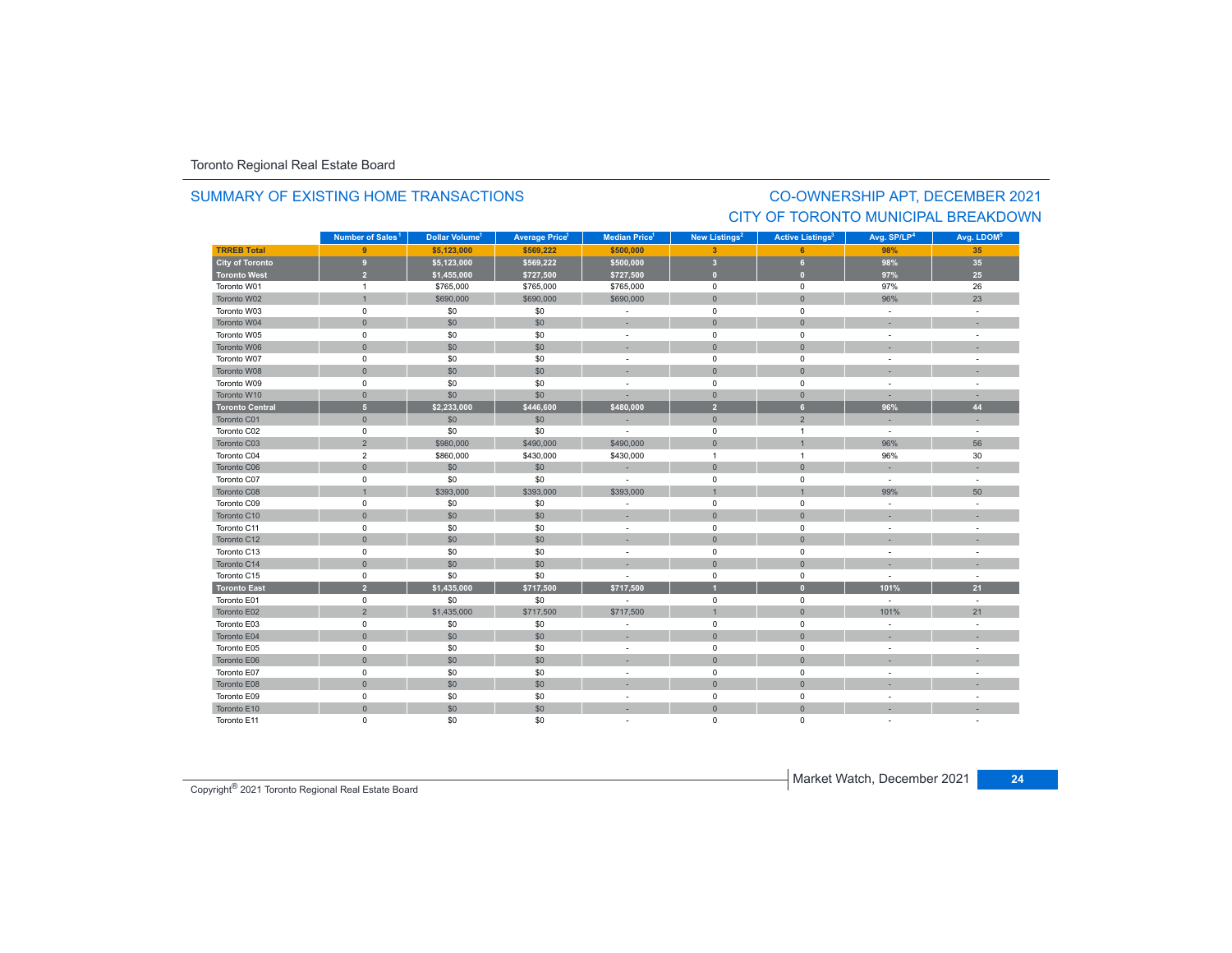### FOCUS ON THE MLS HOME PRICE INDEX

# INDEX AND BENCHMARK PRICE, DECEMBER 2021

### ALL TRREB AREAS

| <b>Composite</b>                 |                          | <b>Single Family Detached</b> |                          | <b>Single Family Attached</b> |             | <b>Townhouse</b>         |              | <b>Apartment</b> |                          |        |                          |                          |                |                  |               |
|----------------------------------|--------------------------|-------------------------------|--------------------------|-------------------------------|-------------|--------------------------|--------------|------------------|--------------------------|--------|--------------------------|--------------------------|----------------|------------------|---------------|
|                                  | Index                    |                               | Benchmark Yr./Yr. % Chg. | Index                         |             | Benchmark Yr./Yr. % Chg. | <b>Index</b> |                  | Benchmark Yr./Yr. % Chg. | Index  |                          | Benchmark Yr./Yr. % Chg. | Index          | <b>Benchmark</b> | Yr./Yr. % Chg |
| <b>TRREB Total</b>               | 395.4                    | \$1,208,000                   | 31.10%                   | 403.6                         | \$1.509.900 | 34.26%                   | 418.5        | \$1.178.900      | 34.13%                   | 389.2  | \$837.800                | 27.52%                   | 360.4          | \$713.700        | 24.28%        |
| <b>Halton Region</b>             | 430.6                    | \$1.326.300                   | 31.72%                   | 433.4                         | \$1.581.600 | 31.97%                   | 461.0        | \$1.166.800      | 36.43%                   | 428.5  | \$825.600                | 29.30%                   | 374.5          | \$708.700        | 21.83%        |
| Burlington                       | 425.9                    | \$1,228,800                   | 26.30%                   | 435.7                         | \$1,499,600 | 26.18%                   | 465.0        | \$1,133,700      | 27.40%                   | 435.7  | \$814,200                | 30.06%                   | 382.5          | \$631,400        | 21.97%        |
| <b>Halton Hills</b>              | 430.9                    | \$1,271,000                   | 35.50%                   | 421.9                         | \$1,376,100 | 35.88%                   | 454.3        | \$1,012,400      | 37.83%                   | 461.2  | \$734,300                | 33.37%                   | 377.0          | \$575,700        | 23.32%        |
| Milton                           | 443.1                    | \$1,348,700                   | 41.70%                   | 442.6                         | \$1,630,300 | 41.18%                   | 463.3        | \$1,116,800      | 42.47%                   | 411.3  | \$705,500                | 28.57%                   | 356.3          | \$733,000        | 22.48%        |
| Oakville                         | 427.9                    | \$1,445,000                   | 31.02%                   | 431.3                         | \$1,748,900 | 31.86%                   | 457.2        | \$1,274,500      | 34.83%                   | 417.6  | \$948,400                | 28.45%                   | 369.8          | \$738,700        | 21.29%        |
| <b>Peel Region</b>               | 398.7                    | \$1.129.900                   | 33.39%                   | 400.4                         | \$1,418,000 | 36.98%                   | 417.1        | \$1.065.800      | 36.71%                   | 386.9  | \$818.100                | 28.50%                   | 370.3          | \$633,200        | 22.53%        |
| Brampton                         | 415.9                    | \$1,059,300                   | 36.63%                   | 409.7                         | \$1,207,100 | 38.41%                   | 429.1        | \$1,002,100      | 38.06%                   | 395.5  | \$715,100                | 28.87%                   | 369.8          | \$545,400        | 24.47%        |
| Caledon                          | 382.5                    | \$1,397,800                   | 43.53%                   | 388.8                         | \$1,477,900 | 44.48%                   | 412.6        | \$1,019,300      | 38.46%                   | 354.7  | \$767,800                | 35.69%                   | ×.             |                  |               |
| Mississauga                      | 383.9                    | \$1,133,400                   | 29.26%                   | 389.6                         | \$1,556,100 | 33.29%                   | 395.1        | \$1,089,600      | 33.62%                   | 383.3  | \$847,100                | 28.11%                   | 370.4          | \$650,300        | 22.16%        |
| <b>City of Toronto</b>           | 368.7                    | \$1,215,700                   | 23.23%                   | 375.4                         | \$1,696,200 | 24.88%                   | 387.8        | \$1,310,100      | 21.42%                   | 360.3  | \$854,600                | 18.44%                   | 359.8          | \$734,100        | 23.52%        |
| <b>York Region</b>               | 397.6                    | \$1,354,700                   | 36.16%                   | 407.9                         | \$1.577.000 | 36.24%                   | 410.9        | \$1,187,600      | 39.10%                   | 356.2  | \$921.800                | 33.86%                   | 338.4          | \$734.700        | 31.47%        |
| Aurora                           | 387.7                    | \$1,282,300                   | 33.55%                   | 391.4                         | \$1,470,500 | 33.63%                   | 418.2        | \$1,078,400      | 38.34%                   | 342.1  | \$926,700                | 33.79%                   | 339.9          | \$729,300        | 29.88%        |
| East Gwillimbury                 | 391.4                    | \$1,339,300                   | 40.59%                   | 392.5                         | \$1,400,500 | 39.28%                   | 422.5        | \$883,800        | 42.21%                   | ÷      | $\overline{\phantom{a}}$ | ÷                        | $\overline{a}$ | ÷                | ÷             |
| Georgina                         | 423.8                    | \$822,400                     | 43.42%                   | 433.9                         | \$837,000   | 43.53%                   | 418.5        | \$824,900        | 40.44%                   |        |                          |                          |                |                  |               |
| King                             | 399.1                    | \$1,857,500                   | 38.77%                   | 404.7                         | \$1,896,800 | 39.36%                   | 405.1        | \$1,242,400      | 45.09%                   | $\sim$ |                          | ÷.                       | 317.3          | \$784,400        | 29.99%        |
| Markham                          | 407.0                    | \$1,430,600                   | 38.11%                   | 427.0                         | \$1,787,700 | 36.16%                   | 429.4        | \$1,278,300      | 42.90%                   | 355.9  | \$960,500                | 40.06%                   | 346.4          | \$797,800        | 33.33%        |
| Newmarket                        | 377.9                    | \$1,112,800                   | 38.37%                   | 380.4                         | \$1,282,100 | 38.08%                   | 385.7        | \$908,400        | 40.46%                   | 374.4  | \$774,800                | 33.05%                   | 345.6          | \$591,400        | 31.61%        |
| <b>Richmond Hill</b>             | 405.2                    | \$1,455,900                   | 32.59%                   | 432.3                         | \$1,846,500 | 32.85%                   | 407.3        | \$1,238,300      | 36.31%                   | 320.4  | \$812,300                | 22.38%                   | 340.9          | \$689,800        | 29.42%        |
| Vaughan                          | 381.3                    | \$1,391,700                   | 33.51%                   | 377.3                         | \$1,603,100 | 33.09%                   | 395.1        | \$1,199,500      | 35.12%                   | 371.1  | \$1,026,200              | 31.64%                   | 328.1          | \$757,700        | 31.77%        |
| Whitchurch-Stouffville           | 426.6                    | \$1,486,200                   | 40.33%                   | 423.6                         | \$1,562,500 | 40.17%                   | 445.8        | \$1,112,300      | 46.79%                   | 426.0  | \$756,200                | 31.52%                   | 340.2          | \$680,700        | 28.52%        |
| <b>Durham Region</b>             | 429.4                    | \$1.002.600                   | 42.33%                   | 417.5                         | \$1.089.500 | 42.35%                   | 454.1        | \$905.700        | 43.84%                   | 449.1  | \$706.600                | 41.90%                   | 391.4          | \$649.500        | 32.45%        |
| Ajax                             | 418.1                    | \$1,031,100                   | 40.25%                   | 415.8                         | \$1,115,500 | 40.52%                   | 437.9        | \$944,900        | 41.90%                   | 390.2  | \$733,200                | 32.77%                   | 355.4          | \$570,800        | 31.53%        |
| <b>Brock</b>                     | 379.6                    | \$640,200                     | 36.89%                   | 379.0                         | \$645,600   | 36.68%                   | 372.7        | \$751,700        | 37.48%                   | $\sim$ |                          | $\sim$                   | $\sim$         |                  | ÷,            |
| Clarington                       | 444.2                    | \$938,200                     | 46.89%                   | 430.5                         | \$1,036,800 | 47.03%                   | 460.5        | \$879,700        | 48.17%                   | 453.6  | \$732,700                | 47.08%                   | 337.0          | \$496,600        | 31.44%        |
| Oshawa                           | 449.8                    | \$855.400                     | 43.89%                   | 430.1                         | \$917,900   | 43.61%                   | 490.5        | \$820,900        | 44.48%                   | 503.9  | \$638,700                | 48.38%                   | 390.2          | \$441,400        | 30.15%        |
| Pickering                        | 412.4                    | \$1,100,000                   | 35.97%                   | 391.1                         | \$1,218,400 | 36.94%                   | 419.1        | \$977,900        | 36.20%                   | 416.2  | \$710,100                | 32.93%                   | 498.6          | \$939,200        | 34.83%        |
| Scugog                           | 382.0                    | \$980.700                     | 34.60%                   | 377.2                         | \$999.900   | 35.78%                   | 386.6        | \$718.700        | 33.22%                   | $\sim$ |                          | $\sim$                   | $\sim$         |                  |               |
| Uxbridge                         | 367.9                    | \$1,225,800                   | 33.64%                   | 369.5                         | \$1,276,200 | 33.54%                   | 360.9        | \$836,900        | 33.22%                   | 361.6  | \$658,500                | 34.88%                   | 304.7          | \$727,600        | 29.38%        |
| Whitby                           | 426.0                    | \$1,106,800                   | 43.72%                   | 423.4                         | \$1,217,700 | 43.38%                   | 450.7        | \$992,900        | 45.39%                   | 418.6  | \$703,300                | 41.18%                   | 314.5          | \$583,900        | 31.70%        |
| <b>Dufferin County</b>           | 421.7                    | \$930,700                     | 32.61%                   | 440.9                         | \$1,004,800 | 31.61%                   | 421.7        | \$790,300        | 31.25%                   | 411.7  | \$544,300                | 46.67%                   | 386.6          | \$567,100        | 20.96%        |
| Orangeville                      | 421.7                    | \$930.700                     | 32.61%                   | 440.9                         | \$1,004,800 | 31.61%                   | 421.7        | \$790.200        | 31.25%                   | 411.7  | \$544,300                | 46.67%                   | 386.6          | \$567,100        | 20.96%        |
| <b>Simcoe County</b>             | 398.6                    | \$870.800                     | 37.83%                   | 388.9                         | \$892.200   | 39.54%                   | 442.8        | \$827,000        | 44.66%                   | 367.8  | \$580,700                | 41.35%                   | 369.5          | \$584,400        | 33.83%        |
| Adjala-Tosorontio                | 382.0                    | \$1,021,300                   | 39.06%                   | 382.4                         | \$1,023,800 | 38.95%                   | ×.           |                  | $\sim$                   | $\sim$ |                          | $\sim$                   | $\sim$         |                  |               |
| <b>Bradford West Gwillimbury</b> | 417.5                    | \$1,045,100                   | 39.26%                   | 391.8                         | \$1,117,900 | 39.83%                   | 456.6        | \$962,100        | 49.17%                   | 409.3  | \$664,700                | 41.33%                   | 339.8          | \$573,200        | 30.24%        |
| Essa                             | 424.6                    | \$850,000                     | 37.01%                   | 412.7                         | \$873,300   | 45.73%                   | 452.7        | \$714,400        | 45.75%                   | 383.4  | \$611,500                | 31.12%                   | $\sim$         |                  |               |
| Innisfil                         | 393.1                    | \$775,300                     | 37.16%                   | 389.8                         | \$792,500   | 36.82%                   | 460.1        | \$703,500        | 38.42%                   | 350.3  | \$294,600                | 53.51%                   | 349.1          | \$686,000        | 30.50%        |
| Barrie                           | $\overline{\phantom{a}}$ |                               | $\overline{\phantom{a}}$ | ÷                             |             |                          | ×.           |                  |                          | $\sim$ |                          |                          |                |                  |               |
| New Tecumseth                    | 376.5                    | \$884,400                     | 38.22%                   | 366.8                         | \$955,000   | 37.33%                   | 413.2        | \$752,400        | 35.25%                   | 363.1  | \$733,800                | 39.65%                   | 395.2          | \$616,400        | 38.23%        |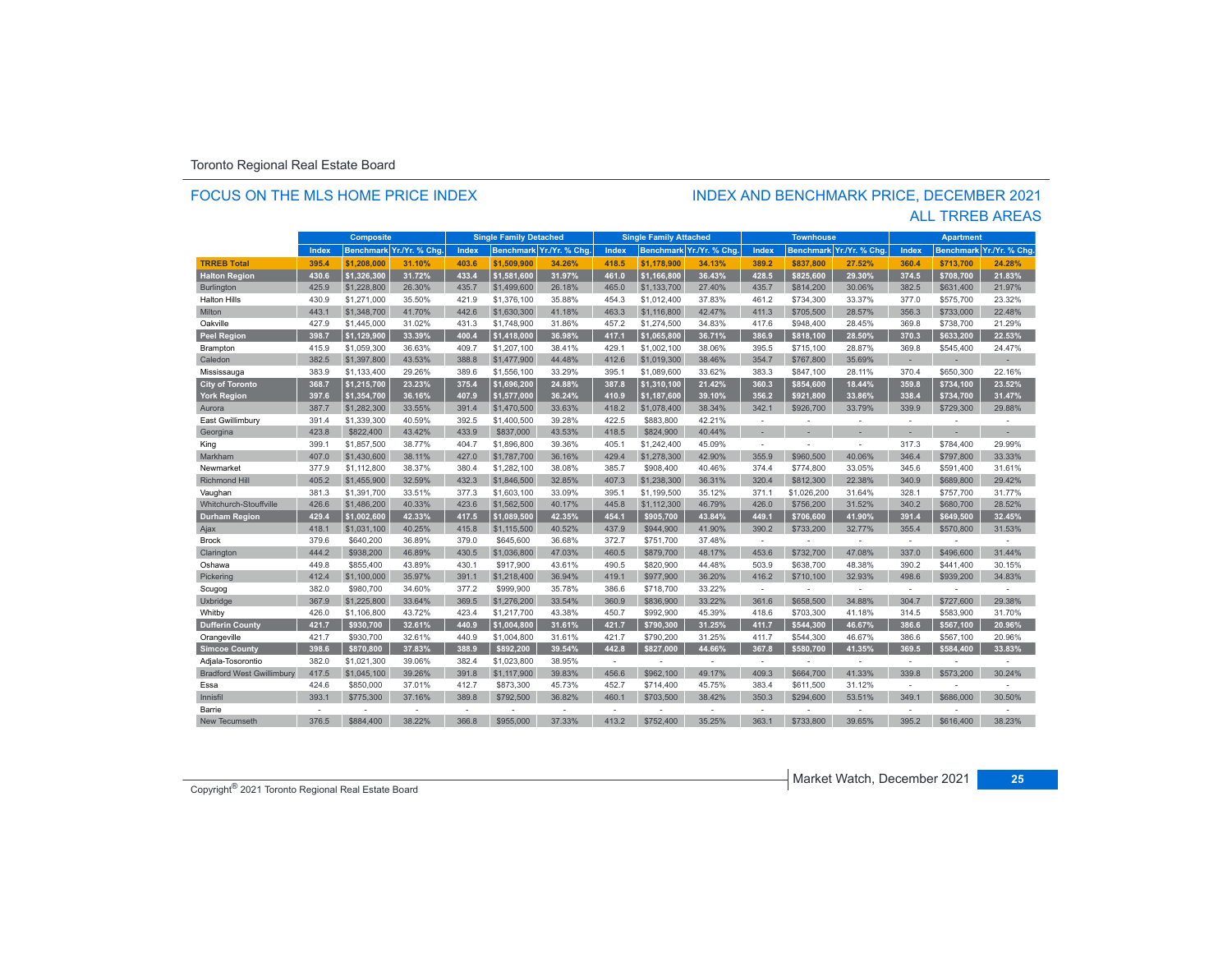### FOCUS ON THE MLS HOME PRICE INDEX

### CITY OF TORONTO INDEX AND BENCHMARK PRICE, DECEMBER 2021

|                        | <b>Composite</b> |             | <b>Single Family Detached</b> |       | <b>Single Family Attached</b> |                          | <b>Townhouse</b> |             | <b>Apartment</b>         |        |             |                          |       |                  |                |
|------------------------|------------------|-------------|-------------------------------|-------|-------------------------------|--------------------------|------------------|-------------|--------------------------|--------|-------------|--------------------------|-------|------------------|----------------|
|                        | Index            |             | Benchmark Yr./Yr. % Chg.      | Index |                               | Benchmark Yr./Yr. % Chg. | Index            |             | Benchmark Yr./Yr. % Chq. | Index  |             | Benchmark Yr./Yr. % Chg  | Index | <b>Benchmark</b> | Yr./Yr. % Chg. |
| <b>TRREB Total</b>     | 395.4            | \$1.208.000 | 31.10%                        | 403.6 | \$1,509,900                   | 34.26%                   | 418.5            | \$1.178.900 | 34.13%                   | 389.2  | \$837.800   | 27.52%                   | 360.4 | \$713,700        | 24.28%         |
| <b>City of Toronto</b> | 368.7            | \$1,215,700 | 23.23%                        | 375.4 | \$1.696.200                   | 24.88%                   | 387.8            | \$1,310,100 | 21.42%                   | 360.3  | \$854.600   | 18.44%                   | 359.8 | \$734.100        | 23.52%         |
| Toronto W01            | 337.9            | \$1,442,400 | 17.74%                        | 367.2 | \$2,045,300                   | 22.28%                   | 382.6            | \$1,520,700 | 21.54%                   | 293.0  | \$881,600   | 7.05%                    | 319.7 | \$722,800        | 15.79%         |
| Toronto W02            | 406.6            | \$1,448,700 | 19.83%                        | 384.1 | \$1,678,900                   | 19.55%                   | 436.2            | \$1,297,100 | 20.23%                   | 425.9  | \$829,300   | 15.80%                   | 387.9 | \$832,700        | 20.43%         |
| Toronto W03            | 396.4            | \$1,022,100 | 19.43%                        | 406.9 | \$1,101,300                   | 20.81%                   | 401.7            | \$1,029,000 | 17.39%                   | 307.0  | \$752,800   | 13.28%                   | 383.3 | \$654,900        | 22.26%         |
| Toronto W04            | 377.3            | \$968,400   | 17.25%                        | 354.7 | \$1,122,500                   | 20.61%                   | 347.8            | \$988,500   | 18.78%                   | 317.3  | \$730,400   | 11.76%                   | 417.4 | \$615,800        | 15.14%         |
| Toronto W05            | 346.9            | \$824,100   | 20.58%                        | 359.6 | \$1,205,900                   | 25.69%                   | 345.5            | \$1,003,600 | 26.60%                   | 329.9  | \$599,100   | 14.87%                   | 350.8 | \$463,500        | 14.19%         |
| Toronto W06            | 320.9            | \$939,900   | 24.72%                        | 408.1 | \$1,289,600                   | 22.52%                   | 368.2            | \$1,239,900 | 23.52%                   | 380.1  | \$1,127,100 | 18.08%                   | 270.2 | \$677,800        | 28.85%         |
| Toronto W07            | 332.0            | \$1,468,100 | 20.90%                        | 359.7 | \$1,649,600                   | 23.78%                   | 351.2            | \$1,459,900 | 25.07%                   | 267.4  | \$983,000   | 13.84%                   | 185.6 | \$752,600        | 9.76%          |
| Toronto W08            | 317.9            | \$1,347,500 | 20.97%                        | 335.9 | \$1,883,300                   | 24.32%                   | 365.2            | \$1,373,300 | 25.71%                   | 366.3  | \$881,000   | 16.25%                   | 296.3 | \$617,000        | 19.00%         |
| Toronto W09            | 349.1            | \$910,900   | 24.23%                        | 358.4 | \$1,389,900                   | 24.79%                   | 390.9            | \$1,078,300 | 29.14%                   | 268.3  | \$745,200   | 7.49%                    | 354.0 | \$466,400        | 26.29%         |
| Toronto W10            | 395.0            | \$902,300   | 24.06%                        | 373.1 | \$1,119,300                   | 24.70%                   | 367.5            | \$940,400   | 20.45%                   | 437.8  | \$788,100   | 22.43%                   | 409.9 | \$583,900        | 23.87%         |
| Toronto C01            | 382.8            | \$960,400   | 21.76%                        | 415.7 | \$1,628,700                   | 8.85%                    | 412.6            | \$1,507,700 | 9.56%                    | 360.1  | \$1,026,400 | 18.26%                   | 380.9 | \$793,000        | 23.55%         |
| Toronto C02            | 352.4            | \$1,775,500 | 19.05%                        | 333.8 | \$2,817,400                   | 18.71%                   | 348.0            | \$1,950,300 | 17.81%                   | 328.3  | \$1,650,800 | 6.73%                    | 354.6 | \$1,010,200      | 20.49%         |
| Toronto C03            | 403.3            | \$2,337,000 | 19.39%                        | 386.1 | \$2,617,500                   | 20.43%                   | 397.4            | \$1,533,400 | 21.20%                   |        |             |                          | 429.0 | \$1,122,200      | 16.73%         |
| Toronto C04            | 325.3            | \$2,098,000 | 20.26%                        | 337.0 | \$2,466,900                   | 21.27%                   | 340.6            | \$1,592,800 | 24.35%                   | $\sim$ |             |                          | 279.4 | \$747,400        | 14.51%         |
| Toronto C06            | 352.1            | \$1,418,700 | 25.21%                        | 360.8 | \$1,606,400                   | 24.37%                   | 345.8            | \$1,274,700 | 24.03%                   | 314.8  | \$844,300   | 10.85%                   | 346.6 | \$745,500        | 26.91%         |
| Toronto C07            | 375.4            | \$1,283,100 | 25.85%                        | 401.0 | \$1,909,100                   | 23.01%                   | 332.6            | \$1,254,300 | 29.77%                   | 318.0  | \$896,300   | 11.11%                   | 370.1 | \$771,200        | 29.27%         |
| Toronto C08            | 349.0            | \$906,200   | 25.81%                        | 352.2 | \$2,062,200                   | 16.97%                   | 358.9            | \$1,712,100 | 15.44%                   | 351.1  | \$908,000   | 16.61%                   | 348.4 | \$746,300        | 27.15%         |
| Toronto C09            | 288.5            | \$2,069.700 | 21.27%                        | 296.2 | \$3,818,900                   | 24.82%                   | 296.9            | \$2,810,200 | 22.33%                   | 309.3  | \$1,826,700 | 10.70%                   | 275.8 | \$913,700        | 20.17%         |
| Toronto C10            | 362.5            | \$1,432,800 | 23.30%                        | 350.0 | \$2,160,900                   | 26.31%                   | 345.0            | \$1,704,500 | 28.06%                   | 306.6  | \$1,027,700 | 9.89%                    | 371.5 | \$887,100        | 22.61%         |
| Toronto C11            | 394.4            | \$1,430,800 | 19.23%                        | 364.2 | \$2,622,200                   | 22.34%                   | 395.2            | \$1,832,500 | 21.64%                   | 329.0  | \$569,900   | 21.72%                   | 411.7 | \$597,800        | 17.09%         |
| Toronto C12            | 310.7            | \$2,684,200 | 21.37%                        | 304.2 | \$3,298,200                   | 23.56%                   | 349.6            | \$1,437,300 | 20.22%                   | 266.6  | \$1,066,700 | 18.91%                   | 355.2 | \$1,113,700      | 20.28%         |
| Toronto C13            | 352.0            | \$1,318,200 | 22.73%                        | 342.3 | \$1,905,600                   | 17.83%                   | 338.6            | \$1,056,000 | 25.13%                   | 321.4  | \$929,200   | 18.16%                   | 359.3 | \$734,000        | 26.78%         |
| Toronto C14            | 356.7            | \$1,210,800 | 24.55%                        | 401.2 | \$2,413,500                   | 23.56%                   | 340.8            | \$1,759,600 | 39.50%                   | 379.0  | \$1,020,600 | 21.28%                   | 342.3 | \$862,000        | 24.34%         |
| Toronto C15            | 368.1            | \$1,192,100 | 26.32%                        | 364.5 | \$1,711,400                   | 21.10%                   | 317.1            | \$1,030,900 | 27.71%                   | 357.0  | \$854,500   | 17.40%                   | 375.5 | \$864,500        | 29.80%         |
| Toronto E01            | 435.0            | \$1,353,900 | 19.31%                        | 445.0 | \$1,567,600                   | 18.54%                   | 450.7            | \$1,421,400 | 18.67%                   | 523.3  | \$957,100   | 23.10%                   | 347.3 | \$776,900        | 21.05%         |
| Toronto E02            | 397.6            | \$1,484,400 | 23.25%                        | 351.4 | \$1,590,300                   | 25.19%                   | 418.3            | \$1,399,800 | 22.20%                   | 407.3  | \$1,173,100 | 21.08%                   | 364.8 | \$1,036,600      | 22.99%         |
| Toronto E03            | 384.5            | \$1,196,100 | 22.65%                        | 389.0 | \$1,322,300                   | 22.48%                   | 368.7            | \$1,230,600 | 21.44%                   | $\sim$ | ×.          | $\overline{\phantom{a}}$ | 386.5 | \$577,700        | 27.05%         |
| Toronto E04            | 390.5            | \$963,100   | 25.20%                        | 383.3 | \$1,130,000                   | 30.86%                   | 393.2            | \$947,600   | 26.19%                   | 340.4  | \$723,800   | 19.31%                   | 424.2 | \$646,900        | 19.02%         |
| Toronto E05            | 348.3            | \$925,400   | 26.65%                        | 384.6 | \$1,354,400                   | 32.16%                   | 379.4            | \$1,045,500 | 33.83%                   | 356.5  | \$775,300   | 20.72%                   | 300.4 | \$616,600        | 19.92%         |
| Toronto E06            | 397.5            | \$1,105,400 | 27.77%                        | 406.0 | \$1,159,700                   | 28.28%                   | 402.7            | \$957,700   | 25.18%                   | 367.1  | \$811,300   | 21.80%                   | 360.4 | \$741,900        | 27.76%         |
| Toronto E07            | 379.1            | \$929,300   | 25.65%                        | 394.2 | \$1,292,100                   | 30.01%                   | 383.4            | \$1,002,500 | 30.01%                   | 358.7  | \$777,100   | 18.70%                   | 369.6 | \$633,000        | 22.42%         |
| Toronto E08            | 391.5            | \$902,600   | 27.57%                        | 387.4 | \$1,207,500                   | 30.09%                   | 346.8            | \$899,100   | 29.89%                   | 360.4  | \$660,800   | 27.58%                   | 406.9 | \$555,200        | 23.19%         |
| Toronto E09            | 392.3            | \$936,700   | 30.98%                        | 397.1 | \$1,127,500                   | 34.66%                   | 377.8            | \$924,000   | 29.87%                   | 425.8  | \$766,600   | 30.98%                   | 383.4 | \$719,200        | 27.29%         |
| Toronto E10            | 409.5            | \$1.148.400 | 33.82%                        | 395.3 | \$1,266,500                   | 36.08%                   | 397.7            | \$1.031.300 | 36.34%                   | 471.1  | \$768,500   | 31.78%                   | 368.3 | \$594.200        | 23.01%         |
| Toronto E11            | 413.8            | \$882,500   | 26.70%                        | 408.5 | \$1,136,200                   | 28.46%                   | 415.5            | \$941,200   | 27.77%                   | 310.9  | \$610,200   | 20.88%                   | 508.5 | \$644,600        | 28.57%         |